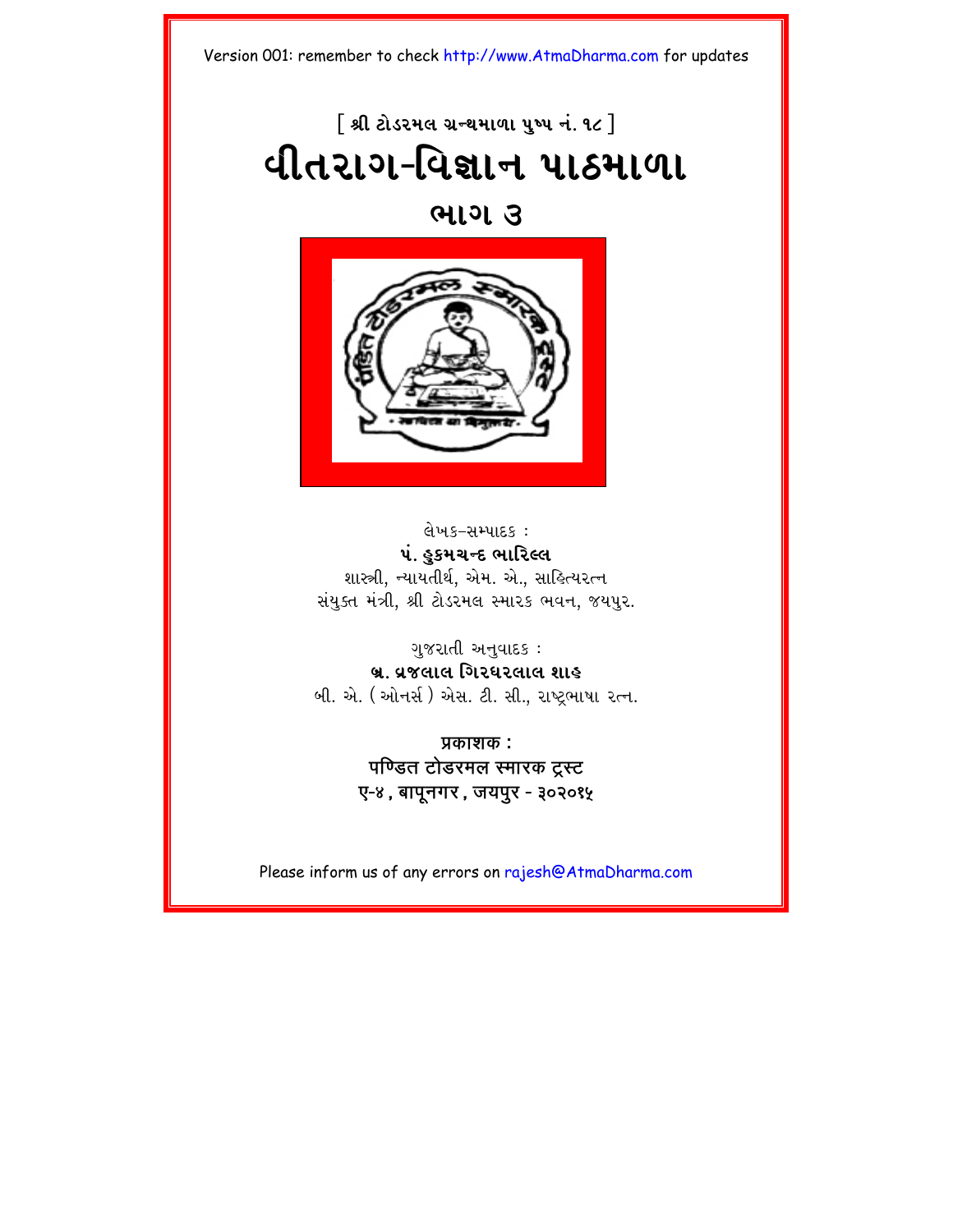# **[Thanks & Our Reque](mailto:rajesh@AtmaDharma.com)st**

This shastra has been donated to mark the  $15<sup>th</sup>$  svargvaas anniversary (28 September 2004) of our mother, Laxmiben Premchand Shah, by Rajesh and Jyoti Shah, London, who have paid for it to be "electronised" and made available on the Internet.

Our request to you:

1) We have taken great care to ensure this electronic version of Vitraag-Vignaan Pathmala, Part 3 is a faithful copy of the paper version. However if you find any errors please inform us on rajesh@AtmaDharma.com so that we can make this beautiful work even more accurate.

2) Keep checking the version number of the on-line shastra so that if corrections have been made you can replace your copy with the corrected one.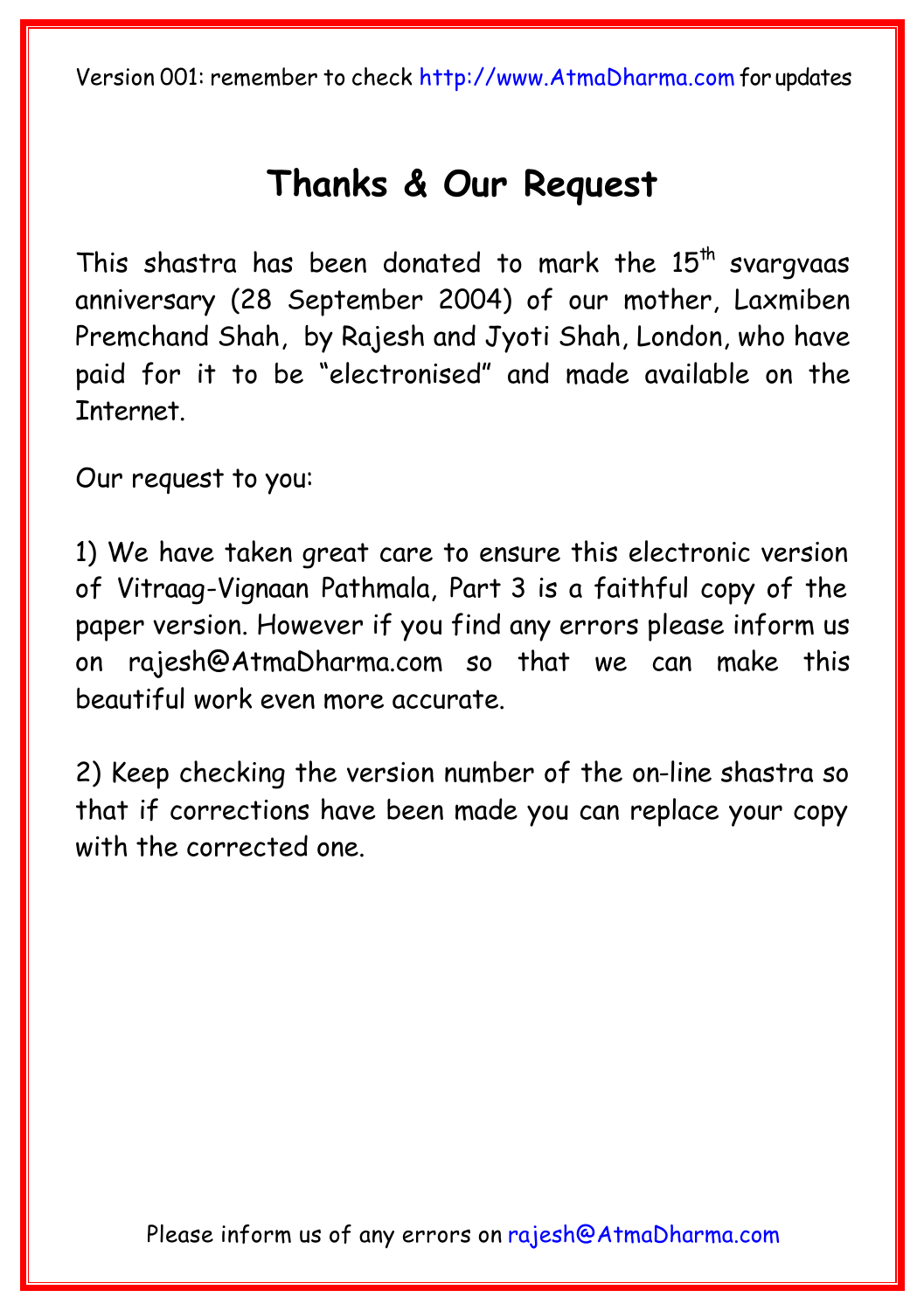# Version History

| Version | Date         | Changes                                              |                       |  |
|---------|--------------|------------------------------------------------------|-----------------------|--|
| Number  |              |                                                      |                       |  |
| 001     | 23 Sept 2004 | First electronic version. Error corrections<br>made: |                       |  |
|         |              | Errors in Original Physical<br>Version               | Electronic<br>Version |  |
|         |              |                                                      | Corrections           |  |
|         |              | Edition Information &                                | Translated to         |  |
|         |              | Contents pages are Hindi                             | Gujarati              |  |
|         |              | Page 3, Line 19: d. 851                              | તકકા                  |  |
|         |              | Page 31, Line 31: શકાકાર                             | શંકાકાર               |  |
|         |              | Page 32, Line 1: સસાર                                | સંસાર                 |  |
|         |              | Page 46, last 28: તેમને                              | તેમનુ                 |  |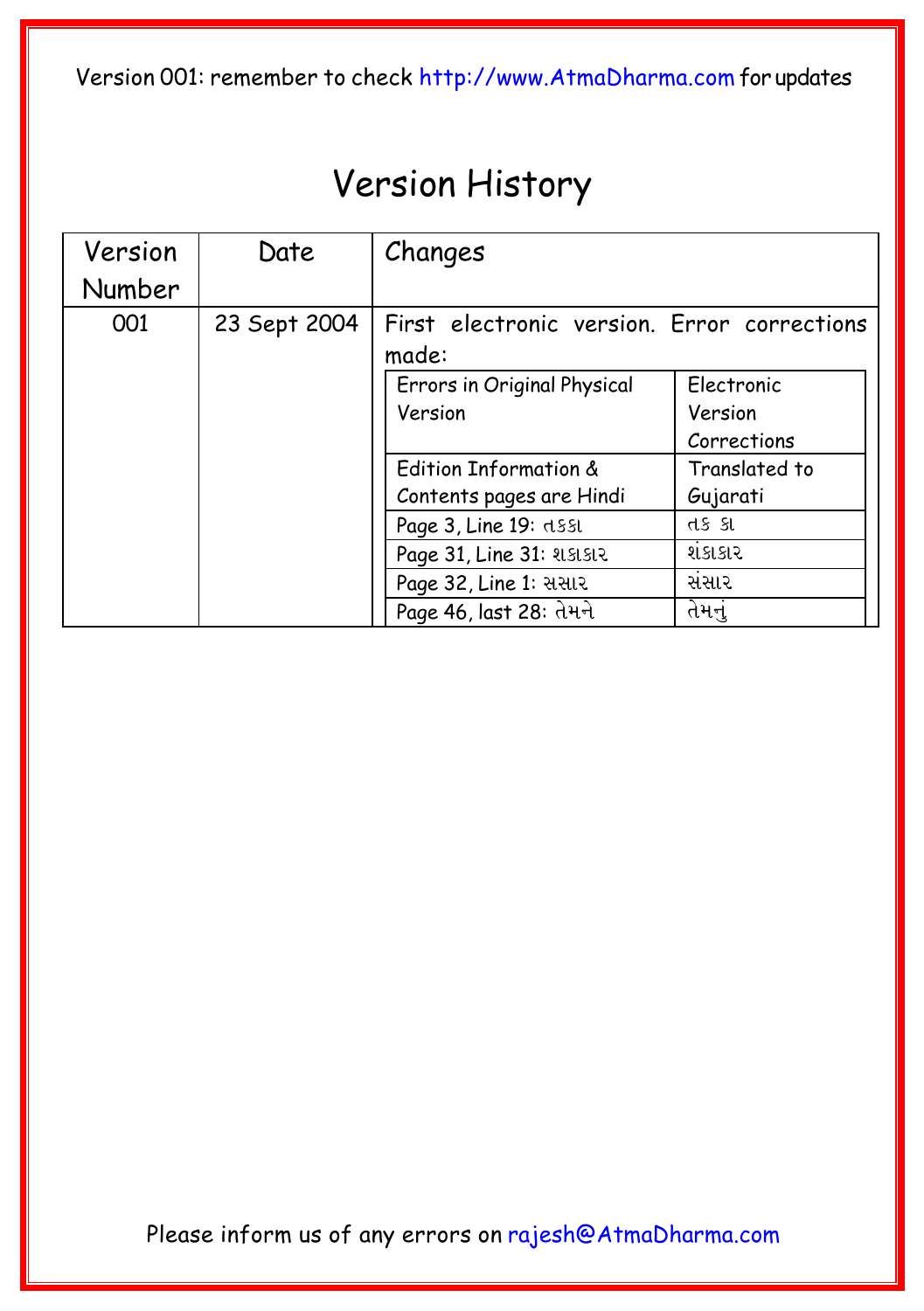svaRi\kar suriÙt gujratI : Ý=m sHSkr` : p000 iätIy sHSkr` : 3200 (22 AeiÝl 1986 mhavIr jyNtI) ihNdI (Ý=m paHc sHSkr`) 38,200 kþD³ (Ý=m be sHSkr`) 4,000 mra@I (Ý=m sHSkr`) p,000 AHg/eÒ (Ý=m sHSkr`) p,000 yaeg 60,400

મુદ્રક: સિટીજન પ્રિંટર્સ  $1813$  ચન્દ્રાવલ રોડ,  $E$  $e$  $e$  $110007$ .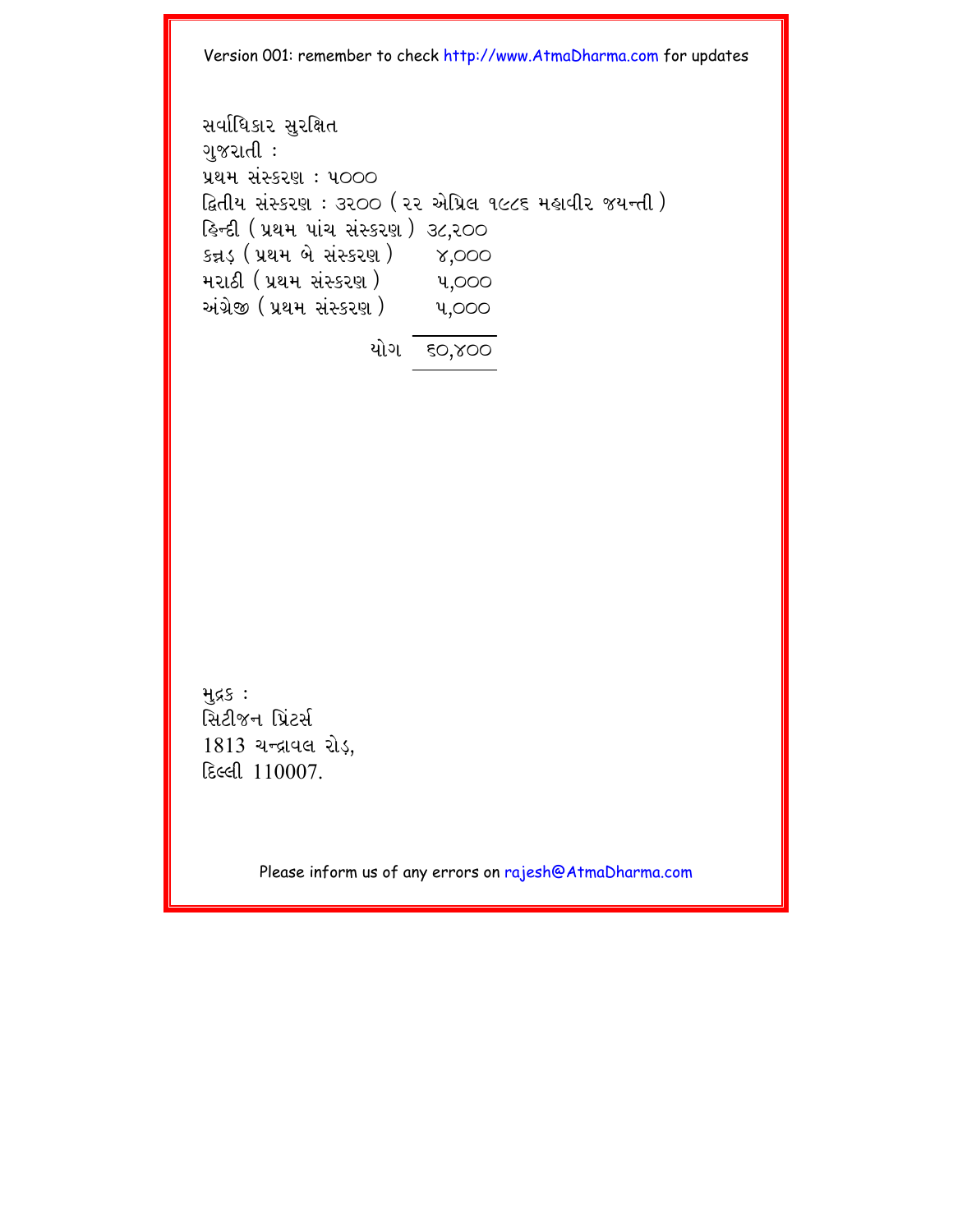# વિષય-સુચી

| ક્રમ         | પાઠનું નામ                    | લેખક                                     | પૂષ્ઠ      |
|--------------|-------------------------------|------------------------------------------|------------|
| $\mathbf{q}$ | સિદ્ધ પૂજન                    | શ્રી પં. હુકમચંદજી ભારિલ્લ, જયપુર        | L          |
| ૨            | પૂજા–વિધિ અને ફળ              | શ્રી પં. પ્રકાશચંદજી ' હિતૈષી ', દિલ્હી  | ξ          |
| 3            | ઉપયોગ                         | શ્રી પં. રતનચંદજી ન્યાયતીર્થ, વિદિશા     | $\epsilon$ |
| $\chi$       | ગૃહીત અને અગૃહીત<br>મિથ્યાત્વ | શ્રી પં. હુકમચંદજી ભારિલ્લ, જયપુર        | 9x         |
| પ            | <u>ડું કોણ છું</u> ?          | શ્રી પં. ઙુકમચંદજી ભારિલ્લ, જયપુર        | 9.6        |
| ξ            | જ્ઞાની શ્રાવકનાં બાર<br>વ્રત  | શ્રી પં. જગન્મોહનલાલજી શાસ્ત્રી, કટની    | ૨૧         |
| ৩            | મુક્તિનો માર્ગ                | શ્રી પં. કુકમચંદજી ભારિલ્લ, જયપુર        | २७         |
| $\epsilon$   | નિશ્ચય અને વ્યવહાર            | શ્રી પં. ઙુકમચંદજી ભારિલ્લ, જયપુર        | 3x         |
| $\epsilon$   | દશલક્ષણ મહાપર્વ               | શ્રી પં. રતનચંદજી ન્યાયતીર્થ, વિદિશા     | XO         |
| 9O           | બલભદ્ર રામ                    | શ્રી પં. ઙુકમચંદજી ભારિલ્લ, જયપુર        | X X        |
| 9.9.         | સમયસાર-સ્તુતિ                 | શ્રી પં.  હિંમતલાલ જેઠાલાલ શાહ,<br>સોનગઢ | XC         |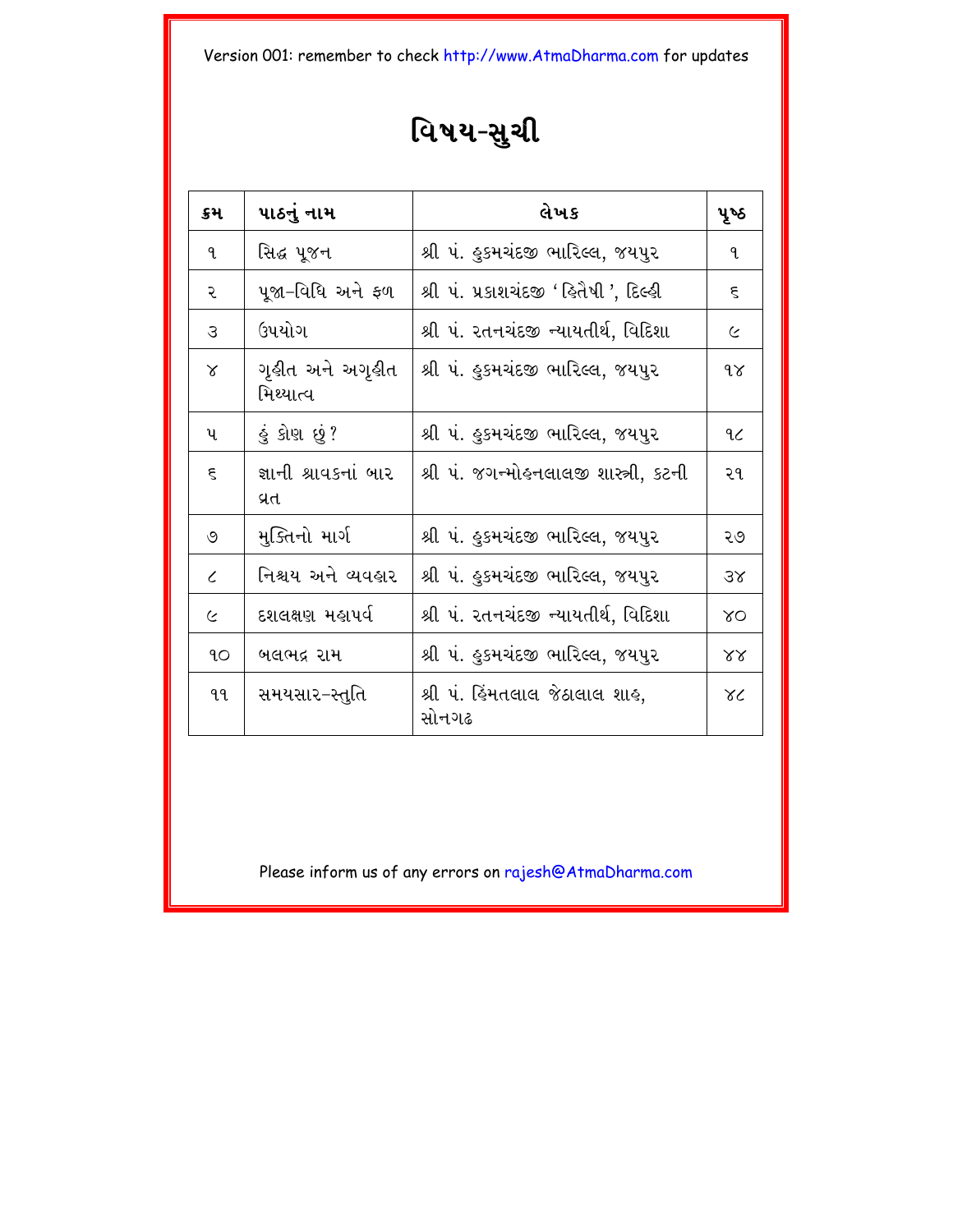<span id="page-5-0"></span>4189 સિદ્ધ પૂજન સ્થાપના

 $\mathbf{q}$  $\overline{z}$   $\overline{z}$   $\overline{z}$   $\overline{z}$   $\overline{z}$   $\overline{z}$   $\overline{z}$   $\overline{z}$   $\overline{z}$   $\overline{z}$   $\overline{z}$   $\overline{z}$   $\overline{z}$   $\overline{z}$   $\overline{z}$   $\overline{z}$   $\overline{z}$   $\overline{z}$   $\overline{z}$   $\overline{z}$   $\overline{z}$   $\overline{z}$   $\overline{z}$   $\overline{z}$   $\overline{$ ચિદાનન્દ સ્વાતમરસી, સત શિવ સુન્દર જાન; જ્ઞાતા દષ્ટા લોકકે, પરમ સિદ્ધ ભગવાન. ૐ શ્રી શ્રી સિદ્ધચક્રાધિપતે !સિદ્ધપરમેષ્ઠિન !અત્ર અવતર અવતર સંવૌષટ। અત્ર તિષ્ઠ ઠઃ ઠઃ। અત્ર મમ સન્નિકિતો ભવ ભવ વષટા

 $\propto$ 

જ્યોં−જ્યોં પ્રભવર જલ પાન કિયા. ત્યોં−ત્યોં તપ્શાકી આગ જલી; થી આશ કિ પ્યાસ બુઝેગી અબ, પર યહ સબ મૃગતૃષ્ણા નિકલી. આશા તૃષ્ણાસે જલા હૃદય. જલ લેકર ચરણોમેં આયા<del>.</del> લોકર નિરાશ સબ જગ ભરસે. અબ*સિદ્ધ* શરણમેં મૈં આયા. ૐ ક્રી શ્રી સિદ્ધચક્રાધિપતયે સિદ્ધપરમેષ્ઠિને જન્મ જરા મૃત્યુ વિનાશનાય જલમ નિર્વપામીતિ સ્વાહ્યા

### ચંદન

તનકા ઉપચાર કિયા અબતક, ઉસ પર ચંદનકા લેપ કિયા: મલ-મલ કર ખૂબ નહા કરકે, તનકે મલકા વિક્ષેપ કિયા. અબ આતમકે ઉપચાર હેતુ, તુમકો ચન્દન સમ હૈ પાયા; લોકર નિરાશ સબ જગુભરસે. અબુસિદ્ધ શરણમેં મૈં આયા. ૐ ક્રી શ્રી સિદ્ધચક્રાધિપતયે સિદ્ધપુરમેષ્ઠિને સંસારતાપવિનાશનાય ચંદનં

નિર્વપામીતિ સ્વાહ્ય

૧. જ્ઞાનાનંદ સ્વભાવી. ૨. પોતાના આત્મામાં લીન રહેવાવાળા. ૩. સત્તાસ્વરૂપ. ૪. કલ્યાણમયી. ૫. ત્રિકાળ શુદ્ધસ્વભાવી.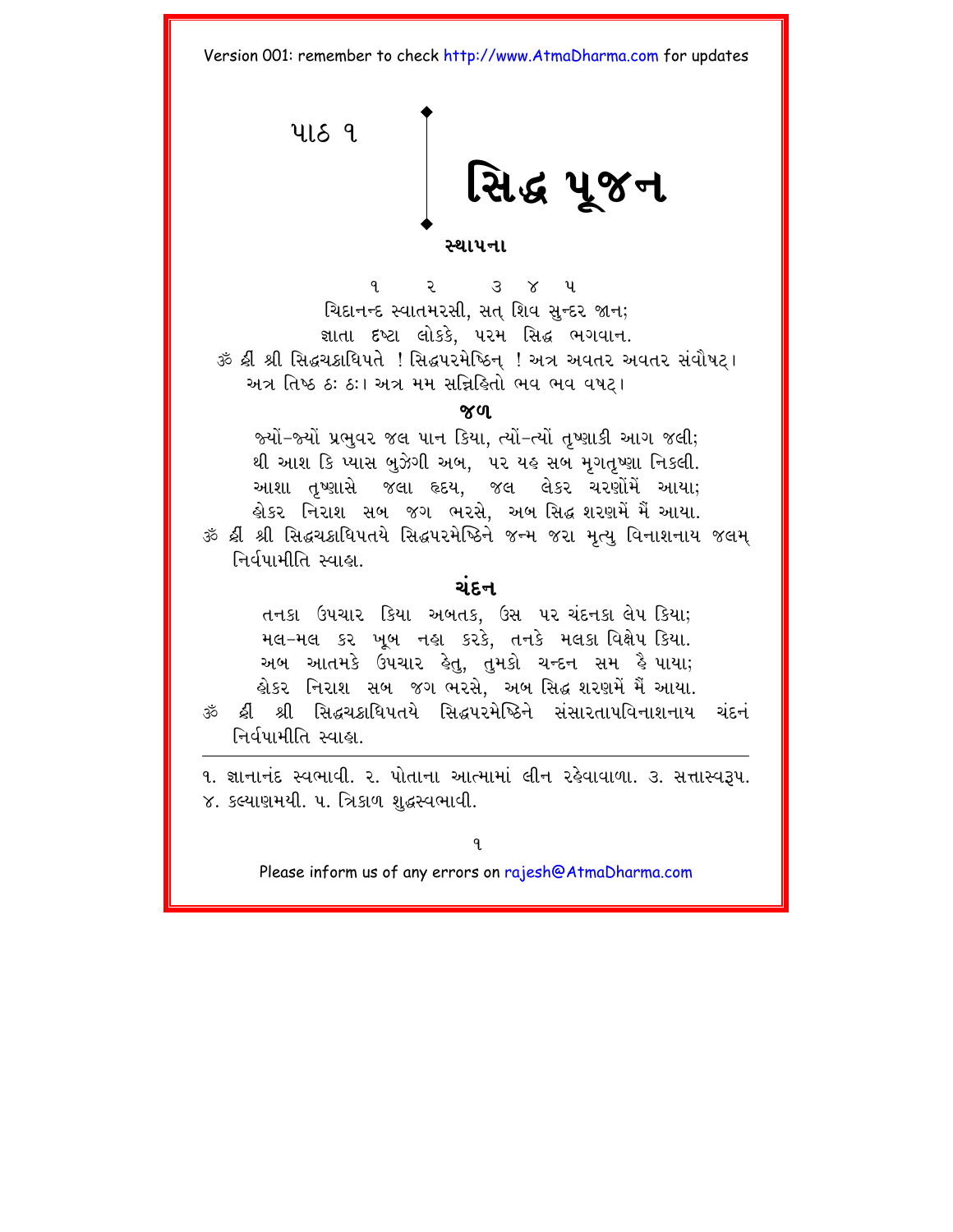### અક્ષત

સચમુચ તુમ અક્ષત હો પ્રભુવર, તુમ હી અખંડ અવિનાશી હો; તમ ઁનિરાકાર અવિચલ નિર્મલ, સ્વાધીન સફ્લ સન્યાસી હો. લે શાલિકર્ણોકા અવલંબન, અક્ષય પદ! તુમકો અપનાયા; લોકર નિરાશ સબ જગ ભરસે. અબ સિદ્ધ શરેણમેં મૈં આયા. રું ઢી શ્રી સિદ્ધચક્રધિપતયે સિદ્ધપરમેષ્ઠિને અક્ષયપદ પ્રાપ્તયે અક્ષતં નિર્વપામીતિ સ્વાહ્ય

### ૫ષ્પ

જો શત્રુ જગતકા પ્રબલ કામ, તુમને પ્રભુવર ઉસકો જીતા; હો હાર જગતકે વૈરીકી, ક્યોં નહિં આનંદ બઢે સબકા. પ્રમુદિત મન વિકસિત સુમન નાથ, મનસિજ<sup>૧</sup> કો ઠકરાને આયા; લોકર. નિરાશ સબ જગ ભરસે.. અબ. સિદ્ધ શરણમેં મૈં આયા. ૐ શ્રી શ્રી સિદ્ધચક્રાધિપતયે સિદ્ધપરમેષ્ઠિને કામબાણવિધ્વંસનાય પષ્પં નિર્વપામીતિ સ્વાલ. નૈવેદ્ય

મૈં સમજ રહ્ય થા અબ તક પ્રભુ, ભોજનસે જીવન ચલતા હૈ; ભોજન વિન નરકોંમેં જીવન, ભેર પેટ મનજ ક્યોં મરતા કૈ. તમ ભોજન વિન અક્ષય સુખમય, યહુ સમઝ ત્યાગને હું આયા; ર્લોકર નિરાશ સબ જગ ભેરસે, <sup>ં</sup>અબ સિદ્ધ શરણમેં મેં આયા.

ૐ ક્રી શ્રી સિદ્ધચક્રાધિપતયે સિદ્ધપરમેષ્ઠિને ક્ષધારોગ વિનાશનાય નૈવૈદ્યં નિર્વપામીતિ સ્વાહ્ય

### திய

આલોક<sup>ર</sup> જ્ઞાનકા કારણ કે. ઈન્દ્રિયસે જ્ઞાન ઉપજતા કે;<sup>\*</sup> યહ માન રહા થા, ૫૨ ક્યો<sup>ં</sup>કર, જડચેતન સર્જન<sup>3</sup> કરતા હૈ. મેરા સ્વભાવ હૈ જ્ઞાનમયી, યહ ભેદજ્ઞાન પા હરષાયા; લોકર નિરાશ સબ જગ ભરસે. અબ સિદ્ધ શરણમેં મૈં આયા.

ૐ ક્રી શ્રી સિદ્ધચક્રાધિપતયે સિદ્ધપરમેષ્ઠિને મોહાંધકારવિનાશનાય ट्री पं નિર્વપામીતિ સ્વાહ્ય.

૧. કામદેવ. ૨. પ્રકાશ ૩. ઉત્પત્તિ.

કોઈ મતવાળા પ્રકાશને જ્ઞાનનું કારણ અને ઈન્દ્રિયોથી જ્ઞાનની ઉત્પત્તિ માને છે, પરંતુ પ્રકાશ અને ઈન્દ્રિયો અચેતન છે, તેના વડે ચેતન જ્ઞાનની ઉત્પત્તિ કેવી રીતે થઈ શકે?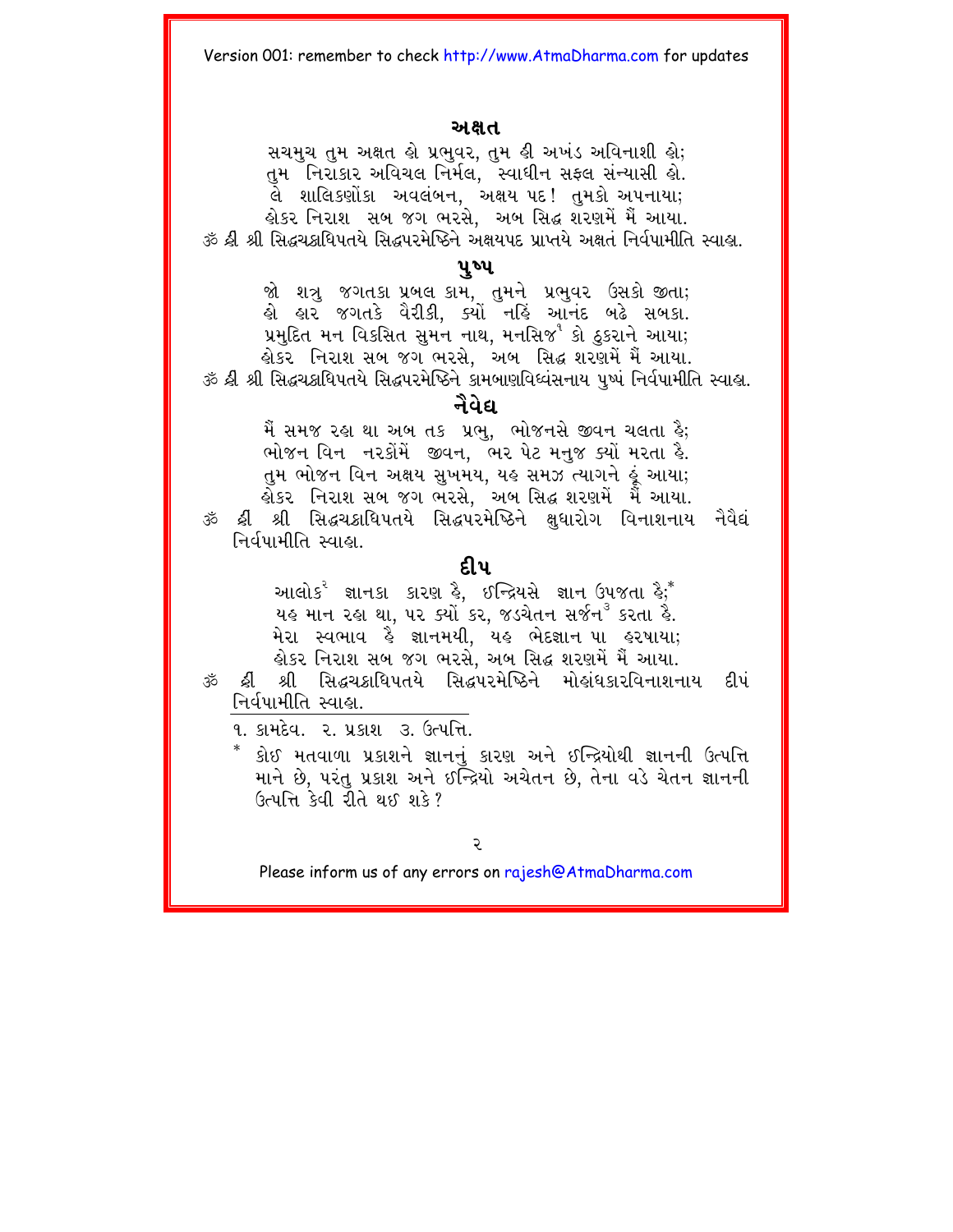### **\Up**

મેરા સ્વભાવ ચેતનમય કે, ઈસમેં જડકી કુછ ગંધ નહી; મૈં હૂઁ અખંડ ચિદ્દપિંડ ચંડ<sup>૧</sup>, પરસે કુછ ભી સંબંધ નહીં. યહ ધૂપ નહીં, જડ-કર્મોકી, રજ આજ ઉડાને મૈં આયા; ક્રોકર નિરાશ સબ જગ ભરસે, અબ સિદ્ધ શરણમેં મૈં આયા. ૐ ક્રી શ્રી સિદ્ધચક્રાધિપતયે સિદ્ધપરમેષ્ઠિને અષ્ટકર્મદઙનાય ધપં નિર્વપામીતિ સ્વાહ્ય.

### **fl**

શભ કર્મીકા ફલ વિષય–ભોગ. ભોગોંમે માનસ રમા રહા; નિત નઈ લાલસાયેં જાગી, તન્મય હો ઉનમેં સમા રહા. રાગાદિ વિભાવ કિયે જિતને, આકલતા ઉનકા ફલ પાયા; ક્રોકર નિરાશ સબ જગ ભરસે. અબ સિદ્ધ શરણમેં મૈં આયા.  $\breve{\approx}$  ઢી શ્રી સિદ્ધચક્રાધિપતયે સિદ્ધપરમેષ્ઠિને મોક્ષફ્લપ્રાપ્તયે ફ્લં નિર્વપામીતિ સ્વાહ્ય.

### <u>અર્ઘ</u>

જલ પિયા ઔર ચંદન ચરચા, માલાયેં સુરભિત સુમનોંકી‐ પહની, તન્દુલ સેયે વ્યંજન, દીપાવલિયાઁ કી રત્નોંકી; સુરભી<sup>ર</sup> ધૂપાયનકી ફૈલી, શુભ કર્મોકા સબ ફલ<sup>ા</sup>પાયા; આકલતા ફિર ભી બની રહી. ક્યા કારણ જાન નહીં પાયા. જબ દષ્ટિ ૫ડી પ્રભુજી તુમ ૫૨, મુઝકો સ્વભાવકા ભાન હુઆ; સુખ નહી વિષય ભોગોમેં હૈ, તુમકો લખ યહ સદ્જ્ઞાન હુઆ; જલસે ફ્લ તકકા વૈભવ યહુ. મૈં આજુત્યાગને હું આયા. ક્ષેકર નિરાશ સબ જગ ભરસે. -અબ સિદ્ધ શરણમેં મેં -આયા.  $\breve{\approx}$  ઢી શ્રી સિદ્ધગ્રદ્ધિપતયે સિદ્ધપરમેષ્ઠિને અનર્ધપદપ્રાપ્તયે અર્ધં નિર્વપામીતિ સ્વાહ્ય

૧. તેજસ્વી ૨. સુગંધ.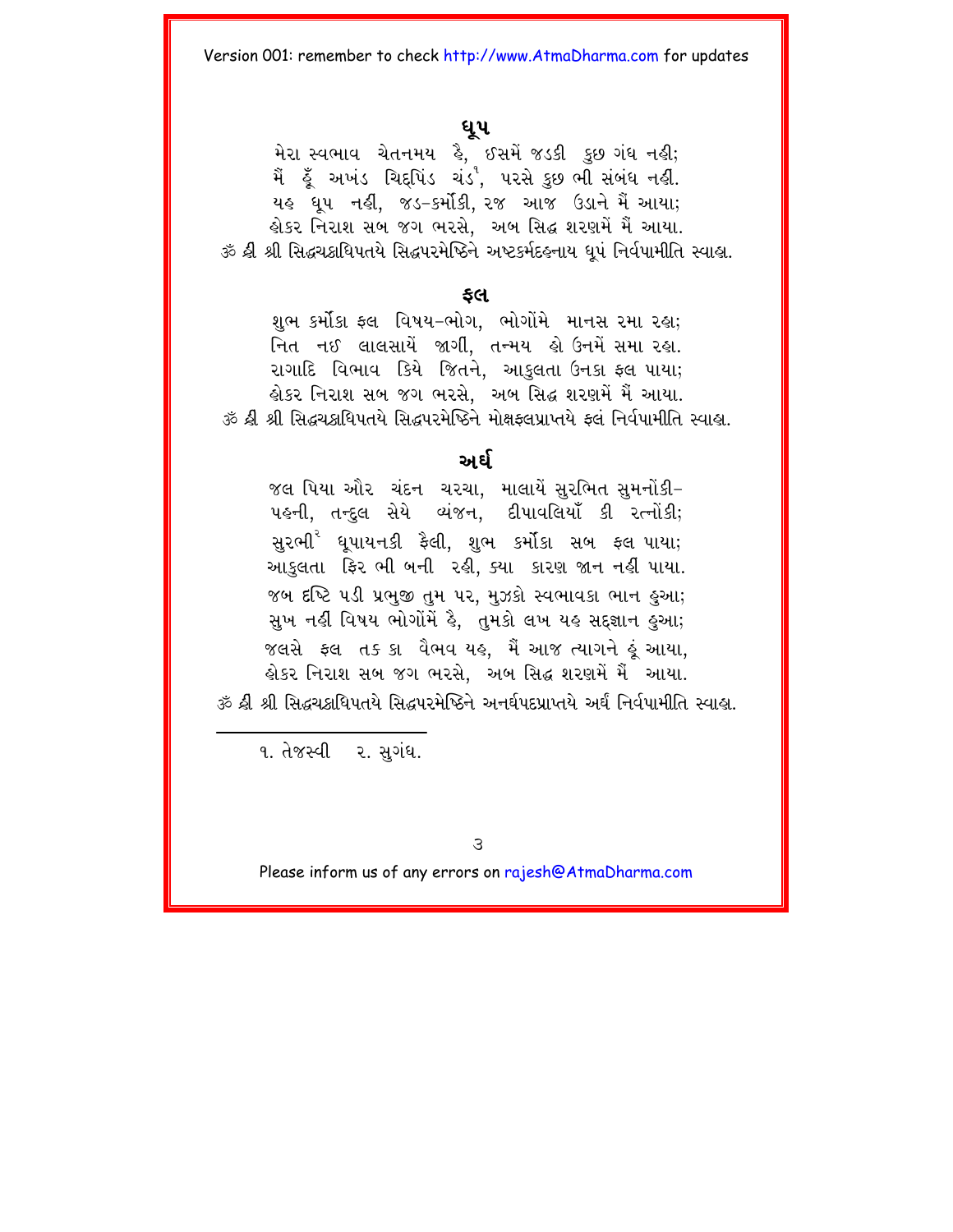### **jymala**

### **daeha**

આલોકિત હો લોકમેં, પ્રભુ પરમાત્મ પ્રકાશ; આનંદામૃત પાનકર, મિટે સભીકી પ્યાસ.

### **pair** 105.*u*

જય જ્ઞાનમાત્ર જ્ઞાયક સ્વરૂપ, તુમ હો અનંત ચૈતન્ય રૂપ; તમ હો અખંડ આનંદ પિંડ, મોહારિ $^{\rm a}$  દલનકો $^{\rm c}$  તમ પ્રચંડ. રાગાદિ વિકારી ભાવ જાર,<sup>૩</sup> તુમ હુએ નિરામય<sup>૪</sup> નિર્વિકાર; inäRNd inrakul inra\ar, inmRmp inmRl hae inrakar. <u>નિત કરત રહત આનંદરાસ, સ્વાભાવિક પરિણતિમેં વિલાસ;</u> પ્રભ શિવ રમણીકે હૃદયહાર, નિત કરત રહત નિજમેં વિહાર. પ્રભુ ભવદધિ<sup>૬</sup> યહ ગહરો અપાર, બહતે જાતે સબ નિરાધાર; નિજ પરિણતિકા સત્યાર્થ ભાન, શિવ પદ દાતા જો તત્વજ્ઞાન. પાયા નહિં મૈં ઉસકો પિછાન<sup>૭</sup>, ઉલ્ટા હી મૈંને લિયા માન; ∗ચેતનકો જડમય લિયા જાન, તનમેં અપનાપા લિયા માન. શભ-અશભ રાગ જો દઃખખાન, ઉસમેં માના આનંદ મહાન; પ્રભુ અશુભ કર્મકો માન હેય, માના પર શુભકો ઉપાદેય. જો ધર્મધ્યાન આનંદરૂપ, ઉસકો માના મૈં <u>દુઃખ સ્વરૂ</u>પ; મનવાંછિત ચાહે નિત્ય ભોગ, ઉનકો હી માના હૈ મનોગ. ઈચ્છા નિરોધકી નહીં ચાહ, કૈસે મિટતા ભવ વિષય દાહ; આકુલતામય સંસાર સુખ, જો નિશ્ચયસે હૈ મહા દુઃખ.

૧. મોલ્રુપી શત્રુ. ૨. નાશ કરવો. ૩. બાળીને. ૪. નીરોગ. ૫. મમતારહિત.  $\epsilon$  - સંસારસાગર ૭ ઓળખાણ

∗ અહીંથી આઠ પંક્તિઓમાં સાત તત્વ સંબંધી ભલોનું વર્ણન છે.

 $\times$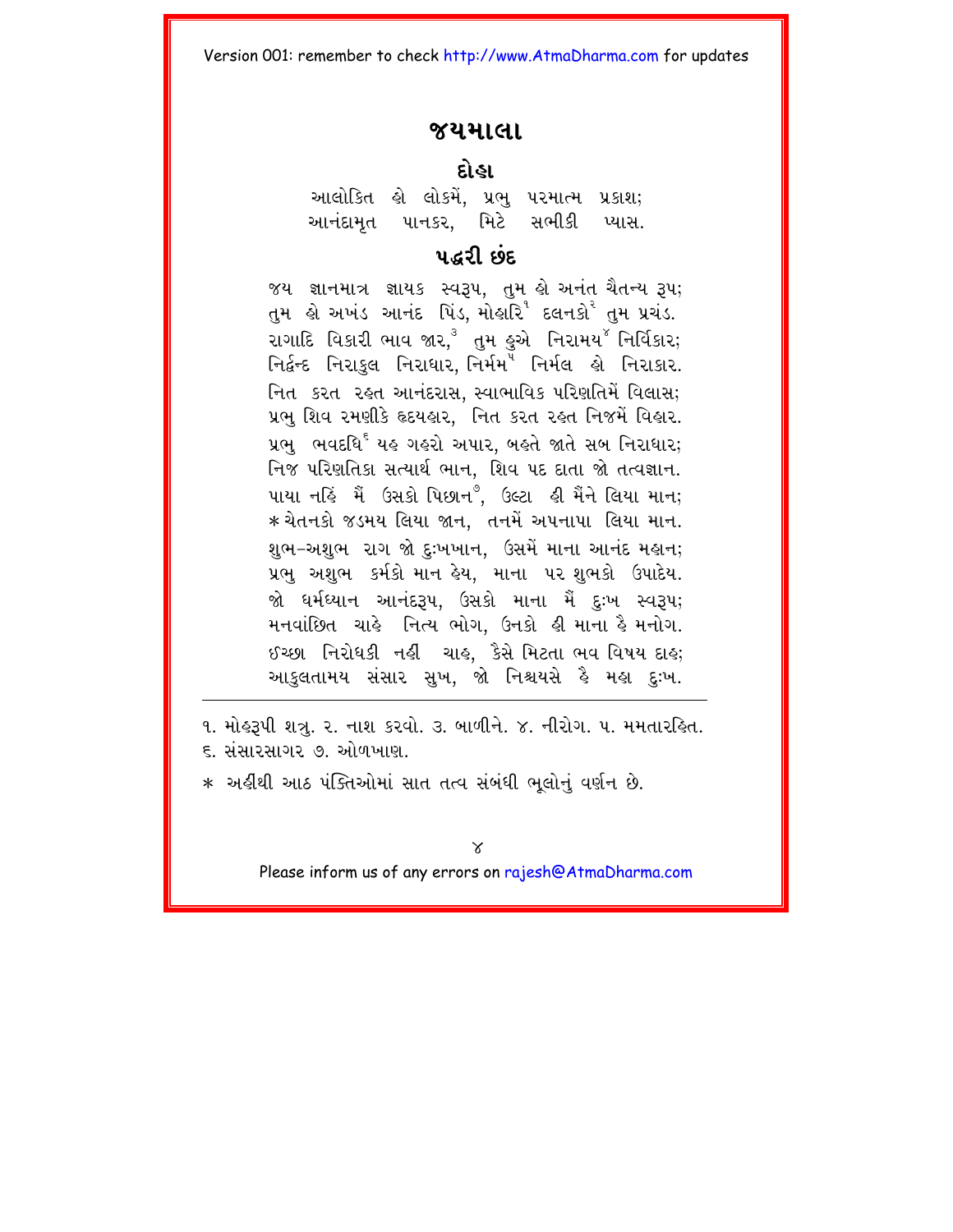ઉસકી હી નિશદિન કરી આશ. કૈસે કટતા સંસાર પાશ<sup>9</sup>; ભવદુઃખકા પરકો હેતુ જાન, પરસે હી સુખકો લિયા માન. મૈં દાન દિયા અભિમાન ઠાન. ઉસકે ફ્લ ૫૨ નહિં દિયા ધ્યાન: ૫જા કીની વરદાન માંગ. કૈસે મિટતા સંસાર સ્વાઁગ. તેરા સ્વરૂપ લખ પ્રભુ આજ. હો ગયે સફ્લ સંપૂર્ણ કાજ; મો ઉર પ્રગટયો પ્રભુ ભેદજ્ઞાન, મૈંને તમકો લીના<sup>ર</sup> પિછાન. તુમ પરકે કર્તા નહીં નાથ, જ્ઞાતા હો સબકે એક સાથ; તુમ ભક્તોંકો કુછ નહીં દેત, અપને સમાન બસ બના લેત. યહ મૈંને તેરી સુની આન, જો લેવે તુમકો બસ પિછાન; વહ પાતા હૈ કૈવલ્ય જ્ઞાન, હોતા પરિપર્ણ કલા નિધાન. વિપદામય પરપદ કે નિકામ. નિજપદ ક્ષી કે આનંદધામ: મેરે મનમેં બસ યહી. ચાહુ. નિજપદકો. પાઉં હે જિનાહુ. રું ઢી શ્રી સિદ્ધચક્રાધિપતયે સિદ્ધપરમેષ્ઠિને જયમાલા અર્ઘનિર્વપામીતિ સ્વાહ્ય.

### દોહા

૫૨કા કછ નહિં ચાહતા, ચાહુઁ અ૫ના ભાવ; નિજ સ્વભાવમેં થિર રહું, મેટો સકલ વિભાવ.

પુષ્પાંજલિ ક્ષિપેત

### $9.8 -$

૧. જળ, નૈવેદ્ય અને ફળના છંદ અર્થ સહિત લખો.

૨. જયમાળામાંથી જે પંક્તિઓ તમને ગમતી લોય તેમાંથી ચાર પંક્તિ અર્થસહિત લખો અને ગમવાનું કારણ પણ લખો.

**૧ બંધન ૨ લી**ધા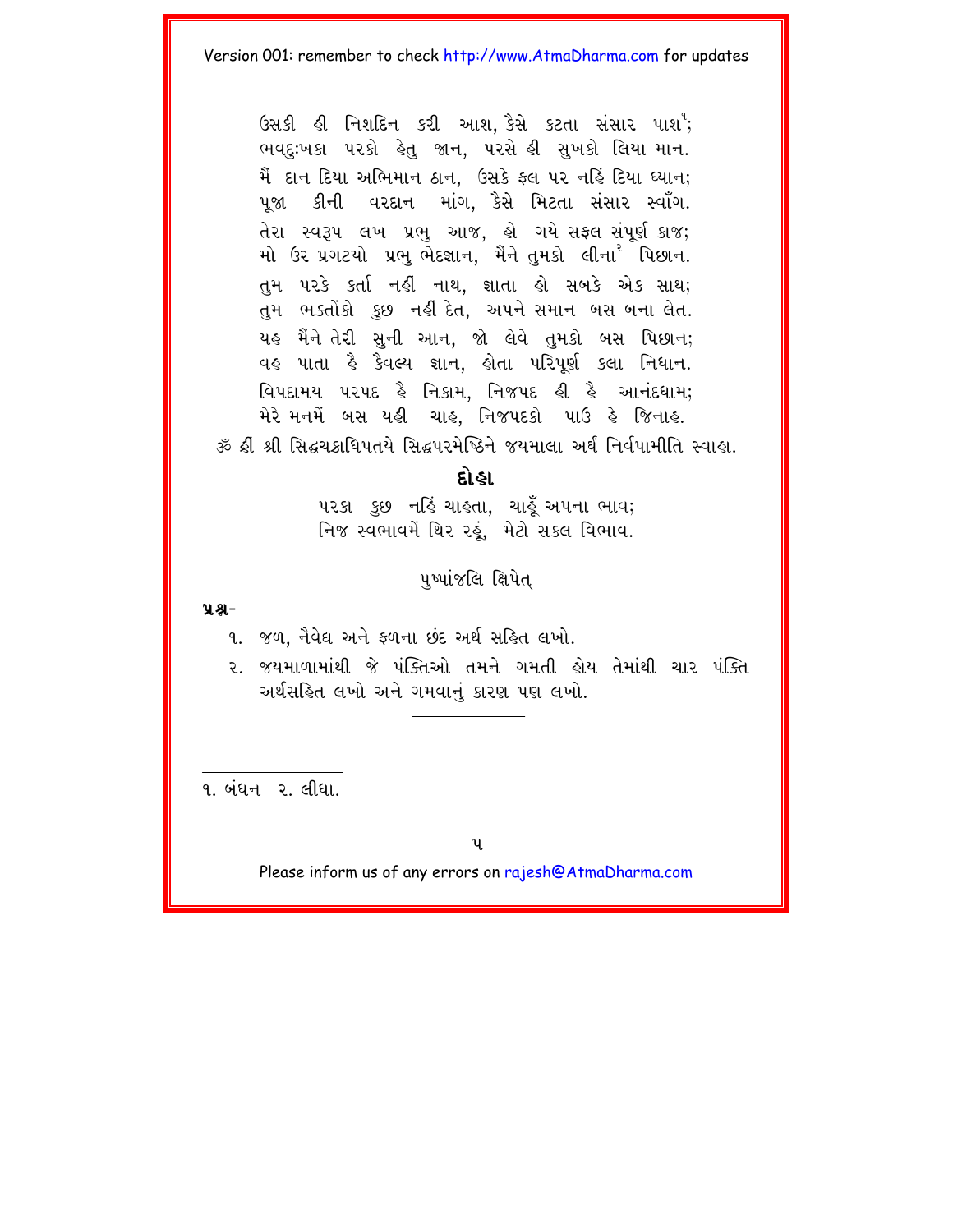<span id="page-10-0"></span>પાઠ ર પૂજા−<br>વિધિ અને ફળ

રાજા – પિતાજી, આજ મંદિરમાં માણસો ગાતા હતા- " નાથ તેરી પજાકો ફ્લ પાયા, નાથ તેરી... " આ પજા શું છે અને એનું ફળ શું છે?

સુબોધચંદ્ર – ઈષ્ટદેવ, શાસ્ત્ર, ગુરૂના ગુણોનું સ્તવન તે જ પૂજા છે.

રાજા – એ ઈષ્ટદેવ કોણ લોય છે?

- સુબોધચંદ્ર−મિથ્યાત્વ, રાગ−દ્વેષ આદિનો નાશ કરીને પૂર્ણ જ્ઞાની અને સુખી થવું તે જ ઈષ્ટ છે. જેમને તેની પ્રાપ્તિ થઈ ગઈ હોય તે જ ઈષ્ટદેવ છે. અનંત ચતુષ્ટયના સ્વામી અરહંત અને સિદ્ધભગવાન જ ઈષ્ટદેવ છે અને તેઓ જ પરમપુજ્ય છે.
- દેવની વાત તો હું સમજયો, શાસ્ત્ર અને ગુરુ કેવી રીતે પૂજ્ય છે? રાજા
- સુબોધચંદ્ર શાસ્ત્ર તો સાચા દેવની વાણી હોવાથી અને મિથ્યાત્વ, રાગ–દ્વેષ આદિનો નાશ કરવાને લીધે તેમજ સાચા સુખના માર્ગદર્શક હોવાથી ૫જ્ય છે. નગ્ન દિગંબર ભાવલિંગી ગર પણ તે જ માર્ગના પથિક વીતરાગી સંત લેવાથી ૫જ્ય છે.
- રાજ્ય –અમારા વિદ્યાગુરૂ, માતા, પિતા વગેરે પણ ગુરૂ તો કહેવાય છે. શું એમની પણ પૂજા કરવી જોઈએ?

 $\epsilon$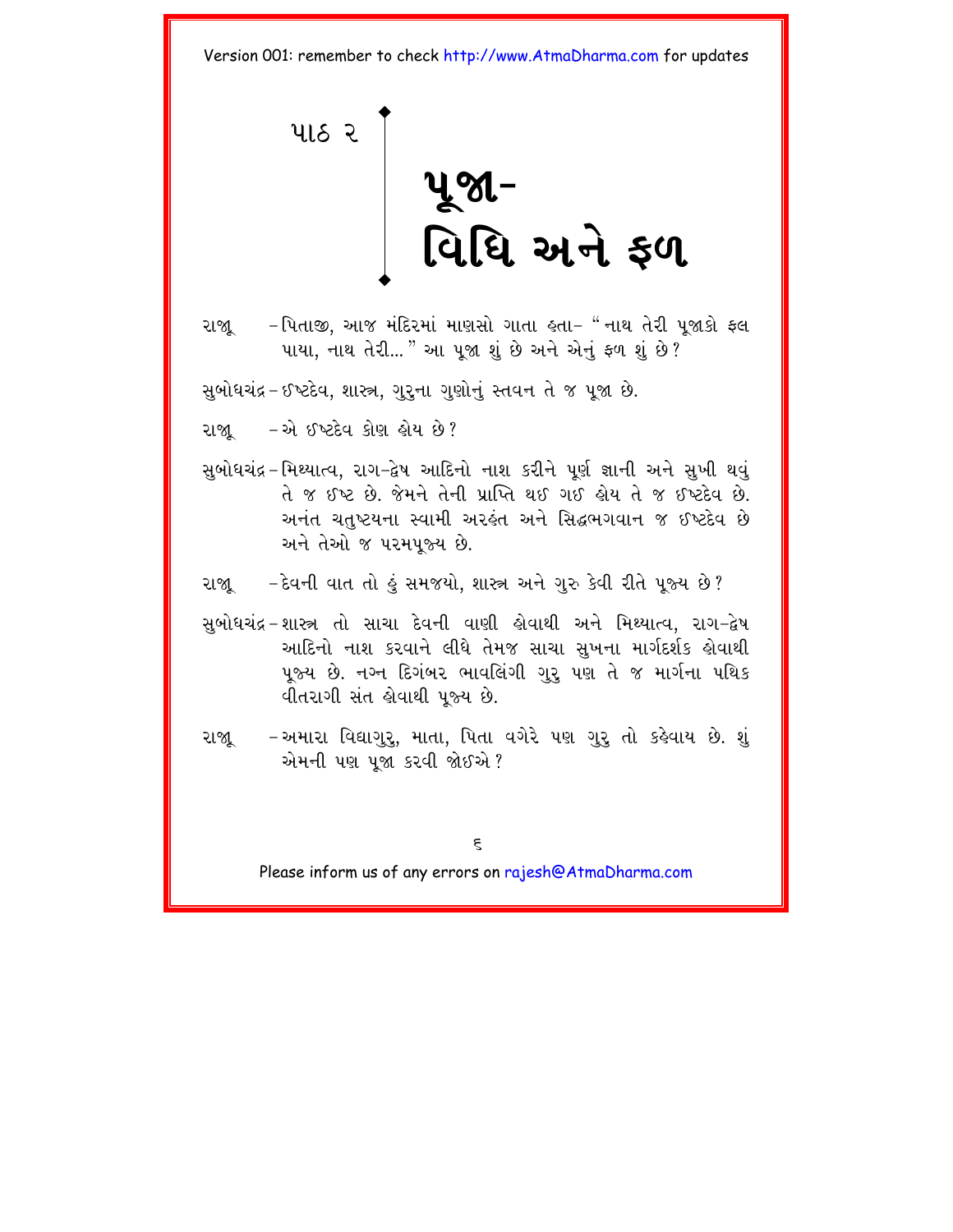- સુબોધચંદ્ર-લૌકિક દૃષ્ટિથી તેમનો પણ યથાયોગ્ય આદર તો કરવો જ જોઈએ. પણ તેમને રાગ–દેષ આદિનો નાશ થયો ન ોવાથી મોક્ષમાર્ગમાં તેમને પુજ્ય ગણવામાં આવતા નથી. આઠ દ્રવ્યોથી પુજ્ય તો વીતરાગ સર્વજ્ઞ દેવ, વીતરાગ માર્ગનાં નિરૂપક શાસ્ત્ર, નગ્ન દિગંબર ભાવલિંગી ગુરૂ જ છે.
- રાજ્ય એ તો હું સમજ્યો કે દેવ–શાસ્ત્ર–ગુરૂની પૂજા કરવી જોઈએ, પણ એનાથી લાભ શું છે તે પણ બતાવોને!
- સુબોધચંદ્ર-જ્ઞાની જીવ લૌકિક લાભની દષ્ટિથી ભગવાનની પુજા કરતા નથી, તેને તો સહજ ભગવાન પ્રત્યે ભક્તિનો ભાવ આવે છે. જેમ ધનની ઈચ્છાવાળાને ધનવાનનો મહિમા આવ્યા વિના રહેતો નથી તેવી જ રીતે વીતરાગતાના ઉપાસક અર્થાત મુક્તિના પથિકને મુક્ત આત્માઓ પ્રત્યે ભક્તિનો ભાવ આવે જ છે.
- સુબોધચંદ્ર−તો શું ભગવાનની ભક્તિથી લૌકિક (સાંસારિક ) સુખ નથી મળતું ?
- સુબોધચંદ્ર-જ્ઞાની ભક્ત સાંસારિક સુખ ઈચ્છતા જ નથી, પણ શુભભાવ થવાથી તેમને પુણ્યબંધ અવશ્ય થાય છે અને પુણ્યોદયના નિમિત્તે સાંસારિક ભોગસામગ્રી પણ તેમને મળે છે. પણ તેમની દષ્ટિમાં તેનું કાંઈ મલ્ય નથી. ૫જા ભક્તિનો સાચો લાભ તો વિષય-કષાયથી બચવં તે જ છે.
- રાજા તો પજા કેવી રીતે કરવામાં આવે છે?
- સુબોધચંદ્ર-દિવસે, ગળેલા પાણીથી સ્નાન કરીને, ધોયેલાં વસ્ત્રો પહેરીને, જિનમંદિરમાં જિનેન્દ્ર ભગવાનની સમક્ષ વિનયપર્વક ઊભા રહીને પ્રાસક દ્રવ્યથી એકાગ્ર ચિત્ત થઈને પજા કરવામાં આવે છે.
- રાજા પ્રાસક દ્રવ્ય એટલે...?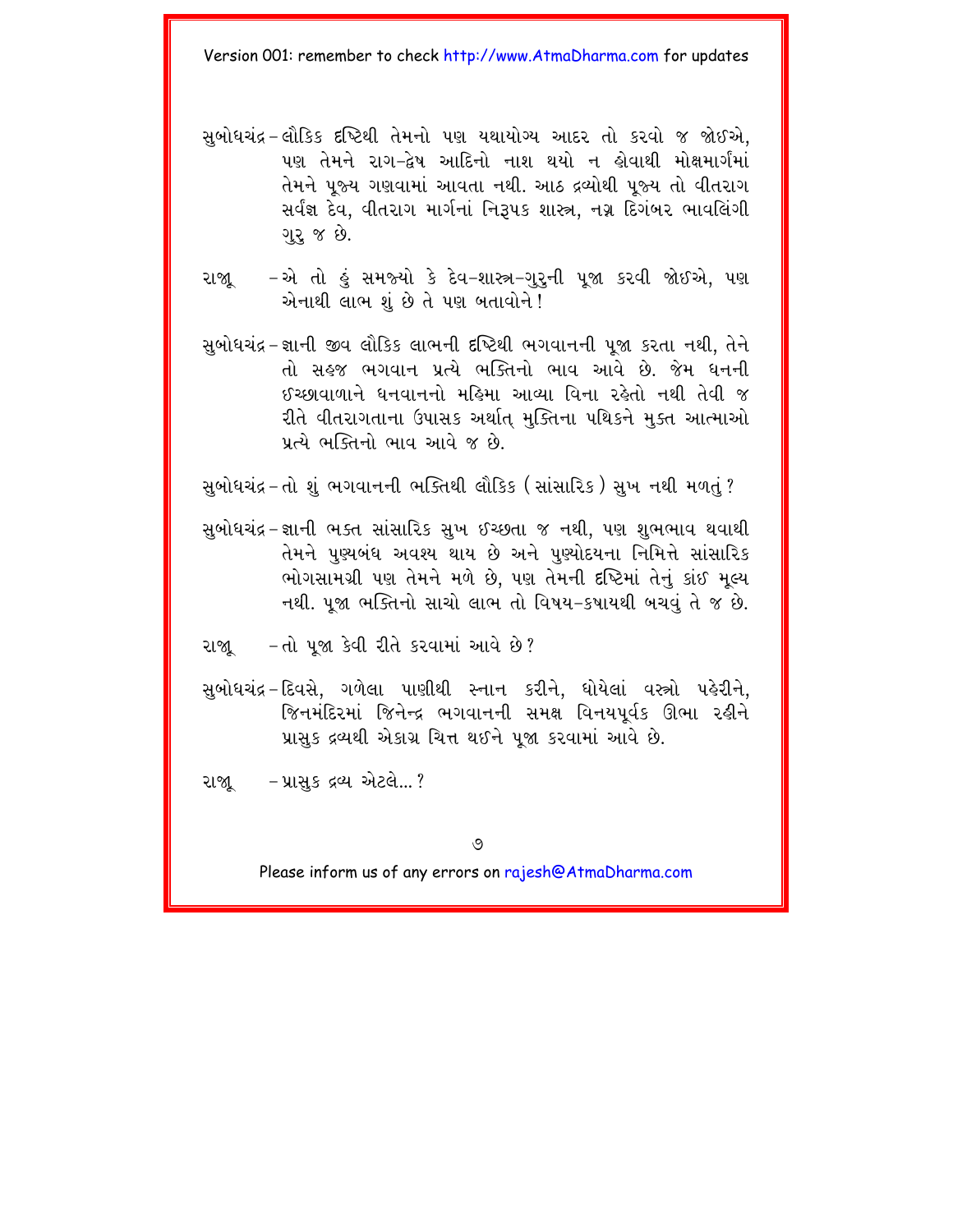- સુબોધચંદ્ર-જીવ-જંતુઓથી રહિત શુદ્ધ કરેલ અચિત્ત પદાર્થ જ પુજાનાં પ્રાસક દ્રવ્ય છે. જેમ કે ન ઊગે તેવાં અનાજ, ચાવલાદિ, સૂકાં ફળ, બદામ વગેરે અને શહ ગળેલું જળ વગેરે.
- રાજ્ય દ્રવ્ય વિના શું પૂજા ન થઈ શકે?
- સબોધચંદ્ર કેમ નહિ ? પજામાં તો ભાવોની જ મખ્યતા છે. ગહસ્થાવસ્થામાં કોઈ કોઈને દ્રવ્ય વિના જ પજાના ભાવ થાય છે. કોઈ કોઈને આઠ દ્રવ્યોથી ૫જાના ભાવ થાય છે અને કોઈ કોઈને એક-બે દ્રવ્યથી જ ૫જા કરવાના ભાવ થાય છે
- રાજા\_\_\_ -એ તો સમજ્યો, પણ પૂજાની પૂરી વિધિ સમજમાં આવી નથી.......
- સુબોધચંદ્ર-તમે તો અહીં જ ઊભા ઊભા વાતોથી જ બધું સમજી લેવા ઈચ્છો છો. કાલે સવારે મારી સાથે પુજા કરવા મંદિરજીમાં આવજો. ત્યાં જોઈને બધી વિધિ<sup>ર</sup> તમારી જાતે સમજમાં આવી જશે.
- લા. લા. જરૂર આવીશ. મારે માત્ર વિધિ જ સમજવી નથી. હું પણ રાજા દરરોજ પૂજા કરીશ.
- સબોધચંદ્ર−તમારો વિચાર સારો છે. સાંસારિક આકળતાઓ અને અશભ ભાવથી થોડો સમય બચવાને માટે આ પણ એક ઉપાય છે.

#### $9.8 -$

- ૧. પજા કોને કહે છે? પજા કોની કરવામાં આવે છે? અને શા માટે?
- ૨. ૫જાનું ફળ શું છે? જ્ઞાની શ્રાવક ભગવાનની ૫જા શા માટે કરે છે?
- ૩. પ્રાસુક દ્રવ્ય કોને કહે છે? શું દ્રવ્ય વિના પણ પૂજા થઈ શકે?
- ૧. અઘ્યાપકોએ ઉપરોક્ત પાઠ શીખવતી વખતે વિદ્યાર્થીઓને યોગ્ય સમયે મંદિરમાં લઈ જઈને પુજાની પુરી વિધિ પ્રયોગાત્મરૂપે સમજાવવી.

t.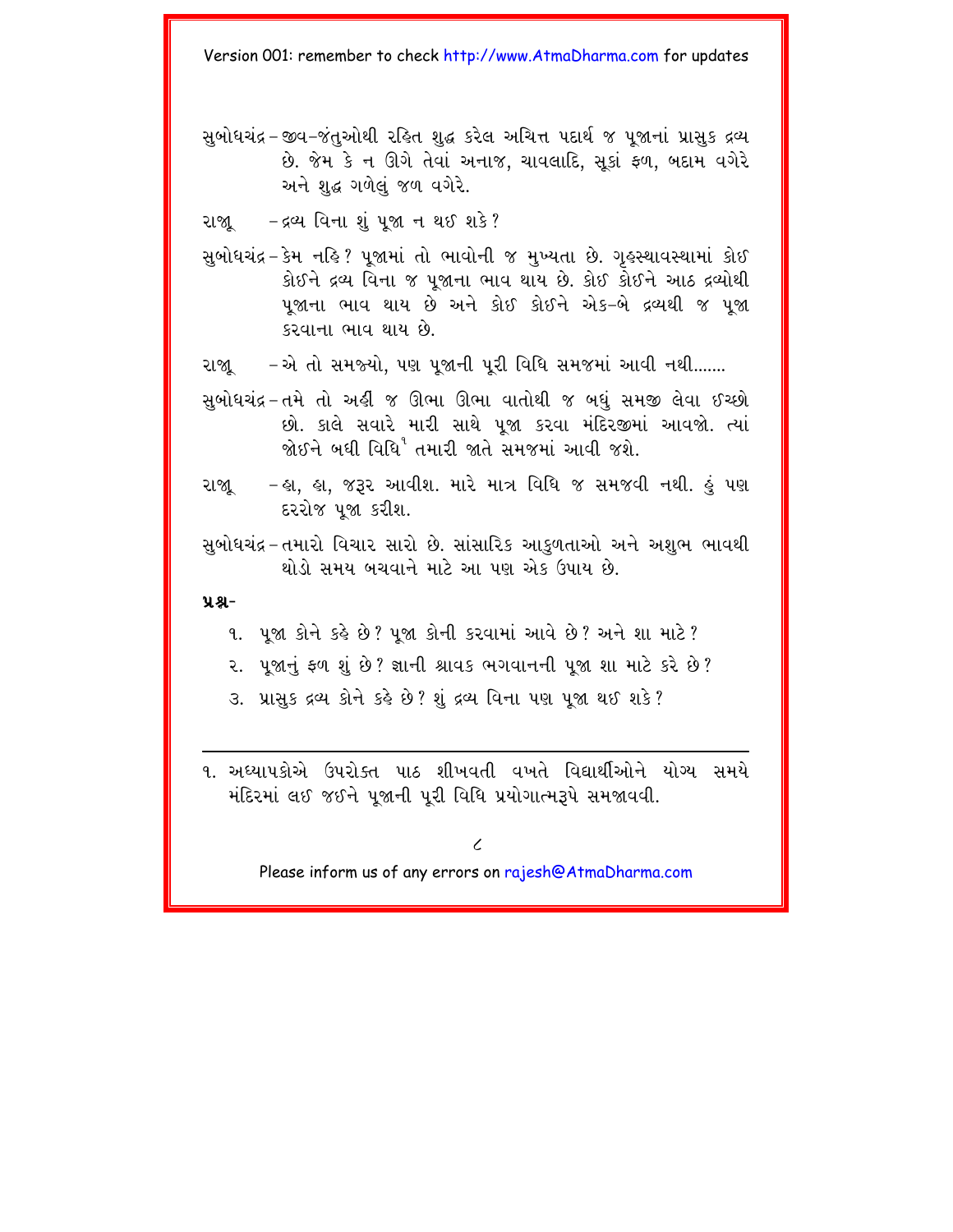<span id="page-13-0"></span>**416 3** [ GUEROL

આચાર્ય ગુદ્ધપિચ્છ ઉમાસ્વામી (अजित्य अने sर्तृत्य)

तत्त्वार्थसूत्रकर्त्तारं गृद्धपिच्छोपलक्षितम् । वन्दे गणीन्द्रसंजातममास्वामीमूनीश्वरम् ।।

ઓછામાં ઓછું લખીને વધારેમાં વધારે પ્રસિદ્ધિ મેળવનાર આચાર્ય ગદ્ધપિચ્છ ઉમાસ્વામીના તત્ત્વાર્થસૂત્રથી જૈનસમાજ જેટલો અધિક પરિચિત છે, તેટલો જ તેમના જીવન–પરિચયના સંબંધમાં અપરિચિત છે.

તેઓ કુન્દકુન્દાચાર્યના પટ્ટશિષ્ય હતા. તેઓ વિક્રમની પ્રથમ શતાબ્દીના અંતિમ કાળમાં અને દ્વિતીય શતાબ્દીના પર્વાર્ધમાં ભારતવર્ષને પવિત્ર કરી રહ્યા હતા.

આચાર્ય ગદ્ધપિચ્છ ઉમાસ્વામી તે ગૌરવશાળી આચાર્યોમાંના એક છે જેમને સમગ્ર આચાર્ય પરંપરામાં પર્ણ પ્રામાણિકતા અને સન્માન પ્રાપ્ત થયેલ છે. જે મહત્વ વૈદિકોમાં ગીતાનું, ઈસાઈઓમાં બાઈબલનું અને મુસલમાનોમાં કરાનનું માનવામાં આવે છે. તે જ મહત્ત્વ જૈન પરંપરામાં ગદ્ધપિચ્છ ઉમાસ્વામીના તત્ત્વાર્થસૂત્રને મળેલું છે. એનું બીજાું નામ મોક્ષશાસ્ત્ર પણ છે. એ સંસ્કૃત ભાષાનો સર્વ પથમ જૈન ગંથ છે

પ્રસ્તુત ભાગ તત્ત્વાર્થસૂત્રના આધારે લખવામાં આવ્યો છે.

 $\epsilon$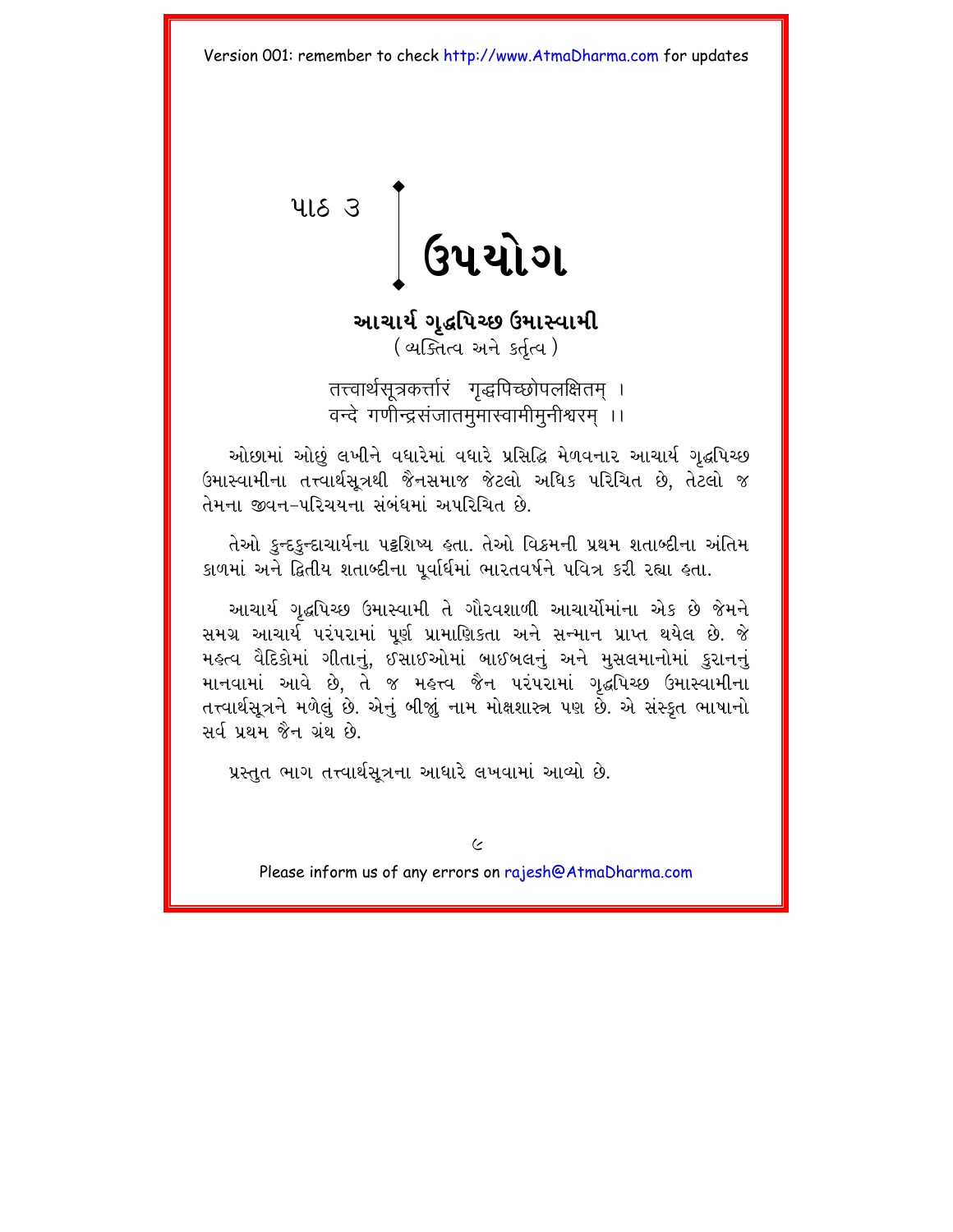### <u> ઉપયોગ</u>

- દર્શનલાલ−ભાઈ જ્ઞાનચંદ, એ મારા સમજવામાં નથી આવતું કે પિતાજીએ આપણાં આ નામ કયાંથી પસંદ કર્યાં છે?
- જ્ઞાનચંદ –અરે, તમને ખબર નથી કે આ બન્નેય નામ ધાર્મિક દષ્ટિએ પૂરેપૂરા સાર્થક છે. આપણા આત્માનું સ્વરૂપ જ જ્ઞાન-દર્શનમય છે. मोक्षशास्त्रमां લખ્યું છે- "उपयोगोलक्षणम्" ।। २ ।। ८।। अर्थात् જીવનું લક્ષણ ઉપયોગ છે અને જ્ઞાનદર્શનના વ્યાપારને અર્થાત કાર્યને જ ઉપયોગ કહે છે

દર્શનલાલ – અરે વાઙ! શું એવી વાત છે? મને તો આ નામ બઙુ અટપટાં લાગે છે.

જ્ઞાનચંદ –ભાઈ. તમે બરાબર કહો છો. જ્યાં સધી જે વાત કદી સાંભળી ન .<br>લોય. જાણી ન લોય ત્યાં સુધી એમ જ થાય છે. આચાર્ય કંદકંદસ્વામીએ પણ લખ્યું છે- આ જીવે વિષય-કૃષાયની વાતો તો ખૂબ સાંભળી, પરિચય કર્યો અને તેનો અનુભવ કર્યો છે તેથી તે સરળ લાગે છે: પરંત આત્માની વાત આજ સધી સાંભળી નથી. તેનો પરિચય કર્યો નથી અને આત્માનો અનભવ પણ કર્યો નથી. તેથી અટપટી લાગે જ

દર્શનલાલ-ભાઈ જ્ઞાનચંદ! તો આપ આ ઉપયોગ વિષે જરા સ્પષ્ટતા કરીને સમજાવો કે જેથી ઓછામાં ઓછં આપણાં નામનં રહસ્ય તો જાણી શકં? જ્ઞાનચંદ - ઠીક વાત છે, સાંભળો.

> ચૈતન્ય સાથે સંબંધ રાખનાર (અનવિધાયી ) જીવના પરિણામને ઉપયોગ કહે છે. અને ઉપયોગને જ જ્ઞાન-દર્શન પણ કહે છે. તે જ્ઞાન-દર્શન બધા જીવોમાં લોય છે અને જીવ સિવાય બીજા કોઈ દ્રવ્યમાં <u>હોતાં નથી. તેથી એ જીવનું લક્ષણ છે. એના વડે જ જીવની</u> ઓળખાણ થાય છે. આ ઉપયોગના મખ્ય બે ભેદ છેઃ-

(૧) દર્શનોપયોગ. (૨) જ્ઞાનોપયોગ.

દર્શનલાલ-દર્શનોપયોગ અને જ્ઞાનોપયોગમાં શું તફાવત છે? એ સમજાવો.

 $9O$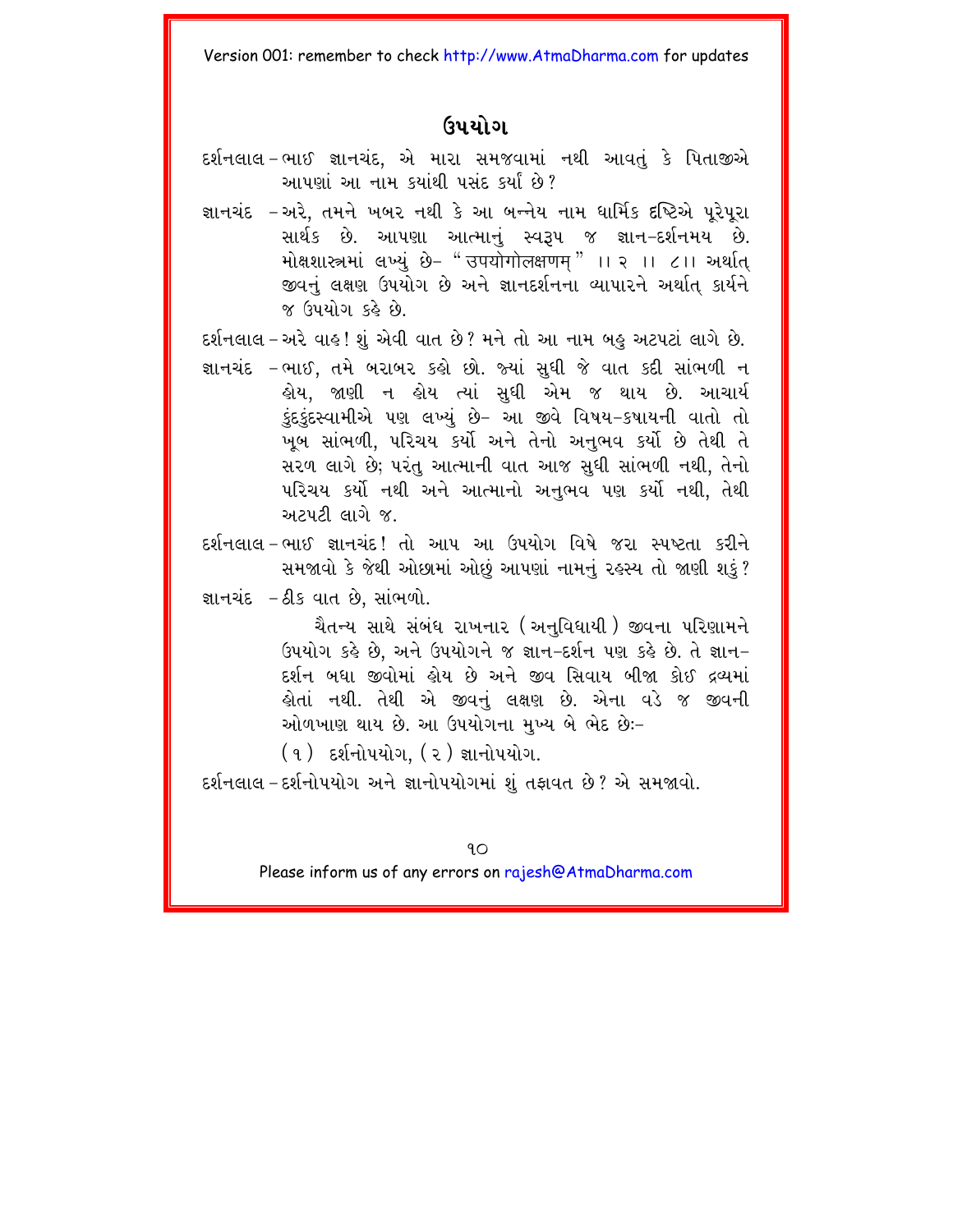જ્ઞાનચંદ – જેમાં સામાન્યનો પ્રતિભાસ (નિરાકાર ઝલક ) હોય તેને દર્શનોપયોગ કહે છે અને જેમાં સ્વપર પદાર્થોનું ભિન્નતાપૂર્વક અવભાસન હોય, તે ઉપયોગને જ્ઞાનોપયોગ કહે છે.

દર્શનલાલ-બધા જીવોનું જ્ઞાન એક સરખું તો નથી હોતું?

- જ્ઞાનચંદ હા. શક્તિ અપેક્ષાએ તો બધામાં જ્ઞાનગણ એક સરખો જ છે પરંત વર્તમાન વિકાસની અપેક્ષાએ જ્ઞાનના મખ્યપણે ૮ ભેદ હોય છેઃ-
	- ( ૧ ) મ<u>તિજ્ઞા</u>ન (૨) શ્રુતજ્ઞાન (૩) અવધિજ્ઞાન (૪) મન:પર્યય જ્ઞાન (૫) કેવળજ્ઞાન ( ૭ ) કશ્રત ( ૮ ) કુઅવધિ ( ૬ ) *કુ*મતિ

દર્શનલાલ – મતિજ્ઞાન, શ્રુતજ્ઞાન આદિનું તાત્પર્ય શું છે?

જ્ઞાનચંદ –૫રાશ્રયની બુદ્ધિ છોડીને દર્શનોપયોગપર્વક સ્વસન્મુખતાથી પ્રગટ થનાર નિજ આત્માના જ્ઞાનને મતિજ્ઞાન કહે છે. અથવા જેમાં ઈન્દ્રિયો અને મન નિમિત્ત છે તે જ્ઞાનને મતિજ્ઞાન કહે છે. મતિજ્ઞાન દ્વારા જાણેલા પદાર્થના સંબંધથી અન્ય પદાર્થને જાણનાર જ્ઞાનને શ્રતજ્ઞાન 62 ER

> ઈન્દ્રિય કે મનના નિમિત્ત વિના તથા દ્રવ્ય, ક્ષેત્ર, કાળ અને ભાવની મર્યાદા સહિત રૂપી પદાર્થના સ્પષ્ટ જ્ઞાનને અવધિજ્ઞાન કહે છે.

દર્શનલાલ – અને મન:પર્યયજ્ઞાન ?

જ્ઞાનચંદ –સાંભળો, બધું બતાવું છું. જ્ઞાની મુનિરાજને ઈન્દ્રિય મનનાં નિમિત્ત વિના દ્રવ્ય, ક્ષેત્ર, કાળ અને ભાવની મર્યાદા સહિત બીજાના મનમાં સ્થિત રૂપી વિષયનું સ્પષ્ટ જ્ઞાન થાય તેને મનઃપર્યયજ્ઞાન કહે છે. અને જે ત્રણલોક તથા ત્રણકાળવર્તી સર્વ પદાર્થો અને તેના સમસ્ત ગુણો અને સમસ્ત પર્યાયોને તથા અપેક્ષિત ધર્મોને પ્રતિસમય, સ્પષ્ટ અને એકસાથે જાણે છે, એવા પૂર્ણજ્ઞાનને કેવળજ્ઞાન કહે છે.

દર્શનલાલ-એ તો ઠીક, પરંતુ કુમતિ આદિ પણ કોઈ જ્ઞાન છે?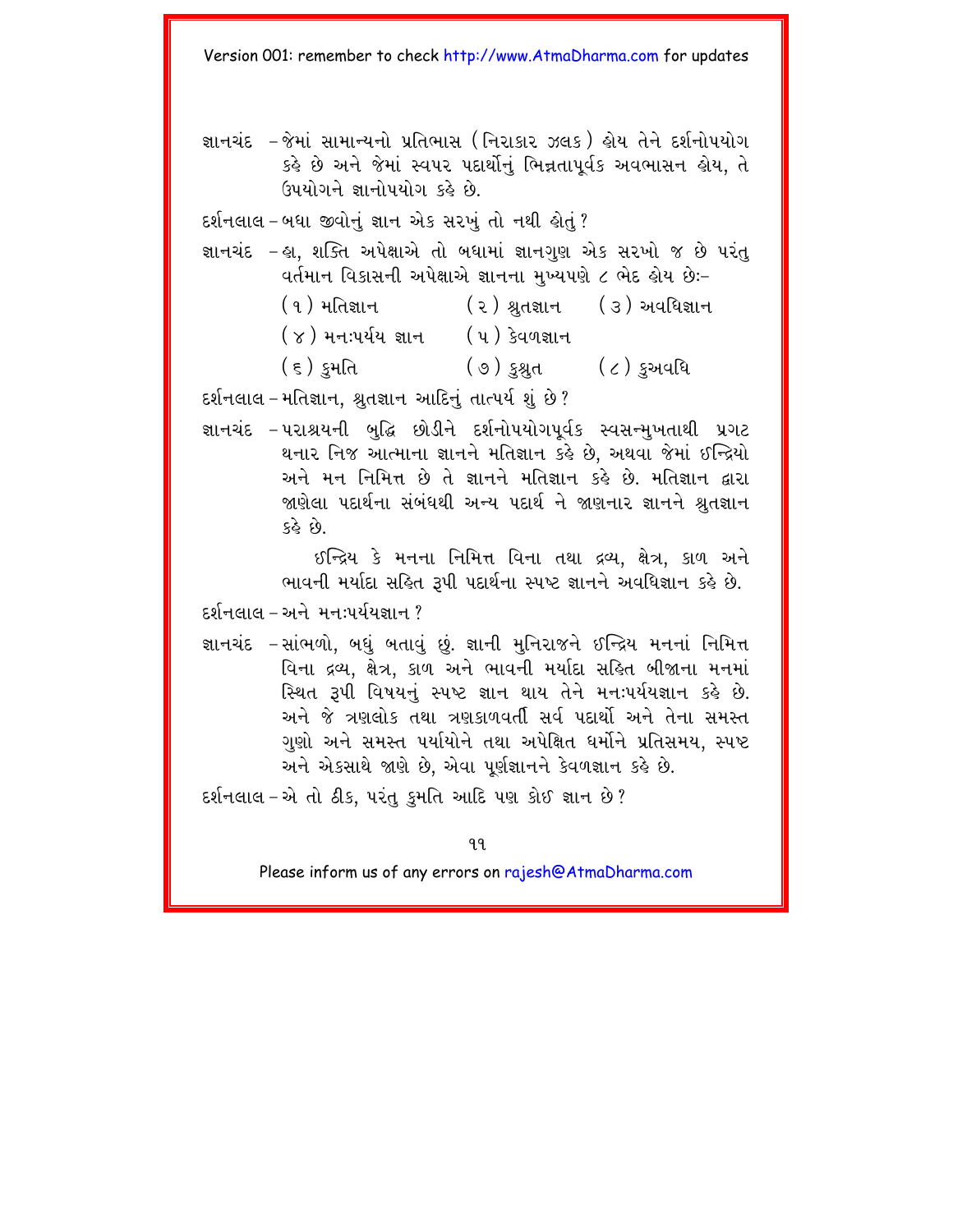જ્ઞાનચંદ –આત્મસ્વરૂપને ન જાણનાર મિથ્યાદષ્ટિને જે. મતિ. શ્રત. અવધિજ્ઞાન ड़ोय છે, તે કુમતિ, કુશ્નુત અને કુઅવધિ કર્હવાય છે, કેમકે મૂળતત્ત્વમાં વિપરીત શ્રદ્ધા હોવાથી તેનું જ્ઞાન મિથ્યા હોય છે. ભલે તેને અપ્રયોજનભત લૌકિકજ્ઞાન યથાર્થ હોય પણ પ્રયોજનભૂત તત્ત્વજ્ઞાન યથાર્થ ન હોવાથી તેનાં તે બધાં જ્ઞાન મિથ્યા જ છે.

દર્શનલાલ – શંદર્શનોપયોગના પણ ભેદ હોય છે?

- જ્ઞાનચંદ હા. દર્શનોપયોગના ચાર પ્રકાર છેઃ– (१) यक्षદर्शन (२) અચક્ષદર્શન (३) अवसिदर्शन (४) કેવળદર્શન
- દર્શનલાલ-ચક્ષુદર્શન તો બરાબર છે અર્થાત્ આંખોથી દેખવું તે, પરંતુ અચક્ષુદર્શન શું છે ?
- જ્ઞાનચંદ -ના ભાઈ, એમ નથી. ચક્ષુઈન્દ્રિય જેમાં નિમિત્ત હોય તે મતિજ્ઞાન પહેલાં જે સામાન્ય પ્રતિભાસ અથવા અવલોકન થાય છે તેને ચક્ષદર્શન કહે છે. અને ચક્ષઈન્દ્રિય સિવાયની બાકીની ચાર ઈન્દ્રિયો અને મન જેમાં નિમિત્ત લોય એવા મતિજ્ઞાનની પહેલાં થનાર સામાન્ય પ્રતિભાસને અચક્ષદર્શન કહે છે.
- દર્શનલાલ-બહુ સારં અને અવધિદર્શન ?
- જ્ઞાનચંદ –એવી જ રીતે અવધિજ્ઞાનની પહેલાં થવાવાળા સામાન્ય પ્રતિભાસને અવધિદર્શન કહે છે. પરંતુ કેવળદર્શનમાં કાંઈક વિશેષતા છે.

દર્શનલાલ−તે શું ?

- જ્ઞાનચંદ કેવળજ્ઞાનની સાથે થનાર સામાન્ય પ્રતિભાસ અર્થાત અવલોકનને કેવળદર્શન કહે છે. કેવળદર્શન અને કેવળજ્ઞાનમાં કાળભેદ હોતો નથી.
- દર્શનલાલ-વાહુ ભાઈ, સરસ સમજાવ્યું, ધન્યવાદ!

 $92$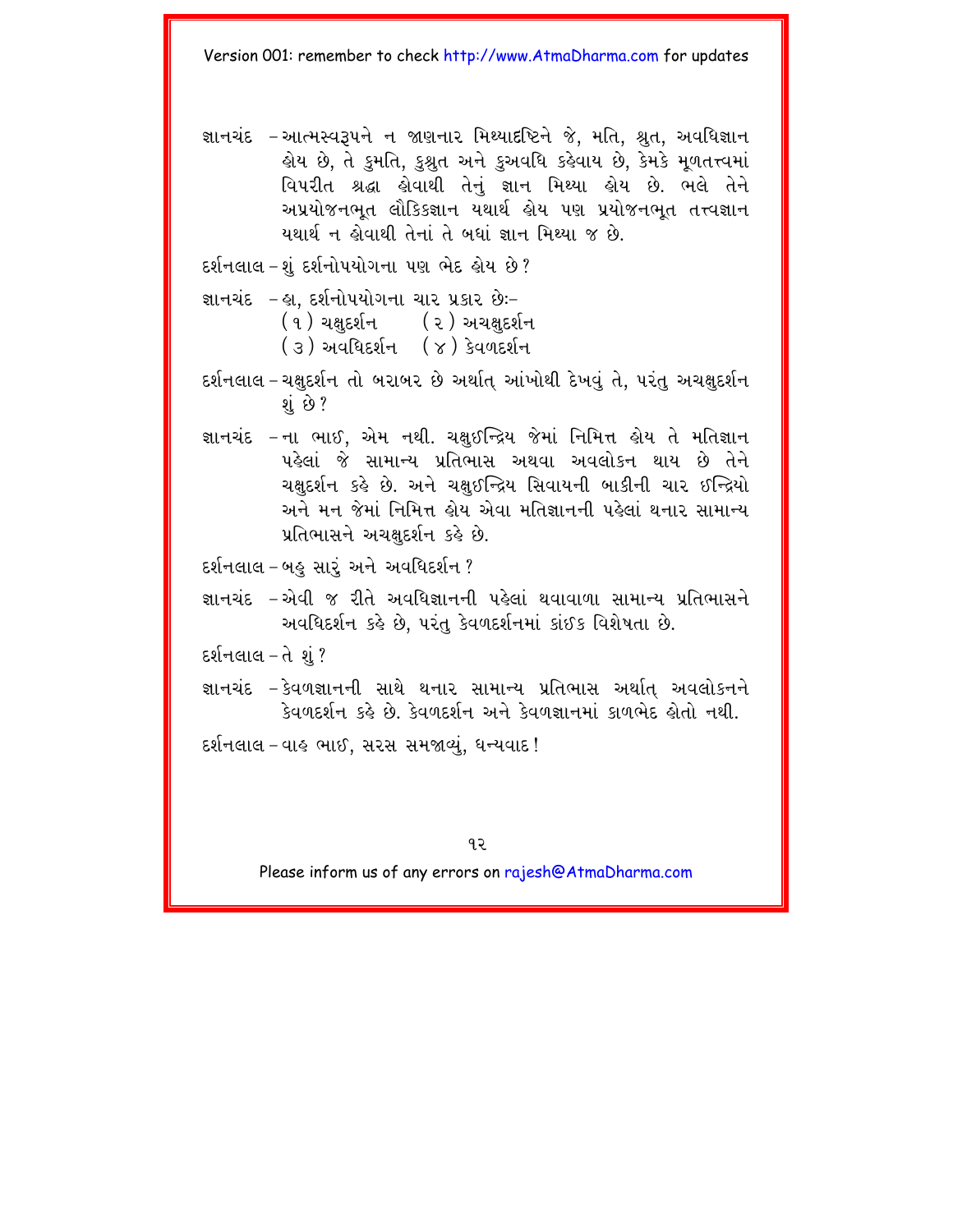

### **ÝÆ-**

- 1. Guયોગ કોને કર્ક છે? તે કેટલા પ્રકારનો છે? ભેદ-પ્રભેદ સર્કિત ગણાવો.
- ૨. દર્શનોપયોગ અને જ્ઞાનોપયોગમાં શું તફાવત છે? સ્પષ્ટ કરો.
- $3$  નીચે જણાવેલમાંથી કોઈ પણ બેની વ્યાખ્યા આપો :– મતિજ્ઞાન, કેવળજ્ઞાન, ચક્ષુદર્શન, કેવળદર્શન.
- ૪. આચાર્ય ઉમાસ્વામીના જીવન અને કવન ઉપર પ્રકાશ કૈકો.

 $9.3$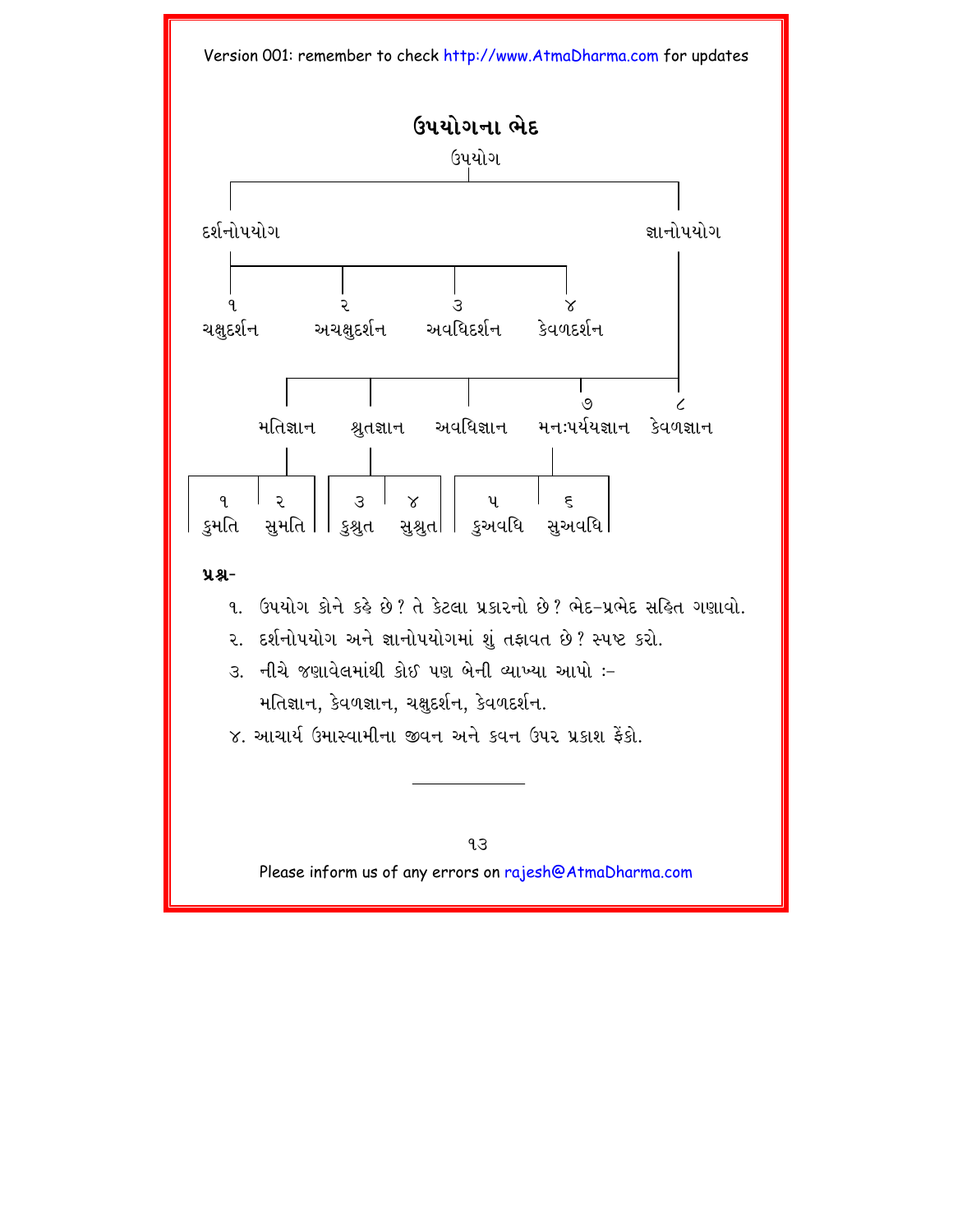<span id="page-18-0"></span>4168 ગૃહીત, અગૃહીત<br>મિથ્યાત્વ

અધ્યાત્મપ્રેમી પં. દૌલતરામજી

વ્યક્તિત્વ અને કર્તત્વ

(સંવત ૧૮૫૫-૧૯૨૩ )

અધ્યાત્મરસમાં નિમગ્ન રહેનાર. ઓગણીસમી સદીના તત્ત્વદર્શી વિદ્વાન કવિવર પં. દૌલતરામજી પલ્લીવાલ જાતિના નરરત્ન હતા. તેમનો જન્મ અલીગઢની પાસે સાસની નામના ગામમાં થયો હતો. પછી તેઓ કેટલાક દિવસ અલીગઢ પણ રહ્યા લ્તા. તેમના પિતાનું નામ ટોડરમલજી લ્તું.

આત્મપ્રશંસાથી દુર રહેનાર આ મર્હાન કવિનો જીવનપરિચય હજી પૂર્ણપણે મળ્યો નથી. પણ તેેઓ એક સામાન્ય ગુલ્સ્થ લ્તા અને સરળ સ્વભાવી. આત્મજ્ઞાની પરુષ હતા.

તેમણે રચેલું ' છઢાળા ' જૈન સમાજનું બહુ પ્રચલિત અને ખૂબ આદર પામેલું ગ્રંથરત્ન છે. ભાગ્યે જ કોઈ જૈન ભાઈ હશે કે જેણે છઢાળાનો અભ્યાસ ન કર્યો લોય. બધાંય જૈન પરીક્ષા બોર્ડના પાઠયક્રમમાં એને સ્થાન મળેલું છે.

એની રચના તેમણે સંવત્ ૧૮૯૧ માં કરી હતી. તેમણે એમાં ગાગરમાં સાગર ભરવાનો સફળ પ્રયત્ન કર્યો છે. એ ઉપરાંત તેમણે અનેક સ્તુતિઓ અને અઘ્યાત્મ-રસથી ભરપૂર અનેક ભજનો લખ્યાં છે, જે આજે પણ આખા ભારતની શાસ્ત્ર-સભાઓમાં પ્રતિદિન બોલાય છે. તેમના ભજનોમાં માત્ર ભક્તિ જ નથી. ગઢ તત્ત્વ પણ ભરેલં છે.

ભક્તિ અને અઘ્યાત્મની સાથોસાથ તેમના કાવ્યમાં કાવ્યતત્ત્વ પણ તેના પ્રૌઢતમ રૂપમાં જોવામાં આવે છે. ભાષા સરળ, સુબોધ, પ્રવાહી છે, ભર્તીના શબ્દોનો અભાવ છે. તેમનાં ૫દ હિન્દી ગીત-સહિત્યના કોઈ પણ મહારથીની સામે ખૂબ જ ગર્વ સાથે રાખી શકાય તેમ છે.

પ્રસ્તુત ભાગ તેમની પ્રસિદ્ધ રચના છઢાળાની બીજી ઢાળને આધારે લખેલ છે.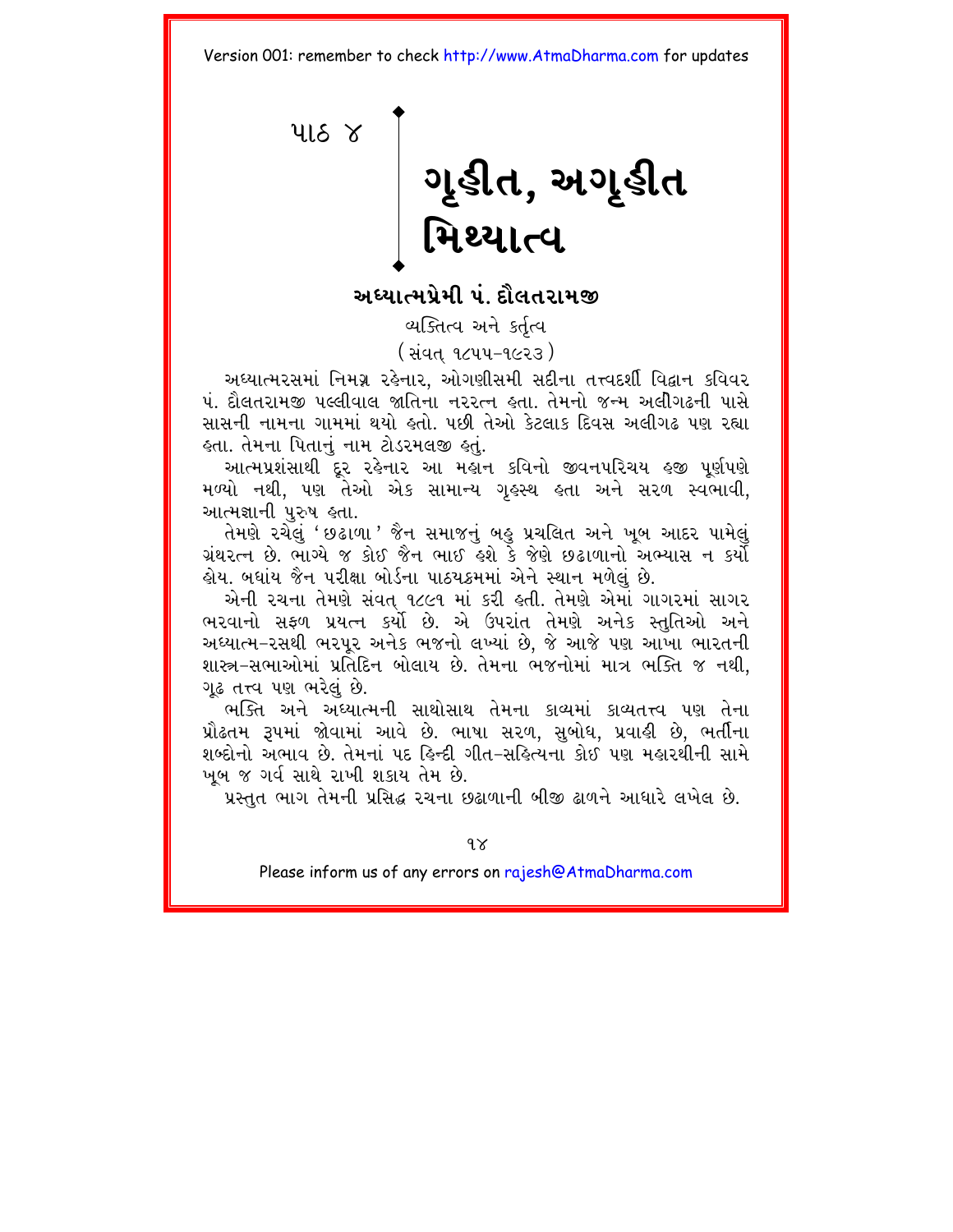### ગહીત. અગુહીત મિથ્યાત્વ

- શિક્ષક -મારી. તમારી અને બધાની કથા છે. તેમાં તો આ જીવના સંસારભ્રમણની કથા છે. આ જીવ અનંતકાળથી ચારે ગતિઓમાં ભ્રમણ કરી રહ્યો છે. પરંતુ એને કયાંય પણ સુખ મળ્યું નથી-પહેલી ઢાળમાં એ જ બતાવ્યું છે.
- વિદ્યાર્થી એ સંસારમાં કેમ ભમી રહ્યો છે અને કયા કારણે દુઃખી છે?
- શિક્ષક -આ જ પ્રશ્નનો ઉત્તર તો બીજી ઢાળમાં આપ્યો છે -

ઐસે મિથ્યા દગ−જ્ઞાન−ચર્ણ−.

વશ ભ્રમત ભરત દઃખ જન્મ−મર્ણ. ૧.

આ જીવ મિથ્યાદર્શન. મિથ્યાજ્ઞાન અને મિથ્યાચારિત્રને વશ થઈને આ રીતે સંસારમાં ભમતો થકો જન્મ-મરણનાં દઃખો ભોગવી રહ્યો છે.

- વિદ્યાર્થી આ મિથ્યાદર્શન. મિથ્યાજ્ઞાન અને મિથ્યાચારિત્ર શું છે? જેને કારણે બધા દઃખી છે.
- શિક્ષક -જીવાદિ સાત તત્ત્વોની વિપરીત શ્રદ્ધા જ મિથ્યાત્વ છે, એને જ મિથ્યાદર્શન પણ કહે છે. જીવ, અજીવ આદિ સાત તત્ત્વો જેના વિષે તમે પહેલાં શીખ્યા હતા ને, તે જેવાં છે તેવાં તેને ન માનતાં વિપરીતપણે માનવાં તે જ વિપરીત શ્રદ્ધા છે. કહ્યું પણ છે-

જીવાદિ પ્રયોજનભૂત તત્ત્વ. સરઘૈં તિનમાંઢિ વિપર્યયત્વ ૨

- વિદ્યાર્થી આ મિથ્યાત્વના ચક્કરમાં આપણે કયારથી આવ્યા ?
- શિક્ષક –એ તો અનાદિથી છે. જ્યારથી આપણે છીએ ત્યારથી તે છે પણ આપણે તેને બાહ્ય કારણો વડે વધારે પુષ્ટ કરતા રહ્યા છીએ. એ બે પ્રકારનું છે. એક અગઢીત મિથ્યાત્વ અને બીજાં ગઢીત મિથ્યાત્વ.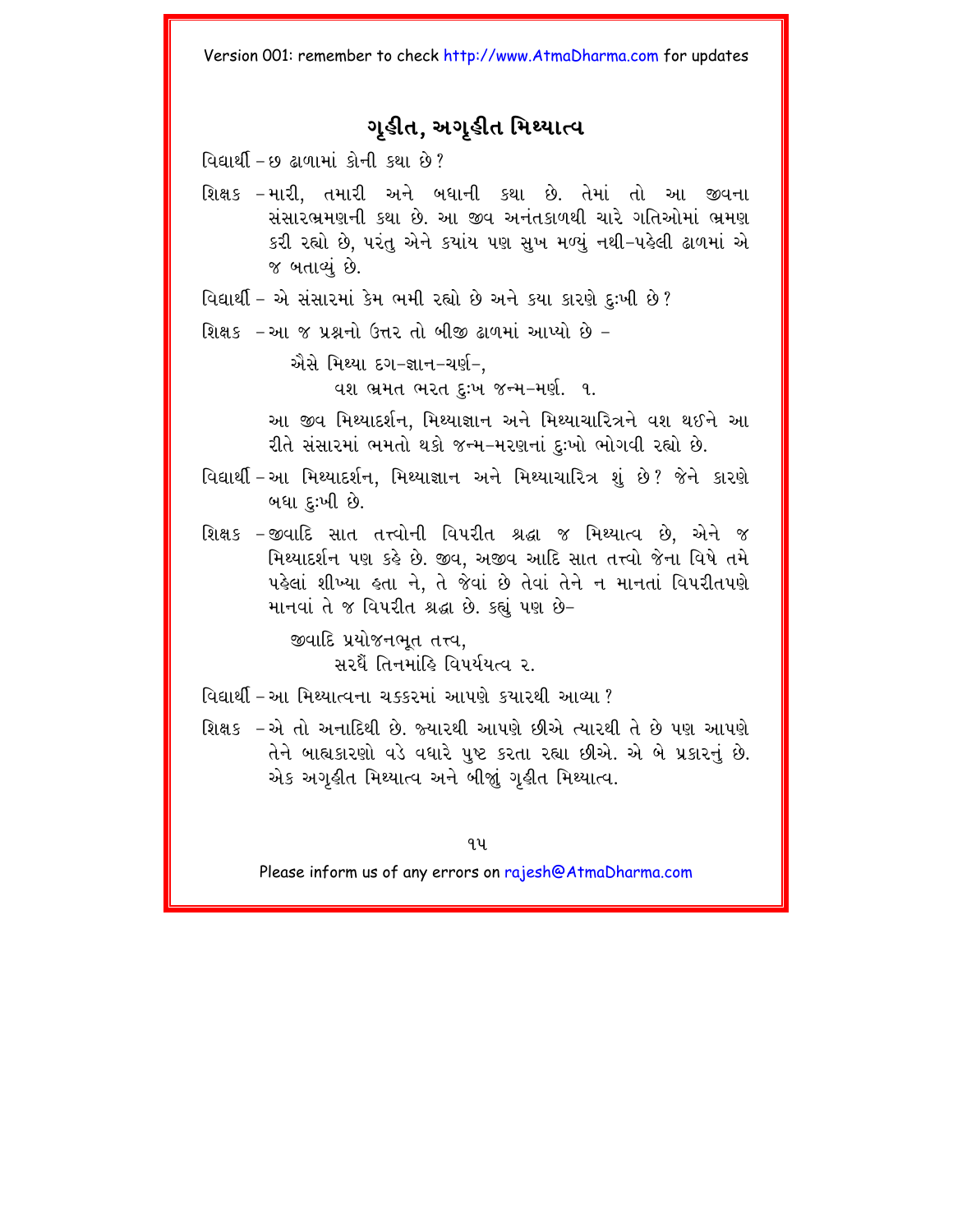વિદ્યાર્થી – આ ગૃહીત અને અગૃહીત એ શી બલા છે?

- શિક્ષક -જે શિખવ્યા વિના અનાદિથી જ શરીર. રાગાદિ પરપદાર્થોમાં અહંબુદ્ધિ છે તે તો અગૃહીત મિથ્યાત્વ છે અને જે કુદેવ, કુગુરુ અને કુશાસ્ત્રના ઉપદેશાદિથી ઊલટી માન્યતા પુષ્ટ થાય છે, તે ગૃહીત મિથ્યાત્વ છે. અગુહીત અર્થાત ગ્રહણ નહિ કરેલું અને ગુહીત અર્થાત ગ્રહણ કરેલું.
- વિદ્યાર્થી એવી રીતે તો ગઢીત અને અગઢીત મિથ્યાજ્ઞાન પણ ઢોતું ઢશે ?
- શિક્ષક –હા હા, હોય છે. જીવાદિ તત્ત્વોના વિષયમાં જે અનાદિથી જ અજ્ઞાનપણું છે, તે તો અગૃહીત મિથ્યાજ્ઞાન છે તથા જેમાં વિપરીત વર્ણન દ્વારા રાગાદિનું પોષણ કરવામાં આવ્યું હોય, તે શાસ્ત્રોને સાચાં માનીને અભ્યાસ કરવો તે જ ગૃહીત મિથ્યાજ્ઞાન છે.
- વિદ્યાર્થી શું મિથ્યાચારિત્રને પણ એમ જ સમજીએ.
- શિક્ષક -સમજીએ શું ? એમ જ છે. અજ્ઞાની જીવની વિષયોમાં પ્રવૃત્તિ તે જ અગૃહીત મિથ્યાચારિત્ર છે અને પ્રશંસાદિના લોભથી જે બાહ્ય આચાર પાળવામાં આવે છે તે ગુહીત મિથ્યાચારિત્ર છે. બાહ્ય ક્રિયાકાંડ, આત્મા ( જીવ ) અને અનાત્મા ( અજીવ )ના જ્ઞાન અને શ્રદ્ધાનથી રહિત હોવાને કારણે સર્વ અસફળ છે. કહ્યું પણ છે-

જો ખ્યાતિ લાભ પજાદિ ચાહ.

ઘરિ કરન વિવિધ વિધ દેહદાહ:

આતમ અનાત્મ કે જ્ઞાન હીન.

<u>જે જે કરની તન કરન છીન ૧૩</u>

- વિદ્યાર્થી અજ્ઞાની જીવોની બધી ક્રિયાઓ અધર્મ કેમ છે? જે સારી લોય. તેને તો ધર્મ કઢેવી જોઈએ
- શિક્ષક -એના જ ઉત્તરમાં તો પં. દૌલતરામજી કહે છે-રાગાદિ ભાવ હિંસા સમેત.

દર્વિત ત્રસ થાવર મરણ ખેત;

જે કિયા તિન્હેં જાનઙ કુધર્મ,

તિન સરઘે જીવ લહે અશર્મ ૧૨.

 $95$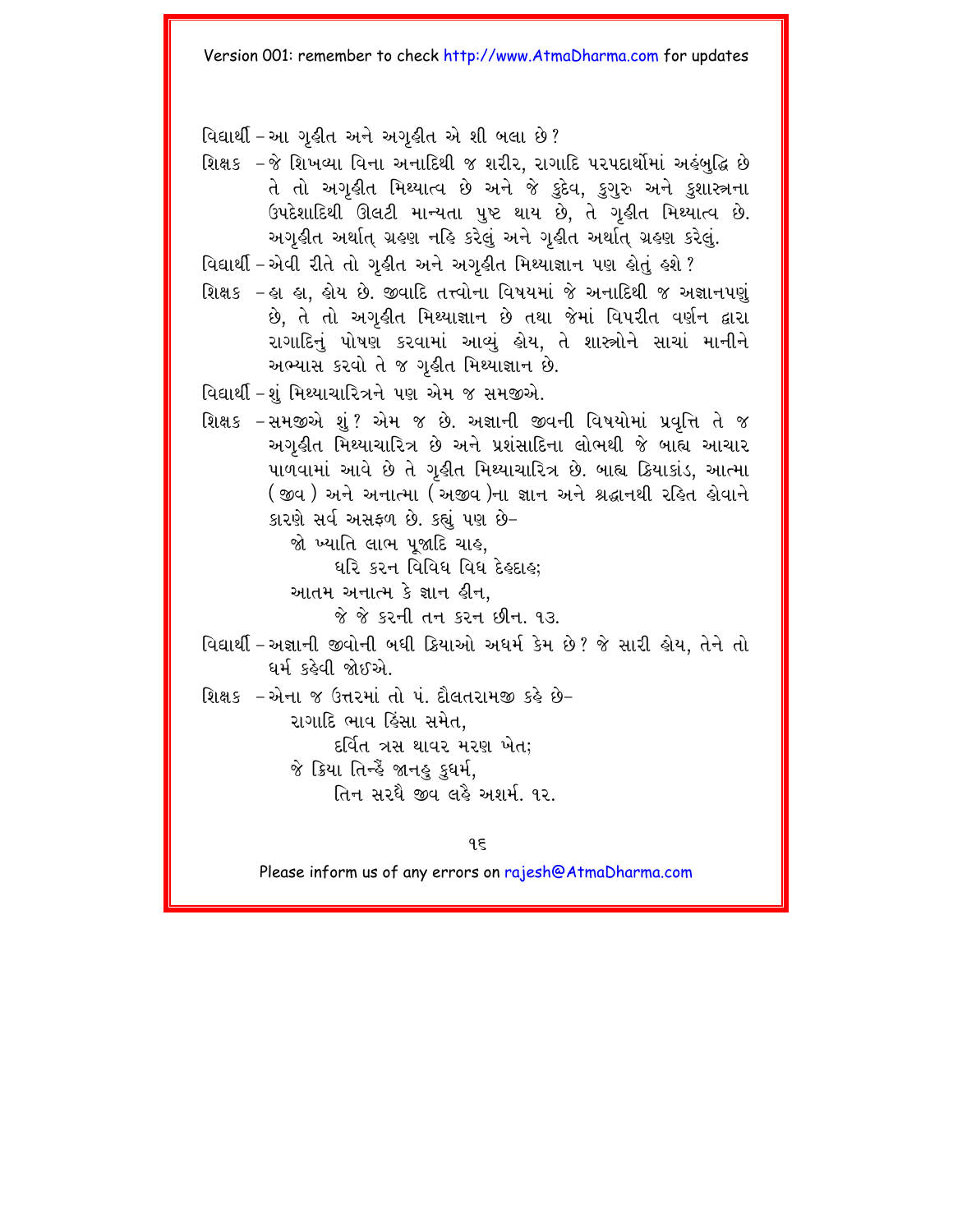અંતરમાં ઉત્પન્ન થતા રાગ અને દ્વેષરૂપ ભાવલ્રિંસા તથા ત્રસ અને સ્થાવરના ઘાતરૂપ દ્રવ્યકિંસાથી સક્તિ જે કોઈ ક્રિયાઓ છે. તેને ધર્મ માનવો એ કધર્મ છે. એમાં શ્રદ્ધા રાખવાથી જીવ દઃખી થાય છે.

વિદ્યાર્થી – એનાથી બચવાનો ઉપાય શું છે?

શિક્ષક −દેવ−શાસ્ત્ર−ગુરુનું સાચું સ્વરૂપ સમજીને તો ગૃહીત મિથ્યાત્વથી બચી શકાય છે અને જીવાદિ તત્ત્વોની સાચી જાણકારીપૂર્વક આત્માનુભવ કરીને અગૃહીત મિથ્યાત્વ દૂર કરી શકાય છે.

વિદ્યાર્થી - તો સમજાવોને એ બધાનું સ્વરૂપ !

શિક્ષક  $-52$  કોઈ વાર....

 $9.8 -$ 

- ૧. જીવ દઃખી કેમ છે? શું દુઃખથી છુટી શકાય છે? જો હા, તો કેવી રીતે?
- ૨. ગઢીત અને અગઢીત મિથ્યાત્વમાં શું તફાવત છે? સ્પષ્ટ કરો.
- ૩. શું રાગાદિને પોષનારાં શાસ્ત્રો વાંચવાં એટલું જ માત્ર ગઢીત મિથ્યાજ્ઞાન  $60.7$
- ૪. સંયમીની લોકમાં પૂજા થાય છે, તેથી સંયમ ધારણ કરવો જોઈએ. શું આ કથન યુક્તિયુક્ત છે? નહિ, તો શા માટે?
- ૫. પં. દૌલતરામજીનો પરિચય આપો. તેમની છ ઢાળામાં પહેલી અને બીજી ઢાળમાં કઈ બાબત સમજાવવામાં આવી છે તે સ્પષ્ટ કરો.

9.9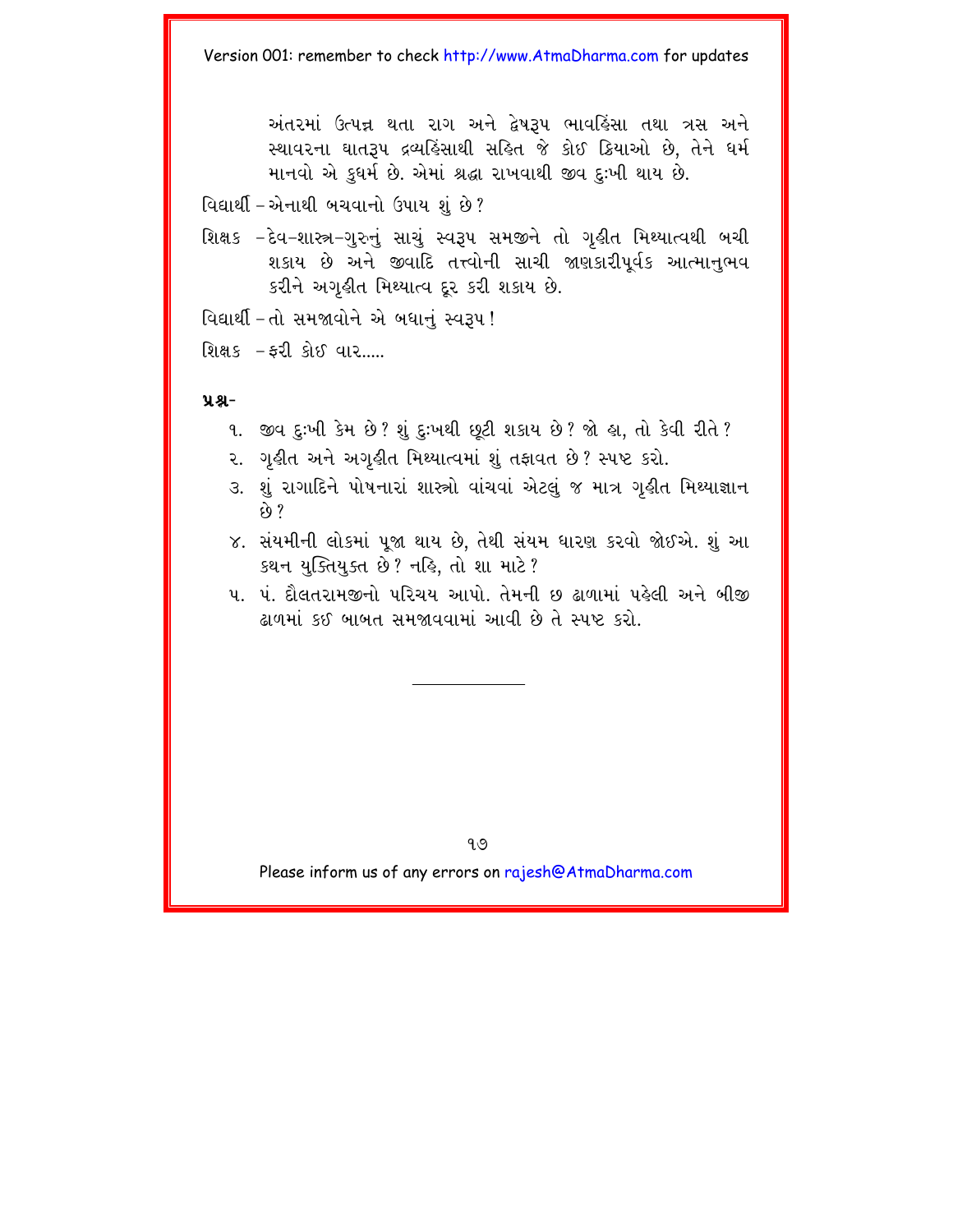<span id="page-22-0"></span>us u |<br>S SI & ?

' હું ' શબ્દનો ઉપયોગ આપણે દરરોજ કેટલીયે વાર કરીએ છીએ પણ ઊંડાણથી કદી એ વિચારવાનો પ્રયત્ન નથી કરતા કે 'હું' નો ખરો અર્થ શું છે? ' હું ' નો અસલી વાચ્યાર્થ શું છે ? ' હું ' શબ્દ કઈ વસ્તનો વાચક છે ?

સામાન્ય રીતે વિચારીને તમે કહી શકો કે એમાં ઊંડાણથી વિચારવા જેવી વાત જ શી છે? શું અમે એટલું પણ નહિ સમજતા હોઈએ કે 'હું' કોણ છું? અને તમે જવાબ પણ આપી શકો છો કે 'હું બાળક છું અથવા યુવાન છું, હું પુરુષ છું અથવા સ્ત્રી છું, કું પંડિત છું અથવા શેઠ છું.' પણ મારો પ્રશ્ન તો એ છે. શં તમે એ સિવાય બીજં કાંઈ નથી ? એ બધી તો બહારથી દેખાતી સંયોગી પર્યાય માત્ર છે.

મારું કહેવાનું એમ છે કે જો તમે બાળક છો. તો બાળકપણું તો એક દિવસ સમાપ્ત થઈ જવાનં છે અને છતાં તમે તો રહેશો. માટે તમે બાળક ન હોઈ શકો. એવી જ રીતે યવાન પણ ન લોઈ શકો. કેમકે બાળકપણ અને યવાની એ તો શરીરના ધર્મો છે તથા 'કું' શબ્દ શરીરનો વાચક નથી. મને વિશ્વાસ છે કે તમે पણ तमने पोताने शरी२ नर्डि मानता डो

એવી જ રીતે તમે શેઠ તો ધનના સંયોગથી છો પણ ધન તો ચાલ્યું જવાનું છે. તો શું જ્યારે ધન નહિ રહે ત્યારે તમે પણ નહિ રહો? તથા પાંડિત્ય તો શાસ્ત્રજ્ઞાનનું નામ છે. તો શું જ્યારે તમને શાસ્ત્રજ્ઞાન નહોતું ત્યારે તમે નહોતા ? જો હતા, તો જણાય છે કે તમે ધન અને પાંડિત્યથી પણ જાુદા છો અર્થાત તમે શેઠ અને પંડિત પણ નથી.

ત્યારે પ્રશ્ન ઊંઠે છે કે આખરે ' કું છું કોણ ?' જો એક વાર આ પ્રશ્ન અંતરના ઊંડાણમાંથી ઊંઠે અને તેના સમાધાનની સાચી જિજ્ઞાસા જાગે તો એનો ઉત્તર મળવો દુર્લભ નથી. પણ આ ' હું ' પરની ખોજમાં સ્વને ભુલી રહ્યો છે. કેવી વિચિત્ર

 $9<sub>6</sub>$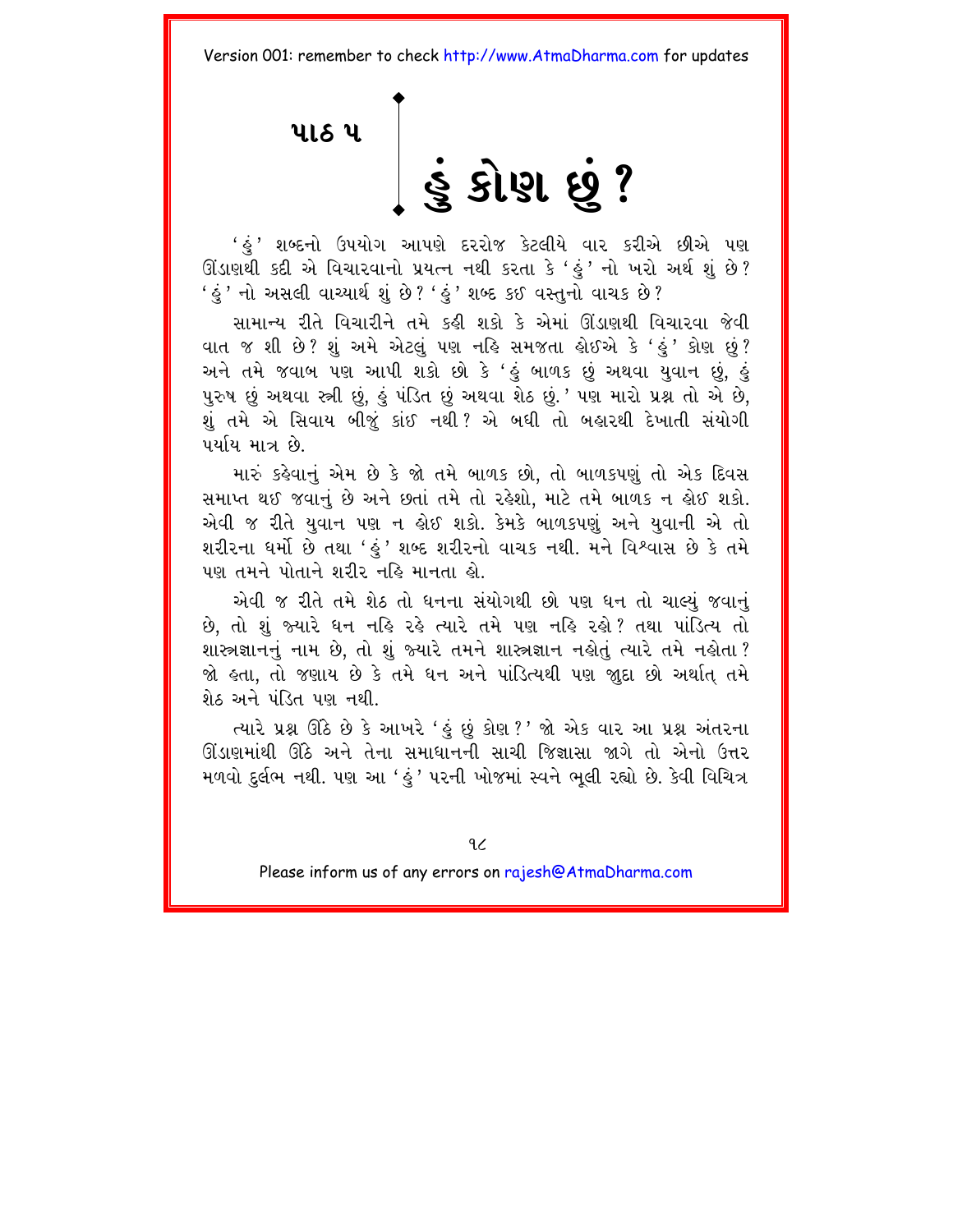વાત છે કે ખોજ કરનાર, ખોજ કરનારને જ ભૂલી રહ્યો છે. આખું જગત પરની સંભાળમાં એટલું ડુબેલું જણાય છે કે 'હું કોણ છું?' એ વિચારવાની કે સમજવાની એને ફરસેદ જ નથી.

' હું ' શરીર, મન, વાણી અને મોહ–રાગ–દ્વેષથી તો ભિન્ન છું જ, પરંતુ ક્ષણિક ૫રલર્ક્ષી જ્ઞાનથી પણ ભિન્ન એક ત્રૈકાલિક, શુદ્ધ, અનાદિ અનંત, ચૈતન્ય જ્ઞાનાનંદ સ્વભાવી ધ્રવ તત્ત્વ છું. જેને આત્મા કહે છે.

જેવી રીતે 'હું બંગાળી છું, હું મદ્રાસી છું, અને હું પંજાબી છું' એવા<br>પ્રાન્તીયતાના ઘટાટોપમાં માણસ એ ભૂલી જાય છે કે 'હું ભારતીય છું' અને પ્રાન્તીયતાના ગાઢ અનુભવથી ભારતીય રાષ્ટીયતા ખંડિત થવા લાગે છે તેવી જ રીતે 'હું માણસ છું, દેવ છું, પુરુષ છું, સ્ત્રી છું, બાળક છું, યુવાન છું', વગેરેમાં આત્મબક્વિનાં વાદળામાં આત્માં ઢંકાઈ ગયા જેવો થઈ જાય છે. જેમ આજના રાષ્ટ્રીય નેતાઓનું કહેવું છે કે દેશપ્રેમી ભાઈઓ ! તમે બધા મદ્રાસી અને બંગાલી હોવા પહેલાં ભારતીય છો એ કેમ ભૂલી જાઓ છો? તેવી જ રીતે મારૂં કહેવાનું છે કે 'હું શેઠ છું, હું પંડિત છું, હું બાળક છું, હું વૃદ્ધ છું, ' ના કોલાહલમાં 'હું આત્મા છું ' તેને આપણે કેમ ભુલી જઈએ છીએ ?

જેમ ભારતદેશની અખંડતા ટકાવી રાખવાને માટે એ જરૂરી છે કે દરેક ભારતીયમાં 'કું ભારતીય છું' એવી લાગણી પ્રબળ ક્રોવી જોઈએ. ભારતની એકતા માટે ઉપરોક્ત લાગણી જ એકમાત્ર સાચો ઉપાય છે. તેવી જ રીતે 'હં કોણ છું ' નો સાચો ઉત્તર મેળવવા માટે 'ઙું આત્મા છું ' ની અનુભુતિ પ્રબળ<sup>ૈ</sup> બને. એ અત્યંત જરૂરી છે.

લ, તો સ્ત્રી, પુત્ર, મકાન, રૂપિયા, પૈસાથી તો ભિન્ન છું જ પરંતુ શરીરથી પણ ભિન્ન કું તો એક ચેતનતત્ત્વ આત્મા છું. આત્મામાં ઉત્પન્ન થતા મોક-રાગ− <u>દેષભાવ પણ ક્ષણિક વિકારીભાવ હોવાથી આત્માની મર્યાદામાં આવતા નથી અને</u> પરલક્ષી જ્ઞાનનો અલ્પવિકાસ પણ પરિપર્ણ જ્ઞાનસ્વભાવી આત્માનું જ્ઞાન કરાવવામાં સમર્થ નથી. એટલે સુધી કે જ્ઞોનની પૂર્ણ વિકસિત અવસ્થા પણ અનાદિ ન હોવાથી, અનાદિ અનંત પૂર્ણ એક જ્ઞાનસ્વભાવી આત્મા થઈ શકતી નથી કેમ કે આત્મા તો એક દ્રવ્ય છે અને આ તો આત્માના જ્ઞાનગણની પર્ણવિકસિત એક પર્યાય માત્ર છે.

9C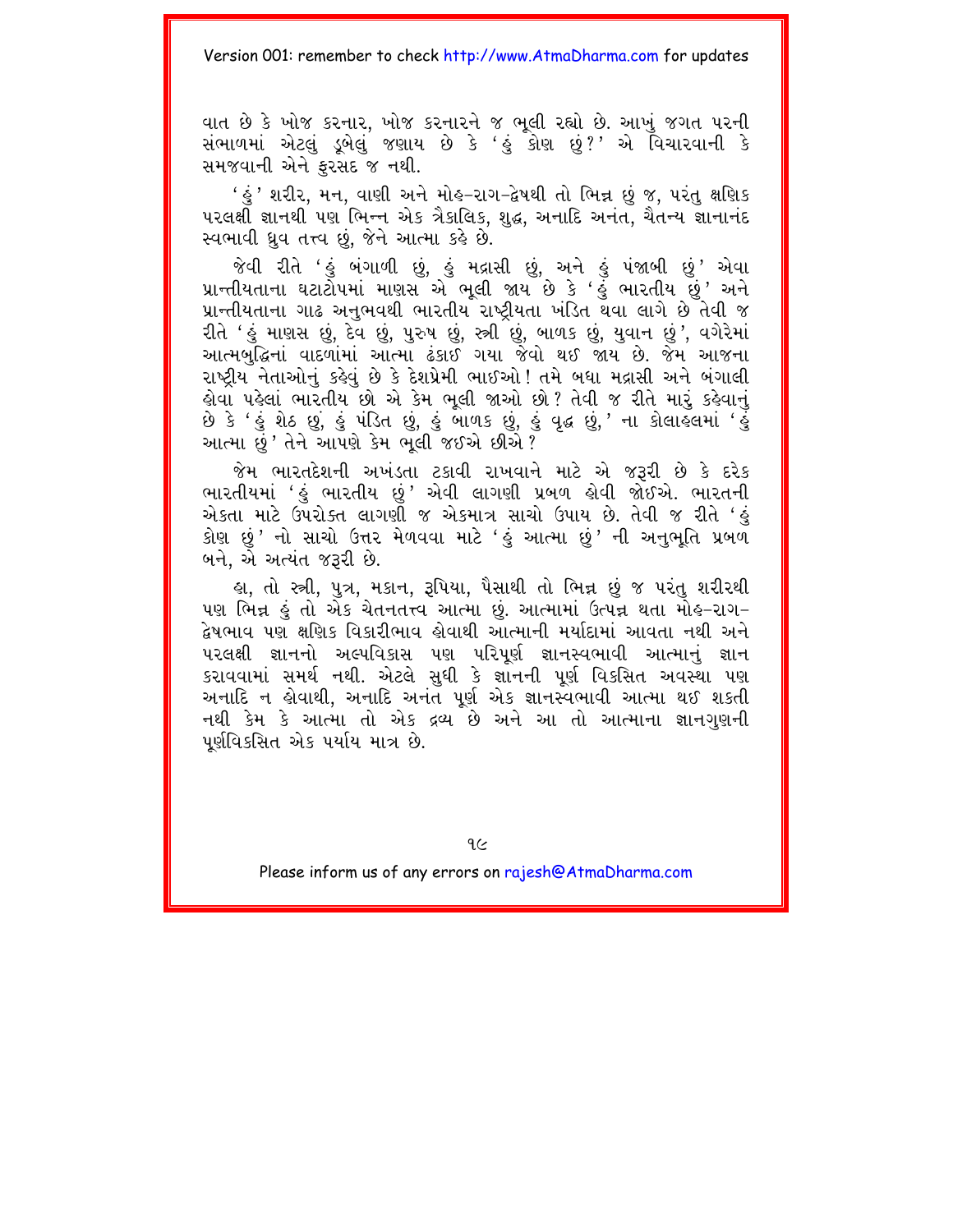' કું ' નો વાચ્યાર્થ ' આત્મા ' તો અનાદિ અનંત અવિનાશી ત્રૈકાલિક તત્ત્વ છે. જ્યાં સુધી તે જ્ઞાનસ્વભાવી અવિનાશી ધ્રુવતત્ત્વમાં અહંબુદ્ધિ (તે જ હું છું એવી માન્યતા) થતી નથી ત્યાં સુધી 'હું કોણ છું' એ પ્રશ્ન પણ અનૃત્તર જ રહેશે.

' ડું ' દ્વારા જે આત્માનું કથન કરવામાં આવે છે. તે આત્મા અંતરસન્મુખ દંષ્ટિનો વિષય છે, અનુભવગમ્ય છે, બહિર્લક્ષી દોડ-ધામથી તે પ્રાપ્ત કરી શકાતો નથી. તે સ્વસંવેઘ તત્ત્વ છે. તેથી તેને મનના વિકલ્પોમાં બાંધી શકાતો નથી. તેને ઈન્દ્રિયો દ્વારા પણ પ્રાપ્ત કરી શકાતો નથી. કેમકે ઈન્દ્રિયો તો માત્ર સ્પર્શ, રસ, ગંધ. વર્ણવાળા જડતત્ત્વને જ જાણવામાં નિમિત્ત માત્ર છે. તે ઇન્દ્રિયો અરસ, અરૂપી આત્માને જાણવામાં એક રીતે નિમિત્ત પણ થઈ શકતી નથી.

આ અનુભવગમ્ય આત્મવસ્તુ જ્ઞાનનો ઘનપિંડ અને આનંદનો કંદ છે. રૂપ. રસ, ગંધ, સ્પર્શ અને મોલ્-રાગ-દ્વેષ આદિ સર્વ પરભાવોથી ભિન્ન, સર્વાગ પરિપૂર્ણ શુદ્ધ છે. સમસ્ત પરભાવોથી ભિન્નતા અને જ્ઞાનાદિમય ભાવોથી અભિન્નતા જ એની શુદ્ધતા છે. એ એક છે, અનંત ગુણોની અખંડતા જ એની એકતા છે. એવો આ આત્મા માત્ર આત્મા છે, બીજું કાંઈ નથી એટલે કે 'હું' હું જ છું, બીજું કાંઈ નહિ. 'હું ' હું જ છું અને મારામાં જ સર્વસ્વ છું. ૫૨ને આ૫વા જેવં મારામાં કાંઈ નથી અને મારામાં પરિપર્ણ લોવાથી પરના સહયોગની મને કાંઈ જરૂર નથી. આ આત્મા વાણી-વિલાસ કે શબ્દજાલથી પર છે. માત્ર અનભવગમ્ય છે. આત્માનભવને પ્રાપ્ત કરવાનો પ્રારંભિક ઉપાય તત્ત્વનો વિચાર છે પણ તે આત્માનભવ આત્મતત્ત્વ સંબંધી વિકલ્પનો પણ અભાવ કરીને પ્રકટ थनारी स्थिति છे.

' કં કોણ છં' એ જાણવાની વસ્ત છે. એ અનભતિ દ્વારા પ્રાપ્ત થનારં સમાધાન છે. એ વાણીથી વ્યક્ત કરવાની અને લેખિનીથી લખવાની વસ્ત નથી. વાણી અને લેખિનીની આ વિષયમાં માત્ર એટલી જ ઉપયોગિતા છે કે એ તેની તરફ સંકેત કરી શકે છે. એ દિશાનું સુચન કરી શકે છે. દશા લાવી શકતી નથી.  $9.8 -$ 

૧. 'કું કોણ છું' -આ વિષય ઉપર તમારી ભાષામાં એક નિબંધ લખો.

Οç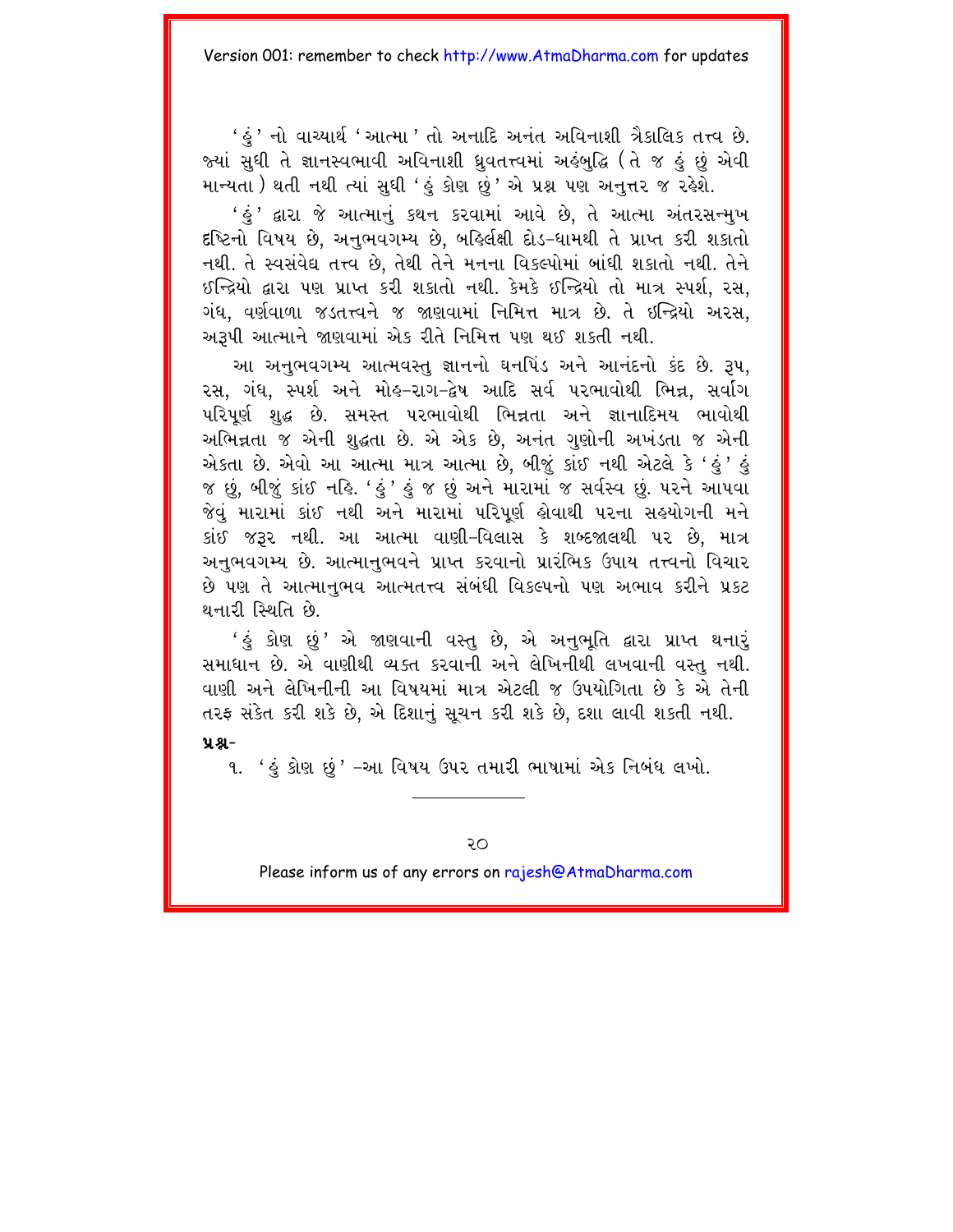<span id="page-25-0"></span> $9165$ 

# જ્ઞાની શ્રાવકનાં બારવ્રત ( પંચમ ગણસ્થાનવર્તી )

જેને નિશ્ચય (સાચં) સમ્યગ્દર્શન પ્રગટ થઈ ગયં છે. તેને જ જ્ઞાની કહે છે. એવા જ્ઞાની જીવ જ્યારે અનંતાનુબંધી અને અપ્રત્યાખ્યાનાવરણ કપાયના ઉદયના અભાવમાં પોતાની દેશચારિત્ર-સ્વરૂપ આત્મશુદ્ધિ પ્રગટ કરે છે ત્યારે તે વ્રતી શ્રાવક કઢેવાય છે.

જે આત્મશદ્ધિ પ્રગટ થઈ. તેને નિશ્ચયવ્રત કહે છે અને તે આત્મશદ્ધિના સદભાવમાં જે હિંસાદિ પાંચ પાપોનો ત્યાગ તથા અહિંસાદિ પાંચ અણુવ્રત આદિ ધારણ કરવા રૂપ શભ ભાવ હોય છે. તેનો વ્યવહારવ્રત કહે છે. આ જાતના શભ ભાવ જ્ઞાની શ્રાવકને સહજપણે પગટ થાય છે

એ વ્રત બાર પ્રકારનાં હોય છે. તેમાં હિંસાદિ પાંચ પાપોના એકદેશ ત્યાગરૂપ પાંચ અણુવ્રત હોય છે. આ અણુવ્રતોના રક્ષણ અને તેમાં અભિવૃદ્ધિરૂપ ત્રણ ગુણવ્રત તથા મહાવ્રતોના અભ્યાસરૂપ ચાર શિક્ષાવ્રત હોય છે :-

 $99$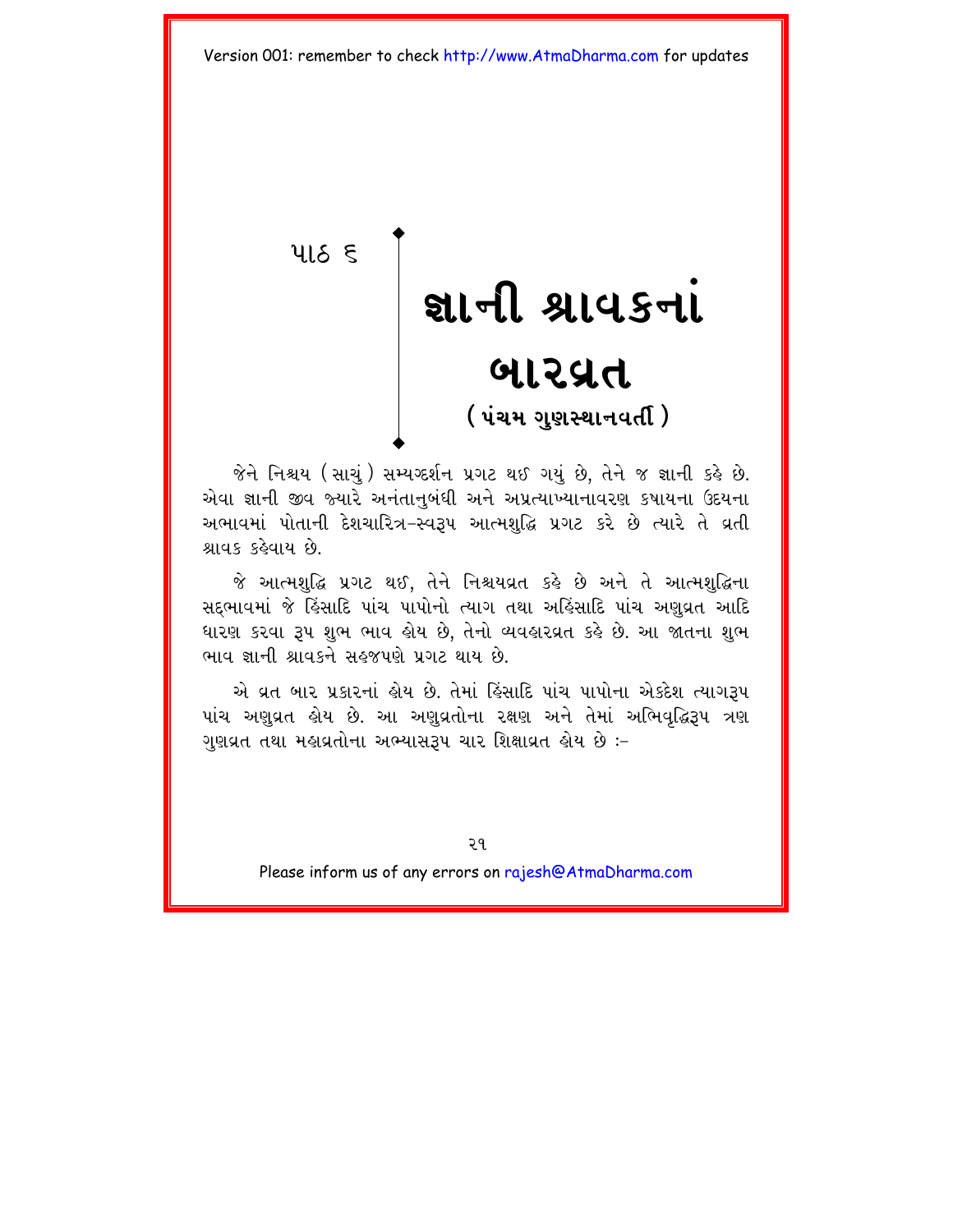### પાંચ અણુવ્રત

**૧. અહિંસાણવ્રત** - હિંસાભાવના સ્થળરૂપ ત્યાગને અહિંસાણુવ્રત કહે છે. એને સમજવા માટે પહેલાં હિંસાને સમજવી આવશ્યક છે. કપાયભાવ ઉત્પન્ન થતાં આત્માના ઉપયોગની શદ્ધતા (શદ્ધોપયોગ)નો ઘાત થવો તે ભાવહિંસા છે અને ઉક્ત કપાયભાવ જેમાં નિમિત્ત છે એવા પોતાના અને પરના દ્રવ્યપ્રાણનો ઘાત થવો તે દ્રવ્યહિંસા છે.

શ્રી અમતચંદ્રાચાર્યે પરપાર્થસિદ્ધયપાય નામના ગ્રંથમાં લખ્યં છે∗ –"આત્મામાં રાગાદિ દોષોનં ઉત્પન્ન થવં તે જ હિંસા છે અને તેમનં ઉપન્ન ન થવં તે જ અહિંસા છે "

જો કોઈ માણસ રાગ-દ્વેષાદિ ભાવ ન કરે. અત્યંત યોગ્ય આચરણ કરે અને સાવધાની રાખે છતાં પણ જો કોઈ જીવનો ઘાત થઈ જાય તો તે હિંસા નથી. તેનાથી વિપરીત, કોઈ જીવ અંતરંગમાં કષાયભાવ રાખે અને બાહ્યમાં પણ અસાવધાન રહે પરંતુ તેના નિમિત્તે કોઈ જીવનો ઘાત નયે થયો હોય તોપણ તે હિંસક છે. સારાંશ એ છે કે હિંસા અને અહિંસાનો નિર્ણય પ્રાણીના મરવા કે ન મરવા વડે નથી, રાગાદિ ભાવોની ઉત્પત્તિ અને અનુત્પત્તિ વડે છે.

નિમિત્તના ભેદથી હિંસા ચાર પ્રકારની છે :-

- (૧) સંકલ્પી હિંસા, (૨) ઉદ્યોગી હિંસા,
- (૩) આરંભી કિંસા અને (૪) વિરોધી કિંસા.

જેમાં કેવળ નિર્દય પરિણામ જ હેતુ હોય એવા સંકલ્પ (ઈરાદા) પૂર્વક કરવામાં આવતા પ્રાણધાત તે જ સંકલ્પી હિંસા છે

વ્યાપારાદિ કાર્યોમાં તથા ગુલ્સ્થનાં આરંભાદિ કાર્યોમાં સાવધાનીથી વર્તવા છતાં પણ જે હિંસા થઈ જાય છે, તે ઉદ્યોગી અને આરંભી હિંસા છે.

પોતાના તથા પોતાના કટંબ. ધર્મના સ્થાનો વગેરે પર કરવામાં આવેલા આક્રમણથી રક્ષણ કરવાને માટે અનિચ્છાપર્વક કરવામાં આવેલી હિંસા તે વિરોધી હિંસા છે

\* अप्रादर्भावः खलु रागादीनां भवत्यहिंसेति। तेषामेवोत्पत्तिहिंसेति जिनागमस्य संक्षेप: ।।४४।।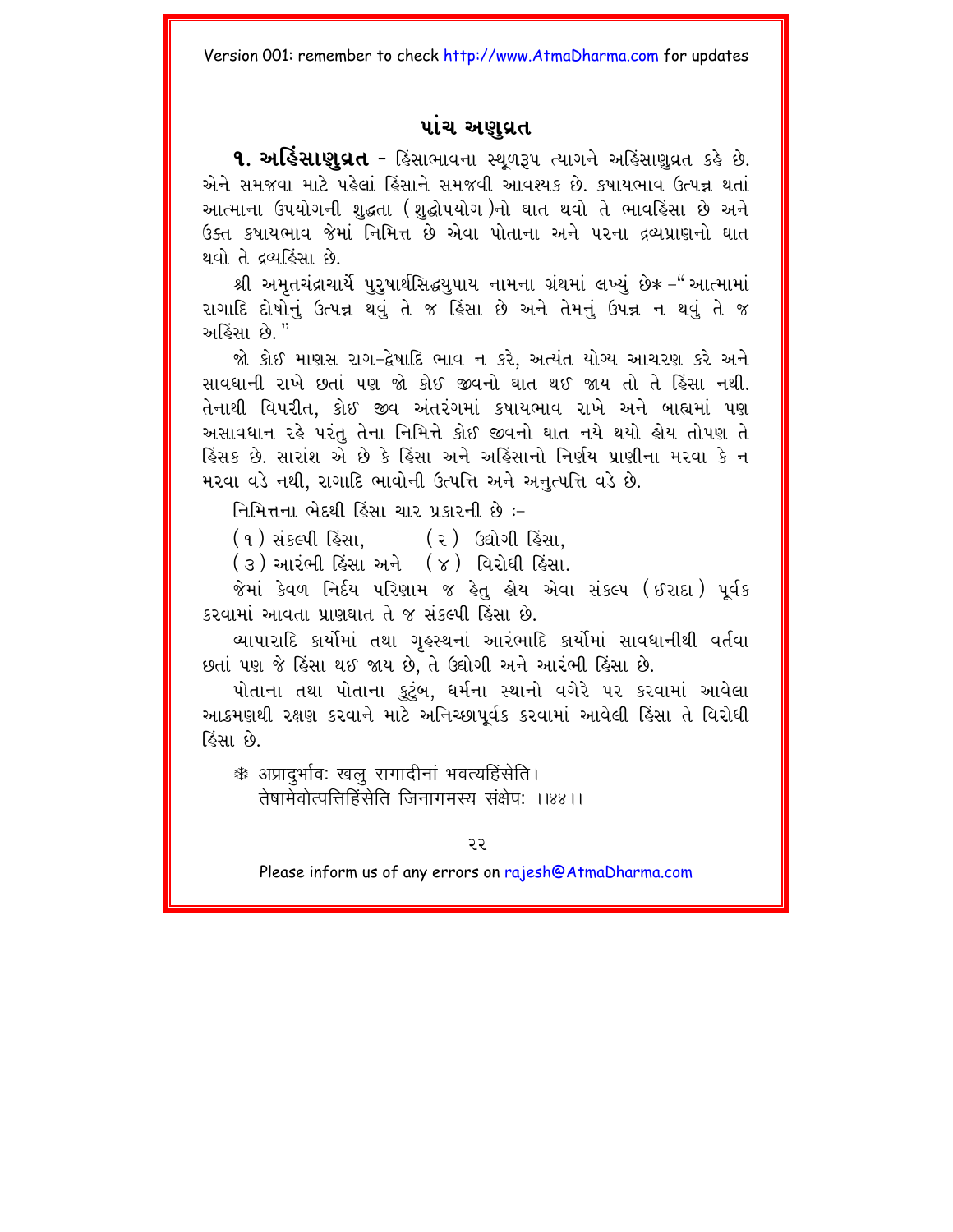વ્રતી શ્રાવક ઉપરોક્ત ચાર પ્રકારની હિંસાઓમાંથી સંકલ્પી હિંસાનો તો સર્વથા ત્યાગી લેય છે અર્થાત સહજપણે તેને એ પ્રકારના ભાવ જ ઉત્પન્ન થતા નથી. અન્ય ત્રણે પ્રકારની હિંસાથી પણ બને તેટલો બચવાનો પ્રયત્ન કરે છે. ફિંસાભાવનો એકદેશ ત્યાગ કોવાથી એ વ્રત અફિંસાણવ્રત કફેવાય છે.

2. સત્યાણવ્રત- પ્રમાદના યોગથી અસત્ય વચન બોલવં તે અસત્ય છે. એનો એકદેશ ત્યાગ તે જ સત્યાણવ્રત છે. અસત્ય ચાર પ્રકારનં હોય છે :-

(૧) સતનો અપલાપ. (૨) અસતનં ઉદભાવન.

(३) અન્યથા પ્રરૂપણ અને (४) ગર્હિત વચન

વિદ્યમાન પદાર્થને અવિદ્યમાન કહેવો તે સતના અપલાપ છે.

અવિદ્યમાનને વિદ્યમાન કહેવું તે અસતનું ઉદભાવન છે.

કાંઈનું કાંઈ કહેવું અર્થાત્ વસ્તુસ્વરૂપ જેવું છે તેવું ન કહેતાં અન્યથા કહેવું તે અન્યથા પ્રરૂપણ છે. જેમકે જેમ કે હિંસામાં ધર્મ બતાવવો.

નિંદનીય, કલહકારક, પીડાકારક, શાસ્ત્રવિરુદ્ધ, હિંસાપોષક, પરાપવાદકારક આદિ વચનોને ગર્હિત વચન કહે છે.

**૩. અચૌર્યાણવ્રત-** જે વસ્તુમાં લેવા–દેવાનો વ્યવહાર છે, એવી વસ્તુને પ્રમાદના યોગથી તેના માલિકની રજા વિના લેવી તે ચોરી છે. એવી ચોરીનો ત્યાગ તે અચૌર્યવ્રત છે. ચોરીનો ત્યાગી હોવા છતાં ગુહસ્થ કુવા, નદી વગેરેમાંથી જળ અને ખાણમાંથી માટી વગેરે વસ્તુઓનું પૂછયાં વિના પણ ગ્રહણ કરે છે તેથી એકદેશ ચોરીનો ત્યાગી હોવાથી અચૌર્યાણુવ્રત કહેવાય છે.

૪. બ્રહ્મચર્યાણુવ્રત- સમ્પૂર્ણપણે સ્ત્રી-સેવનનો ત્યાગ તે બ્રહ્મચર્યવ્રત છે. જે ગહસ્થ તેને ધારણ કરવામાં અસમર્થ છે તે સ્વસ્ત્રીમાં જ સંતોષ કરે છે અને પરસ્ત્રી-રમણ ભાવનો સર્વથા ત્યાગ કરે છે, તેમનું આ વ્રત એકદેશરૂપ હોવાથી બ્રહ્મચર્યાણવ્રત કહેવાય છે.

 $55$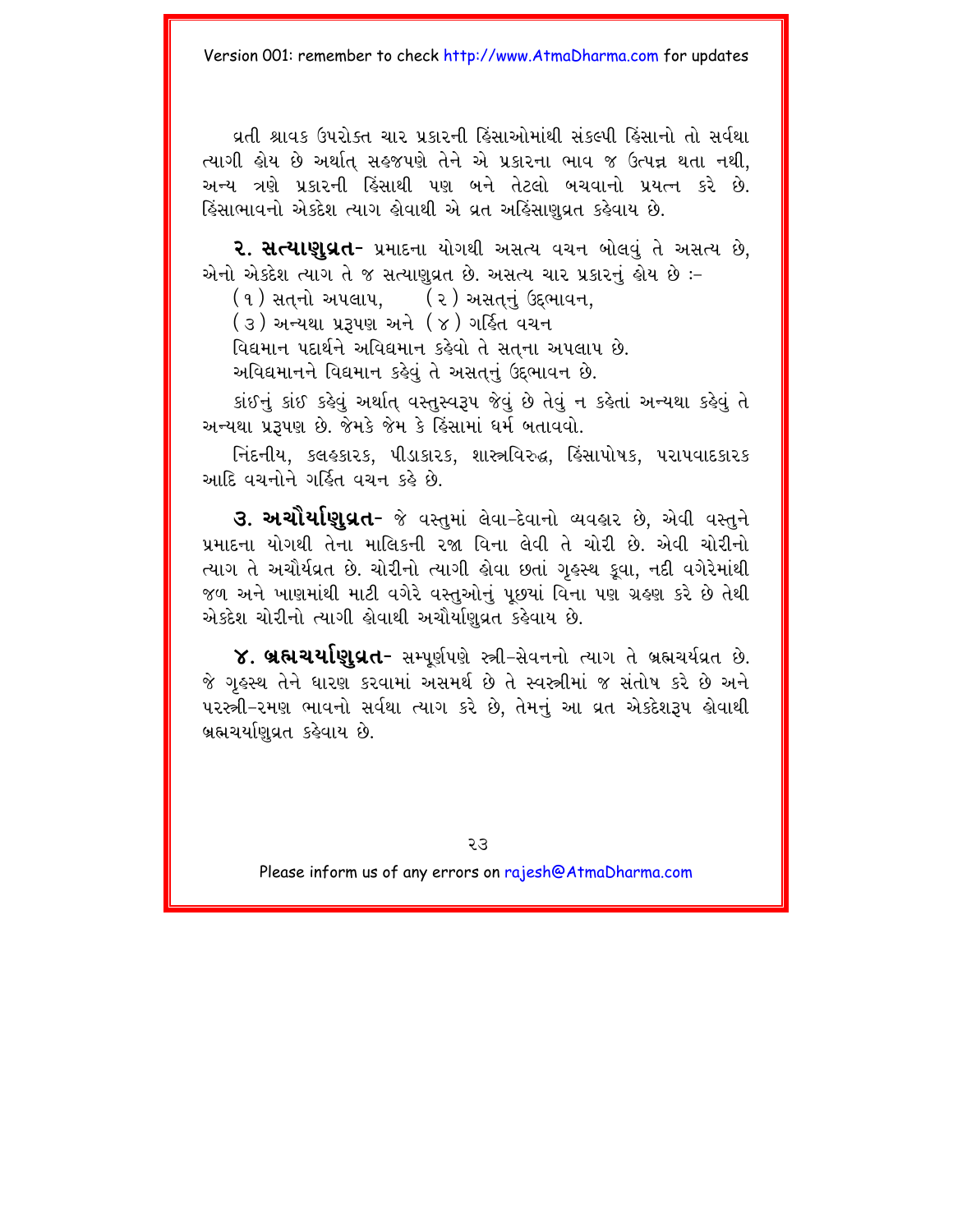**૫. ૫રિગ્રિઙ ૫રિમાણવ્રત-** પોતાનાથી ભિન્ન પર પદાર્થોમાં મમત્વબુદ્ધિ તે જ પરિગ્રહ છે. એ અંતરંગ અને બહિરંગના ભેદથી બે પ્રકારનો છે. મિથ્યાત્વ. ક્રોધ, માન, માયા, લોભ તથા લસ્યાદિ નવ નોકષાય એ ચૌદ અંતરંગ પરિગ્રલ્ના ભેદ છે. જમીન-મકાન, સોનું-ચાંદી, ધન-ધાન્ય, નોકર-નોકરાણી, વાસણ વગેરે અન્ય વસ્તુઓ એ બાહ્ય પરિગ્રહ છે. ઉક્ત પરિગ્રહોમાં ગુહસ્થને મિથ્યાત્વ નામના પરિગ્રહનો તો પૂર્ણપણે ત્યાગ થઈ જાય છે અને બાકીના અંતરંગ પરિગ્રહોનો કપાય અંશનો સદભાવ હોવાથી એકદેશ ત્યાગ હોય છે તથા બાહ્ય પરિગ્રહની પણ મર્યાદા નક્કી કરી લે છે. આ વ્રતને પરિગ્રહ પરિમાણવ્રત કહે છે.

### ગણવ્રત

દિગ્વત. દેશવ્રત અને અનર્થદંડવ્રત એ ત્રણ ગુણવ્રત કહેવાય છે.

**૧. દિગ્દ્રાત** - કપાયનો અંશ ઘટી જવાથી ગુલ્સ્થ દશે દિશાઓમાં પ્રસિદ્ધ સ્થાનોના આધારે પોતાના આવાગમનની ૬દ નક્કી કરી લે છે અને જીવનપર્યંત તેનું ઉલ્લંઘન કરતા નથી. એને દિગ્વત કહે છે.

**૨. દેશઘત -** દિગ્વતમાં બાંધેલી વિશાળ ઙુદને ઘડી. કલાક. દિવસ. સપ્તાઙ. માસ આદિ કાળની મર્યાદાપર્વક વધારે મર્યાદિત (ઓછી) કરી લેવી તે દેશવ્રત છે.

3. અનર્થદંડ ઘ્રત- વિના પ્રયોજન હિંસાદિ પાપોમાં પ્રવૃત્તિ કરવી અથવા તે પ્રકારનો ભાવ કરવો તે અનર્થદંડ છે અને તેના ત્યાગને અનર્થદંડવ્રત કહે છે. વ્રતી શ્રાવક પ્રયોજન વિના જમીન ખોદવી, પાણી ઢોળવું, અગ્નિ સળગાવવો, ૫વનસંચાર કરવો, વનસ્પતિ છેદવી વગેરે કાર્ય કરતા નથી અર્થાત ત્રસહિંસાના તો તે ત્યાગી છે જ પણ અપ્રયોજનીય સ્થાવર હિંસાનો પણ ત્યાગ કરે છે. તથા રાગ-દ્વેષાદિક પ્રવૃત્તિઓમાં પણ તેની વૃત્તિ રમતી નથી, તે એનાથી વિરક્ત રહે છે. આ જ વ્રતને અનર્થદંડવ્રત કહે છે.

### શિક્ષાવત

સામાયિક. પ્રોષધોપવાસ. ભોગોપભોગ પરિમાણવ્રત અને અતિથિ સંવિભાગ વ્રત એ ચાર શિક્ષાવ્રત છે.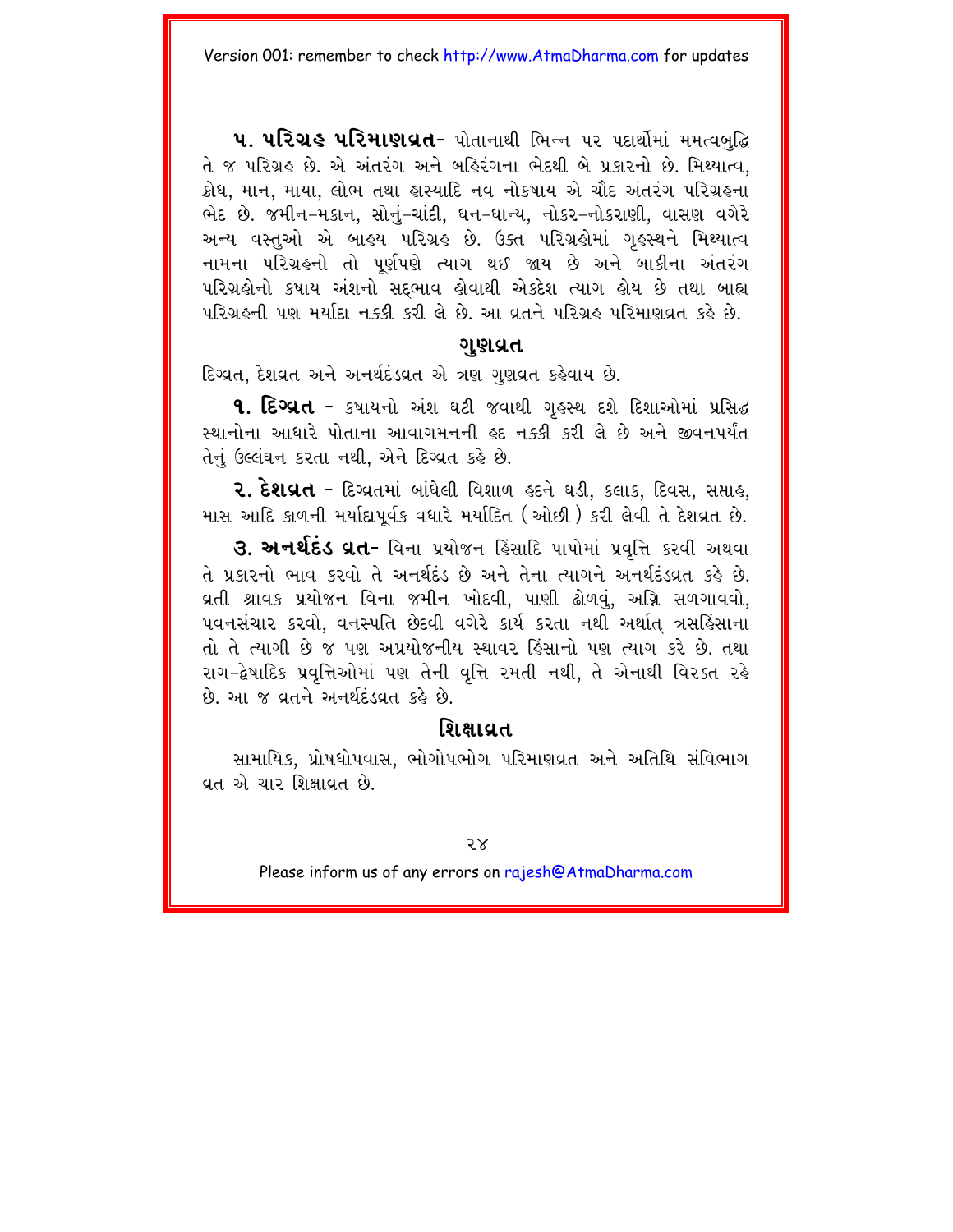**૧. સામાયિક-** સર્વ દ્રવ્યોમાં રાગ-દ્વેષના ત્યાગપૂર્વક સમતાભાવનું અવલંબન કરીને આત્મભાવની પ્રાપ્તિ કરવી તે જ સામાયિક છે. વ્રતી શ્રાવકો દ્વારા પ્રાતઃકાળે, બપોરે અને સાંજે ઓછામાં ઓછું એક અંતર્મહુર્ત એકાન્ત સ્થાનમાં સામાયિક કરવી તે સામાયિક વ્રત છે.

૨. પ્રોષધોપવાસ- કષાય. વિષય અને આહારનો ત્યાગ કરી આત્મસ્વભાવની સમીપમાં વસવું તે ઉપવાસ છે. દરેક આઠમ અને ચૌદસે સર્વ આરંભનો ત્યાગ કરીને ઉપવાસ કરવો તે જ પોષધોપવાસ છે.

એ ત્રણ પ્રકારે કરવામાં આવે છે - ઉત્તમ. મધ્યમ અને જઘન્ય.

**ઉત્તમ-** પર્વના એક દિવસ અગાઉ અને એક દિવસ પાછળ એકાશન પૂર્વક પર્વને દિવસે પૂર્ણ ઉપવાસ તે ઉત્તમ પ્રોષધોપવાસ છે.

**મધ્યમ-** કેવળ પૂર્વના દિવસે ઉપવાસ કરવો તે મધ્યમ પોષધોપવાસ છે.

જઘન્ય- પર્વના દિવસે કેવળ એકાશન કરવું તે જઘન્ય પ્રોષધોપવાસ છે.

3. ભોગોપભોગ પરિમાણવ્રત- પ્રયોજનભત મર્યાદિત પરિગ્રહની અંદર પણ કપાય ઓછો કરીને ભોગ અને ઉપભોગનું પ્રમાણ ઘટાડવું તે ભોગોપભોગ <u>પરિમાણ વ્રત છે. પાંચ ઈંદ્રિયના વિષયોમાં જે એકવાર ભોગવવામાં આવી શકે</u> તેને ભોગ અને વારંવાર ભોગવવામાં આવી શકે તેને ઉપભોગ કહે છે.

૪. અતિથિ સંવિભાગ ઘત- મુનિ, વ્રતી શ્રાવક અને અવ્રતી શ્રાવક-આ ત્રણે પ્રકારના પાત્રોને પોતાના ભોજનમાંથી ભાગ પાડીને વિધિપર્વક દાન દેવં તે અતિથિ સંવિભાગ વ્રત છે.

નિશ્ચય સમ્યગ્દર્શન ૫ર્વક ઉપરોક્ત બાર વ્રતોને અતિચાર રહિત ધારણ <u> કરનાર શ્રાવક જ વતી શ્રાવક કહેવાય છે કેમકે સમ્યગ્દર્શન અને સમ્યગ્જ્ઞાન વિના</u> સાચાં વ્રતાદિ હોતાં જ નથી. તથા નિશ્ચય સમ્યગ્દર્શન અને સમ્યગ્જ્ઞાન પર્વક અનંતાનબંધી અને અપ્રત્યાખ્યાનાવરણ કપાયનો અભાવ થતાં પ્રગટ થનાર આત્મશુદ્ધિની સાથે સહજ જ જ્ઞાની શ્રાવકને ઉપરોક્ત વ્રતાદિરૂપ ભાવ હોય છે. આત્મજ્ઞાન વિના જે વ્રતાદિરૂપ શભ ભાવ હોય છે. તે સાચાં વ્રત નથી.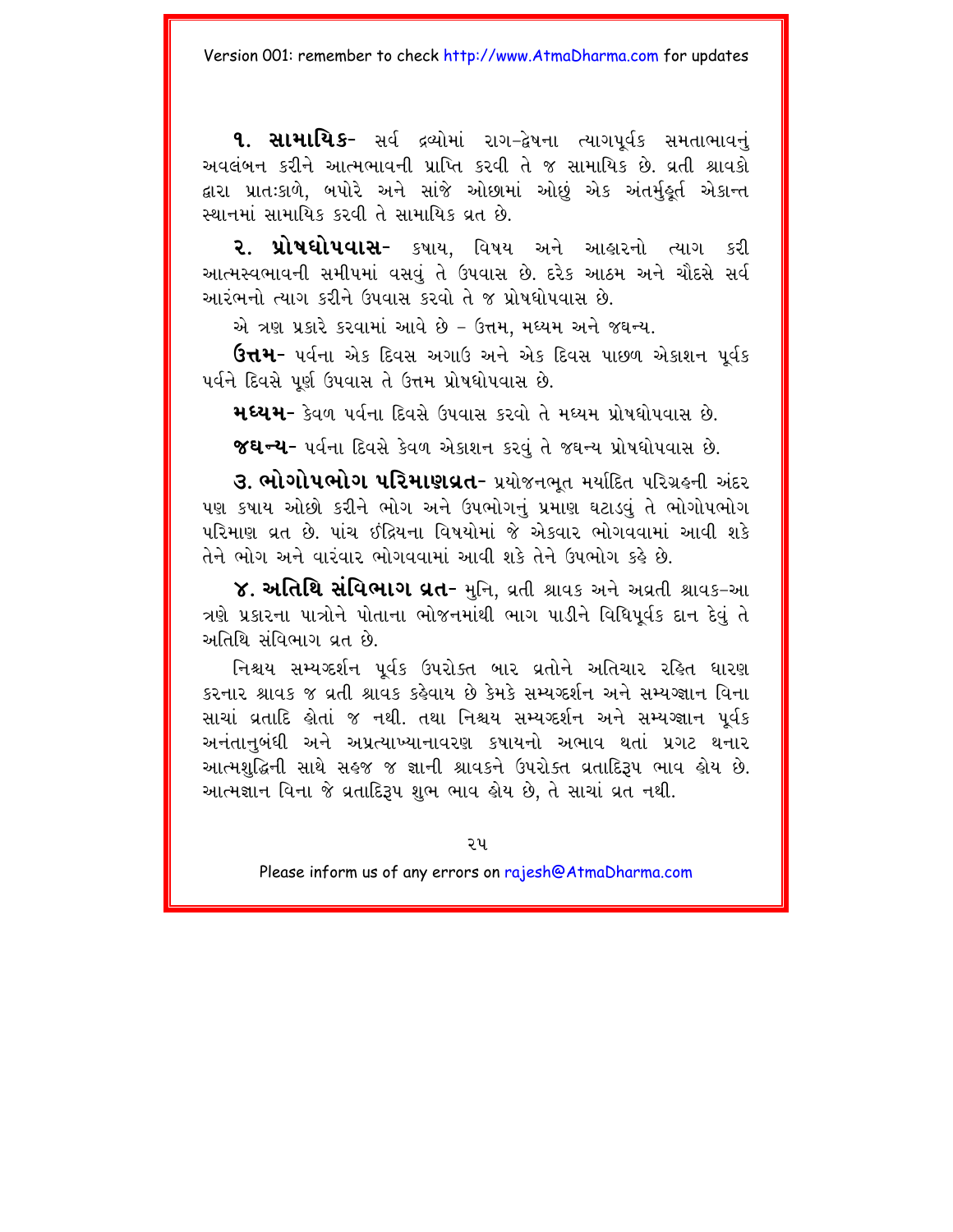**જ્ઞાની શ્રાવકનાં બાર વત** 



### **ÝÆ-**

- 9. g.d. શ્રાવક કોને કહે છે? શ્રાવકનાં વ્રત કયા છે? તે કેટલા પ્રકારના છે? નામ સહિત ગણાવો
- ૨. અહિંસાણુવ્રત અને સત્યાણુવ્રતનું વિસ્તારથી વિવેચન કરો.
- $3.$  નીચે જણાવ્યામાંથી કોઈ પણ ત્રણની વ્યાખ્યા આપો :-દિગ્રત, અનર્થદંડવ્રત, સામાયિક, શિક્ષાવ્રત અને ભોગોપભોગ પરિમાણ વ્રત.
- $\times$ . "જ્ઞાની શ્રાવકનાં બાર વ્રત" એ વિષય ઉપર તમારી ભાષામાં એક નિબંધ લખો

26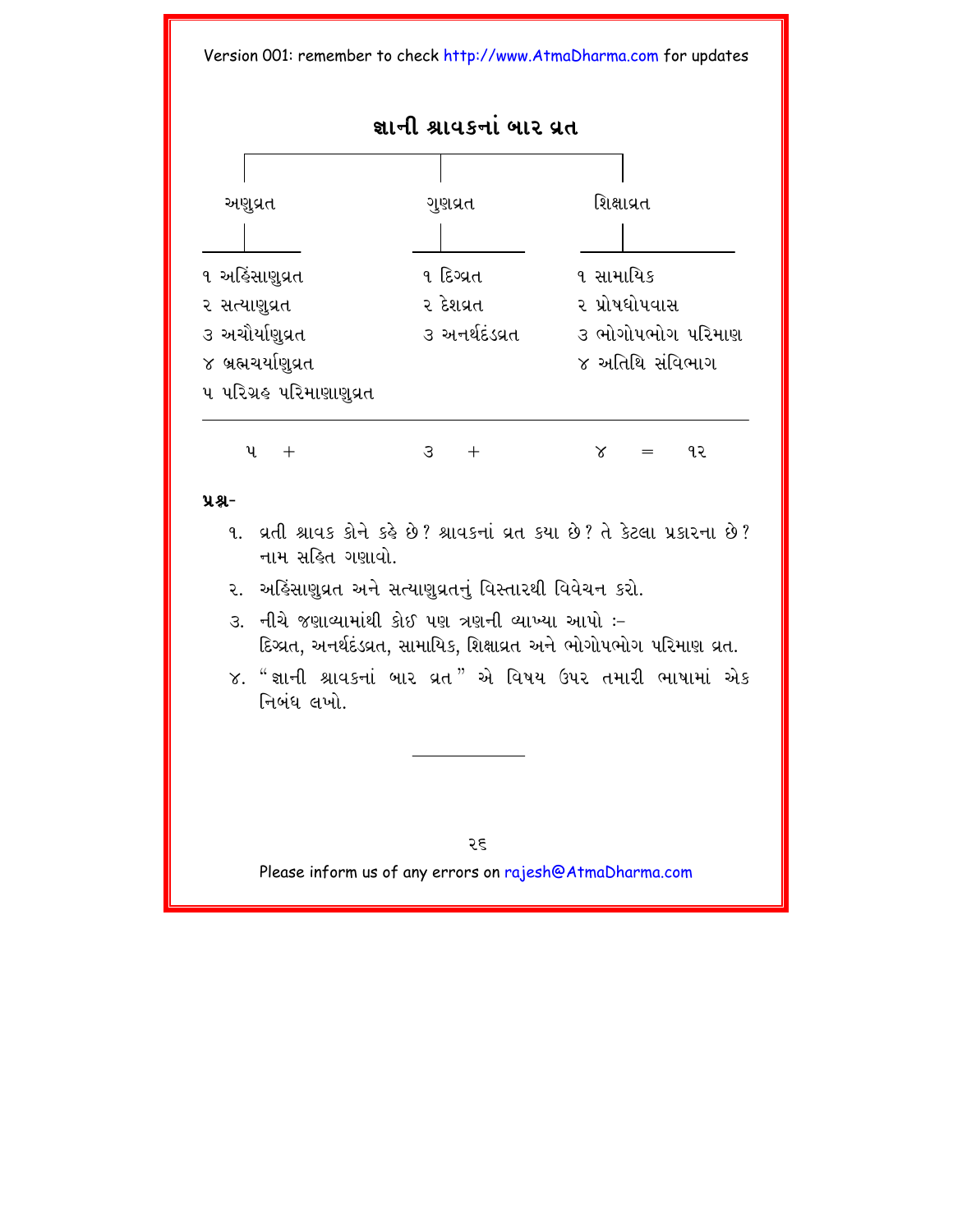<span id="page-31-0"></span>પાઠ ૭

મુક્તિનો માર્ગ

## આચાર્ય અમૃતચંદ્ર

(अजित्य अने sर्तृत्य)

આધ્યાત્મિક સંતોમાં કુન્દકુન્દાચાર્ય પછી જો કોઈનું નામ લઈ શકાય તો તે છે આચાર્ય અમૃતચંદ્ર. દુઃખની વાત છે કે બારમી સદીના લગભગ થયેલા આ મહાન <u>આચાર્યના વિષયમાં તેમના ગ્રંથો સિવાય એક રીતે આપણે કાંઈ પણ જાણતા</u> ન થી

લોક-પ્રશંસાથી દૂર રહેનાર આચાર્ય અમૃતચંદ્ર તો અપૂર્વ ગ્રંથોની રચના કર્યા  $\frac{1}{2}$  up and  $\frac{1}{2}$ 

वर्णैः कृतानि चित्रैः पदानि, तु पदैः कृतानि वाक्यानि । वाक्यैः कतं पवित्रं शास्त्रमिदं न पनरस्माभिः ।।२२६।।

– पुरुषार्थसिद्धच् पाय

જાતજાતના વર્ણોથી પદ બની ગયાં, પદોથી વાકય બની ગયાં અને વાકયોથી આ પવિત્ર શાસ્ત્ર બની ગયં. મેં કાંઈ પણ કર્ય નથી.

આ જ જાતનો ભાવ તેમણે તત્ત્વાર્થસારમાં પણ પ્રગટ કર્યો છે.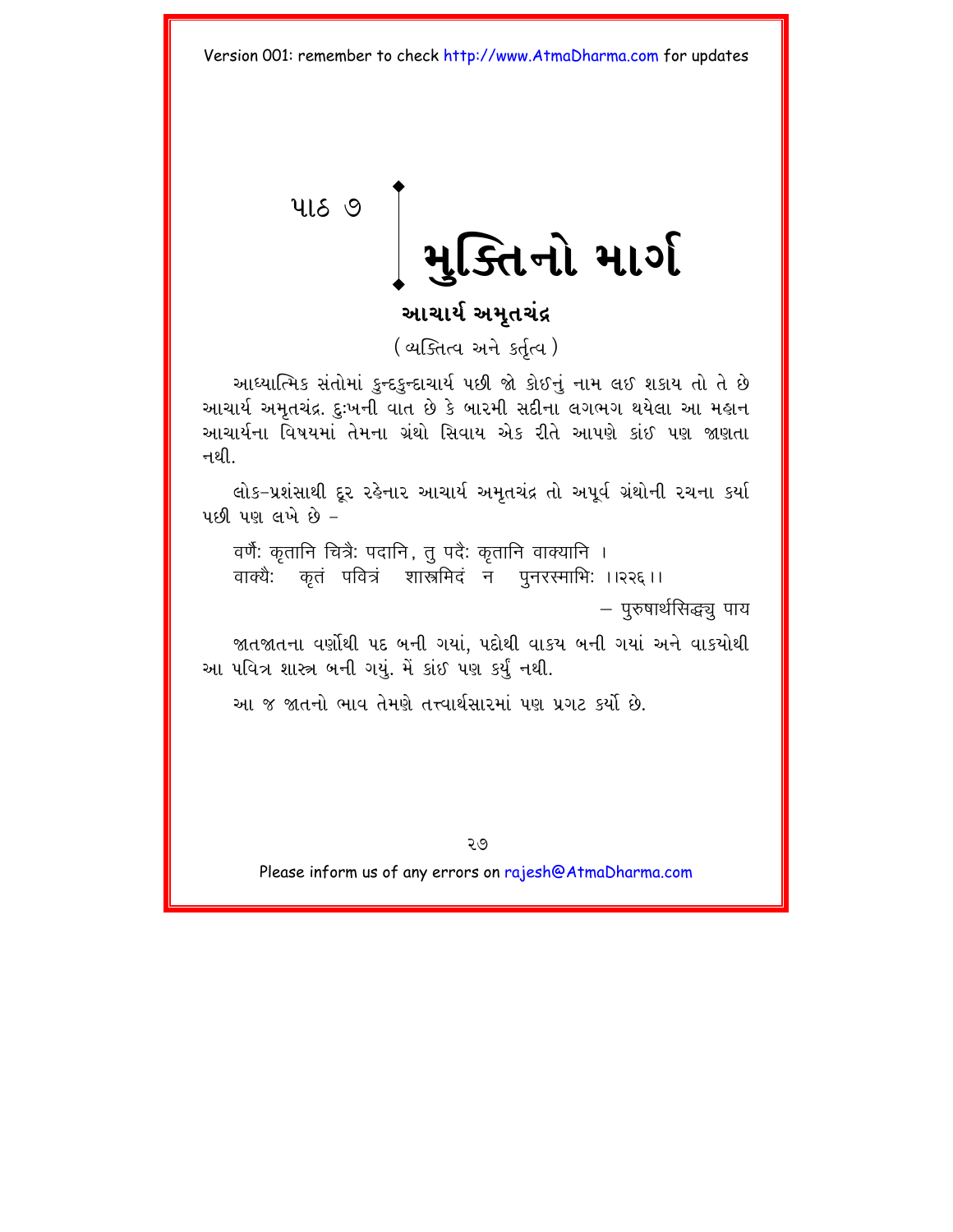પં. આશાધરજીએ તેમને "ઠક્કર" શબ્દથી સંબોધિત કર્યા છે, તેથી જણાય છે કે તેઓ કોઈ ઉચ્ચ ક્ષત્રિય કુળ સાથે સંબંધ ધરાવતા હોવા જોઈએ.

તેમનો સંસ્કત ભાષા ઉપર અપર્વ અધિકાર હતો. તેમની ગદ્ય અને પદ્ય બન્ને પ્રકારની રચનાઓમાં તેમની ભાષા ભાવને અનુસરતી અને સહજ બોધગમ્ય. માધર્ય ગુણથી યુક્ત છે. તેઓ આત્મરસમાં નિમગ્ન રહેનાર મહાત્મા હતા, તેથી તેમની રચનાઓ અઘ્યાત્મ-રસથી ભરપર છે.

તેમના બધા ગ્રંથ સંસ્કૃત ભાષામાં છે. તેમની રચનાઓ ગઘ અને પઘ બન્ને પ્રકારની મળે છે. ગઘ રચનાઓમાં આચાર્ય કુન્દકુન્દના મહાન ગ્રંથો ઉપર લખેલી ટીકાઓ છે.

- **૧. સમયસાર ટીકા** જે " આત્મખ્યાતિ " નામથી જાણીતી છે.
- 2. પ્રવચનસાર ટીકા જેને "તાત્પર્યદીપિકા " કહે છે.
- 3. પંચાસ્તિકાય ટીકા જેનું નામ "સમય વ્યાખ્યા" છે.
- ૪.તત્ત્વાર્થસાર આ ગ્રંથ ગદ્ધપિચ્છ ઉમાસ્વામીના ગઘસત્રોનો એક રીતે પદ્યાનવાદ છે.
- **૫. પુરુષાર્થસિદ્ધિયુપાય -** ગુહસ્થ ધર્મ ૫૨ તેમનો મૌલિક ગ્રંથ છે. એમાં ફિંસા અને અફિંસાનું ઘણું જ સારભુત વિવેચન કરવામાં આવ્યું છે.

પ્રસ્તુત ભાગ તેમના ગ્રંથ પુરુષાર્થસિદ્ધયુપાયના આધારે લખ્યો છે.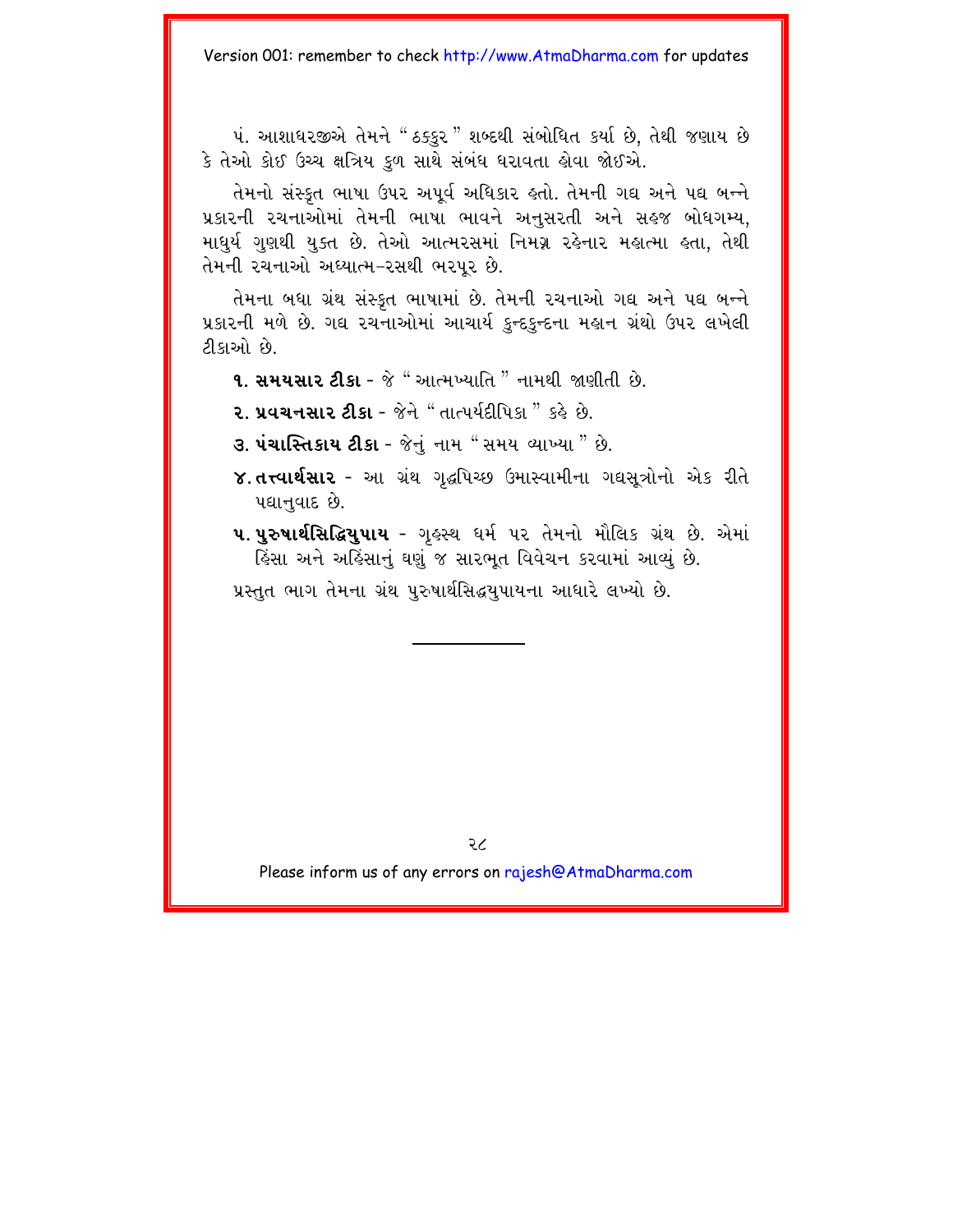### મક્તિનો માર્ગ

પ્રવચનકાર- એ તો સર્વમાન્ય અને સર્વનું અનુભવેલું સત્ય છે કે સંસારમાં બધાં પ્રાણી દુઃખી છે અને બધાં દુઃખમાંથી મુક્તિ ચાહે છે, તેના માટે પ્રયત્ન પણ કરે છે. પણ તે મુક્તિના સાચા માર્ગનો પત્તો ન હોવાથી તેમનો કરેલો બધો જ પ્રયત્ન નકામો જાય છે. તેથી મળભત પ્રશ્ન તો એ છે કે વાસ્તવિક મુક્તિનો માર્ગ શું છે?

> મુક્તિનો માર્ગ શું છે? આ પ્રશ્ન પહેલાં વાસ્તવિક મુક્તિ શું છે -એ સમસ્યાનો ઉકેલ મેળવવો જરૂરી છે. મુક્તિનો અર્થ દુઃખોથી સમ્પર્ણપણે છૂટકારો થવો એ છે. દુઃખ આકળતારૂપ છે, તેથી મુક્તિ પર્ણ નિરાકળ હોવી જોઈએ. જ્યાં રંચમાત્ર પણ આકુળતા રહે તે પરિપર્ણ સુખ નથી અર્થાત્ મુક્તિ નથી.

> મક્તિનો માર્ગ શં છે? એનં નિરૂપણ કરતાં આચાર્ય અમતચંદ્ર  $4\omega$   $\omega$   $-$

एवं सम्यग्दर्शन बोध चरित्रत्रयात्मको नित्यम। तस्यापि मोक्षमार्गो भवति निषेत्यो यथाशक्ति ।।२०।।

સમ્યગ્દર્શન. સમ્યગ્જ્ઞાન અને સમ્યકચારિત્ર - એ ત્રણેની એકતા જ મોક્ષમાર્ગ છે. પ્રત્યેક જીવે એનું સેવન યથાશક્તિ કરવું જોઈએ.

તેથી એ તો નક્કી થયું કે સમ્યગ્દર્શન અર્થાત સાચી શ્રદ્ધા, સમ્યગ્જ્ઞાન અર્થાત્ સાચું જ્ઞાન અને સમ્યક્ચારિત્ર અર્થાત્ સાચું ચારિત્ર–એ ત્રણેની એકતા જ સાચો મોક્ષનો માર્ગ છે. પણ પ્રશ્ન ઉત્પન્ન થાય છે કે સમ્યગ્દર્શન, સમ્યગ્જ્ઞાન અને સમ્યકચારિત્ર શું છે?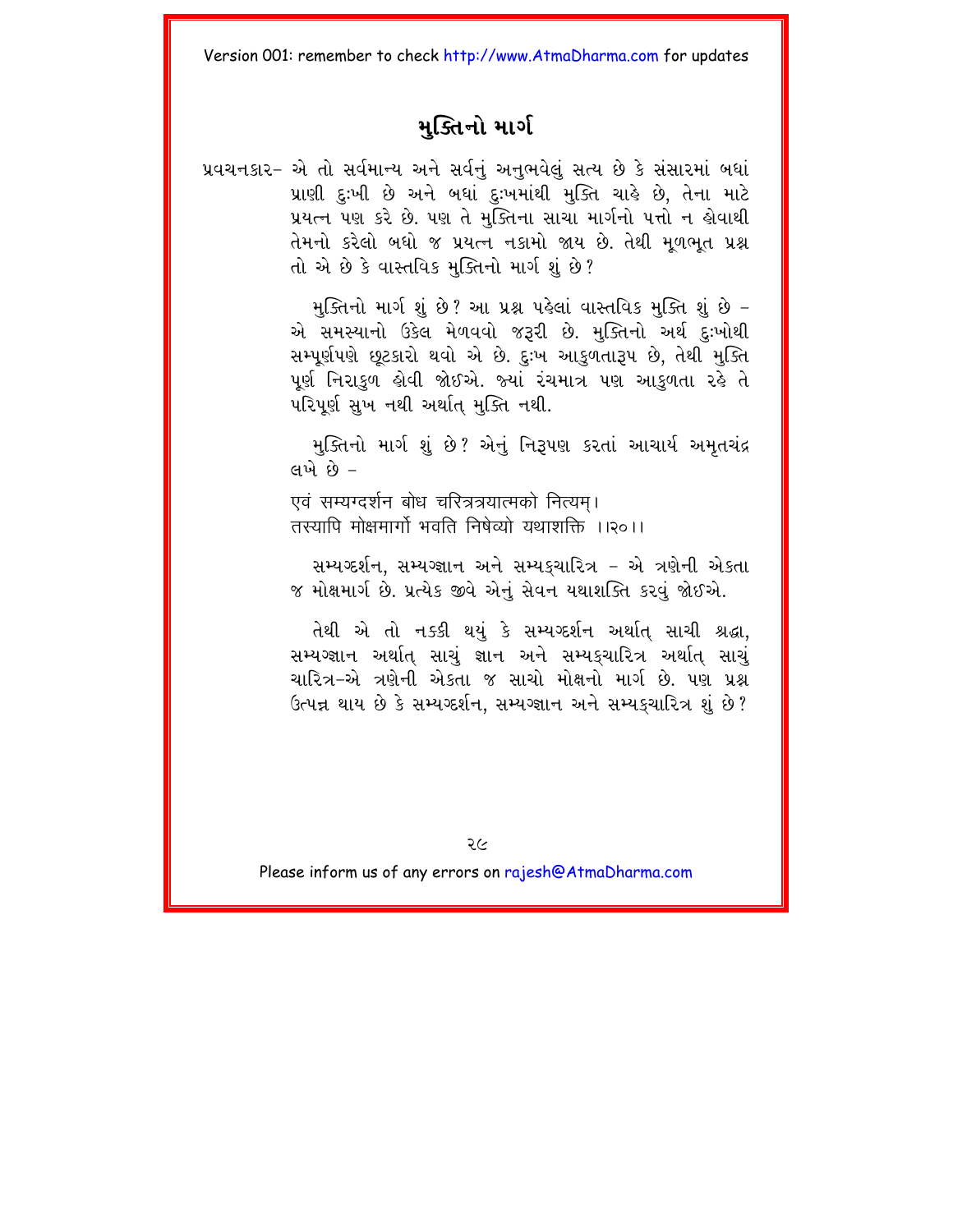નિશ્ચયથી તો ત્રણે આત્મરૂપ જ છે અર્થાત આત્માની શુદ્ધ પર્યાયો જ છે. પરપદાર્થોથી ભિન્ન પોતાના આત્માનં વાસ્તવિક સ્વરૂપ સ્વસન્મુખ થઈને સમજીને, તેમાં પોતાપણાની શ્રદ્ધા તે સમ્યગ્દર્શન, પરપદાર્થોની ભિન્ન પોતાના આત્માની તથા ૫૨ પદાર્થોની સ્વસન્મુખ થઈને યથાર્થ જાણકારી કરવી તે સમ્યગ્જ્ઞાન અને પરપદાર્થો તેમ જ પરભાવોથી ભિન્ન પોતાના જ્ઞાનસ્વભાવી આત્મસ્વરૂપમાં લીન થતા જવું તે જ સમ્યક્ચારિત્ર છે.

એનો વિશેષ ખુલાસો કરતાં આચાર્ય અમૃતચંદ્ર લખે છે -जीवाजीवादीनां तत्त्वार्थानां सदैव कर्तग्रम् । श्रद्धानं विपरीताऽभिनिवेश विविक्तमात्मरुपं तत ।।२२।।

વિપરીત માન્યતા રહિત જીવાદિક તત્ત્વાર્થોનું શ્રદ્ધાન (પ્રતીતિ) કરવું તે જ સમ્યગ્દર્શન છે, એને પ્રાપ્ત કરવાનો નિત્ય પ્રયત્ન કરવો જોઈએ કેમકે તે આત્મરૂપ જ છે.

આપણે સૌથી પહેલાં સમ્યગ્દર્શન પ્રાપ્ત કરવાનો પ્રયત્ન કરવો જોઈએ કેમકે એને પ્રાપ્ત કર્યા વિના મોક્ષમાર્ગનો આરંભ જ થતો નથી. કહ્યું પણ છે કે-

तत्रादौ सम्यक्त्वं समुपाश्रयणीयमखिल यत्नेन ।

तस्मिन सत्येव यतो भवति ज्ञानं चरित्रं च ।।२१।।

સમ્યગ્દર્શન, સમ્યગ્જ્ઞાન અને સમ્યકચારિત્ર એ ત્રણેમાં સૌથી પહેલાં સમ્યગ્દર્શન પૂર્ણ પ્રયત્ન કરીને પ્રાપ્ત કરવું જોઈએ કેમકે એ થતાં જ જ્ઞાન સમ્યગ્જ્ઞાનરૂપ અને ચારિત્ર સમ્યકચારિત્રરૂપ પરિણમે છે.

સમ્યગ્દર્શન વિના બધં જ્ઞાન અજ્ઞાન અને સમસ્ત મહાવ્રતાદિરૂપ શભાચરણ મિથ્યાચારિત્રરૂપે જ રહે છે.

-એ સમ્યગ્દર્શન કેવી રીતે પ્રાપ્ત થાય છે? મુમુક્ષ

પ્રવચનકાર-સૌથી પહેલાં તત્ત્વોના અભ્યાસ વડે સાત તત્ત્વનું યથાર્થ સ્વરૂપ સમજવાનો અને ૫૨ પદાર્થ તથા ૫૨ભાવોમાં ૫૨બુદ્ધિ અને તેમનાથી ભિન્ન પોતાના આત્મામાં આત્મબુદ્ધિ પૂર્વક ત્રિકાળી આત્માની સન્મુખ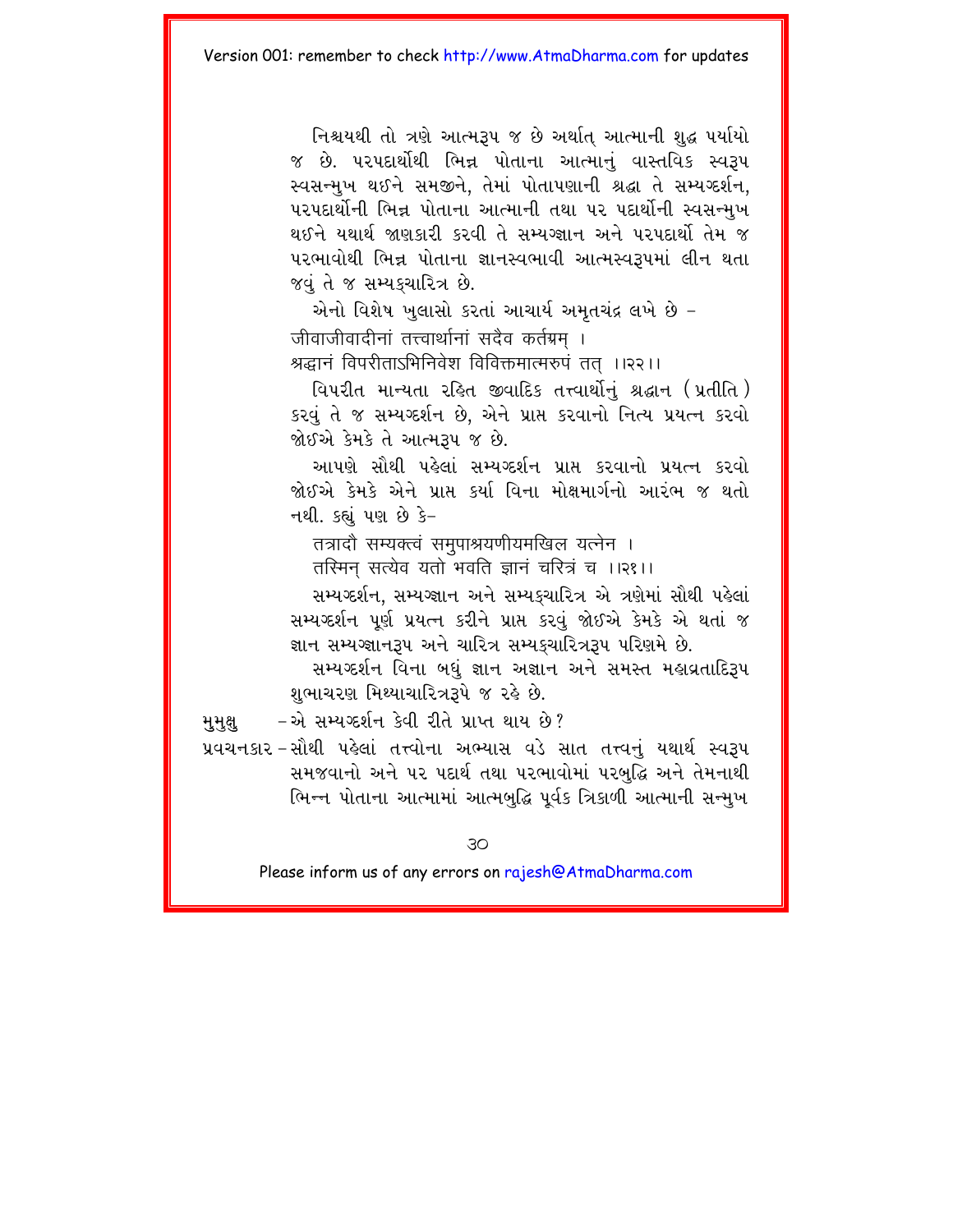થઈને આત્માનુભુતિ પ્રાપ્ત કરવાનો ઉદ્યમ કરવો તે જ સમ્યગ્દર્શન પ્રાપ્ત કરવાનો ઉપાય છે.

 $-$  અને સમ્યગ્જ્ઞાન...? પ્રશ્ન કાર

प्रवयनशर - कर्त्तव्योऽध्यवसायः सदनेकान्तात्मकेषु तत्त्वेषु ।

संशय विपर्ययानध्यवसाय विविक्तमात्मरुपं तत ।।३५।।

સંશય. વિપર્યય અને અનઘ્યવસાયથી રહિત અને અનેકાન્તાત્મક પ્રયોજનભૂત તત્ત્વનું સાચું જ્ઞાન તે જ સમ્યગ્જ્ઞાન છે. આ સમ્યગ્જ્ઞાન પ્રાપ્ત કરવાનો પણ સદા પ્રયત્ન કરવો જોઈએ.

- -સંશય. વિપર્યય અને અનધ્યવસાય કોને કર્લ્ડ છે? જિજ્ઞાસ
- પ્રવચનકાર સંશય–પરસ્પર વિરુદ્ધ અનેક પડખાંને સ્પર્શ કરનાર જ્ઞાનને સંશય કહે છે. જેમ કે-શુભરાગ તે પુણ્ય છે કે ધર્મ છે અથવા આ છીપ છે કે ચાંદી ?

વિપર્યય - વિપરીત એક પ્રકારનો નિશ્ચય કરનાર જ્ઞાનને વિપર્યય કહે છે. જેમ કે-શભરાગને ધર્મ માનવો. છીપને ચાંદી જાણવી.

અનધ્યવસાય - " આ શું છે" અથવા " કાંઈક છે "- માત્ર એટલું જ અરુચિ અને અનિર્ણયપર્વક જાણવાને અનઘ્યવસાય કહે છે. જેમ કે-આત્મા કાંઈક હશે! રસ્તે ચાલતા કોઈ કોમળ પદાર્થના સ્પર્શથી એમ જાણવું કે કાંઈક છે!

- હવે સમ્યકચારિત્ર વિષે પણ બતાવો. જિજ્ઞાસ

प्रथयनशर - चारित्रं भवति यतः समस्तसावद्ययोगपरिहरणात।

सकल कषाय विमक्तं विशदमदासीनमात्मरुपं तत ।।३६।।

સમસ્ત સાવઘયોગથી રહિત. શભાશભ ભાવરૂપ કષાયભાવથી વિમુક્ત, જગતથી ઉદાસીનરૂપ નિર્મળ આત્મલીનતા જ સમ્યકચારિત્ર  $\hat{\rho}_3$ 

સમ્યગ્દર્શન. સમ્યગ્જ્ઞાન અને સમ્યકચારિત્રને રત્નત્રય પણ કહે છે અને એ જ મુક્તિનો માર્ગ છે.

-તો શું રત્નત્રય ધારણ કરવાથી મુક્તિની જ પ્રાપ્તિ થાય, સ્વર્ગાદિક શંકાકાર न $\delta$  ?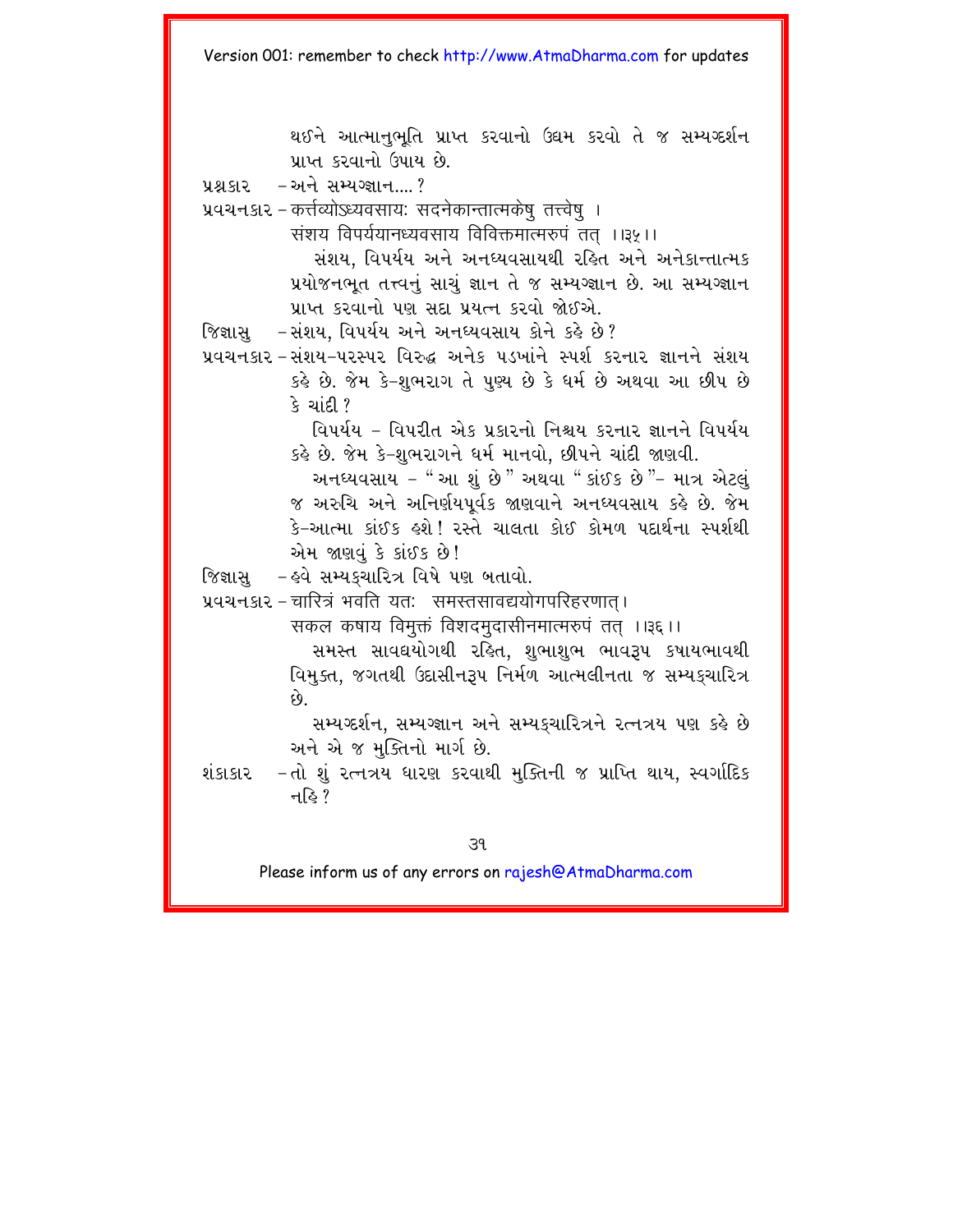- પ્રવચનકાર- ભાઈ ! સ્વર્ગાદિ તો સંસાર છે. જે મુક્તિનો માર્ગ છે તે જ સંસારનો માર્ગ કેવી રીતે લોઈ શકે? સ્વર્ગાદિકની પ્રાપ્તિ તો મોક્ષમાર્ગના પથિકને થાત હેય**રૂ**પ શભભાવથી દેવાય આદિ પુણ્યનો બંધ થતાં સહેજે જ થઈ જાય છે. રત્નત્રય તો મુક્તિ-માર્ગ છે. બંધનનો માર્ગ નથી. $\overline{\phantom{a}}$
- $x$ islsla de vel detavat muis yerder and Eusena de?
- પ્રવચનકાર રત્નત્રય તો મુક્તિનું જ કારણ છે. પણ રત્નત્રયના ધારક મુનિવરોને જે રાગાંશ છે. તે જ બંધનું કારણ છે. શુભભાવરૂપ અપરાધના ફળથી જ મુનિવર સ્વર્ગમાં જાય છે.
- $x_i$ કાકાર શભોપયોગને અપરાધ કહો છો?
- <u>પ્ર</u>વચનકાર સાંભળો ભાઈ, કું થોડો જ કુકું છું! આચાર્ય અમૃતચંદ્રે પોતે જ લખ્યું  $-5$   $63$

नन् कथमेव सिद्धयति देवायु:प्रभृति सत्प्रकृतिबन्ध: ।

सकल जन सुप्रसिद्धो रत्नत्रयधारिणां मुनिवराणाम ।।२१९।।

જો રત્નત્રય બંધનું કારણ નથી તો પછી શંકા ઊઠે છે કે રત્નત્રયના ધારક મુનિવરોને દેવાયુ આદિ સત પ્રકૃતિઓનો બંધ કેવી રીતે થાય છે?

તે પશ્ચના ઉત્તરમાં આગળ લખે છે– रत्नत्रयमिह हेतुर्निर्वाणस्यैव भवति नान्यस्य । आस्त्रवति यत्तु पुण्यं शुभोपयोगोऽयमपराधः ।।२२०।।

૨ત્નત્રય ધર્મ નિર્વાણનું જ કારણ છે, અન્ય સ્વર્ગાદિનું નહિ. મુનિવરોને જે સ્વર્ગાદિનાં કારણ પુણ્યનો આસ્ત્રવ થાય છે. તેમાં શભોપયોગનો જ અપરાધ છે.

શંકાકાર -તે મુનિરાજોને રત્નત્રય પણ ક્રતાં તો પછી તેમને બંધ કેમ થયો ?

પ્રવચનકાર – જેટલા અંશે રત્નત્રય છે. તેટલા અંશોમાં અબંધ છે. જેટલા અંશોમાં રાગાદિ છે. તેટલા અંશોમાં બંધ છે. કહ્યં પણ છે –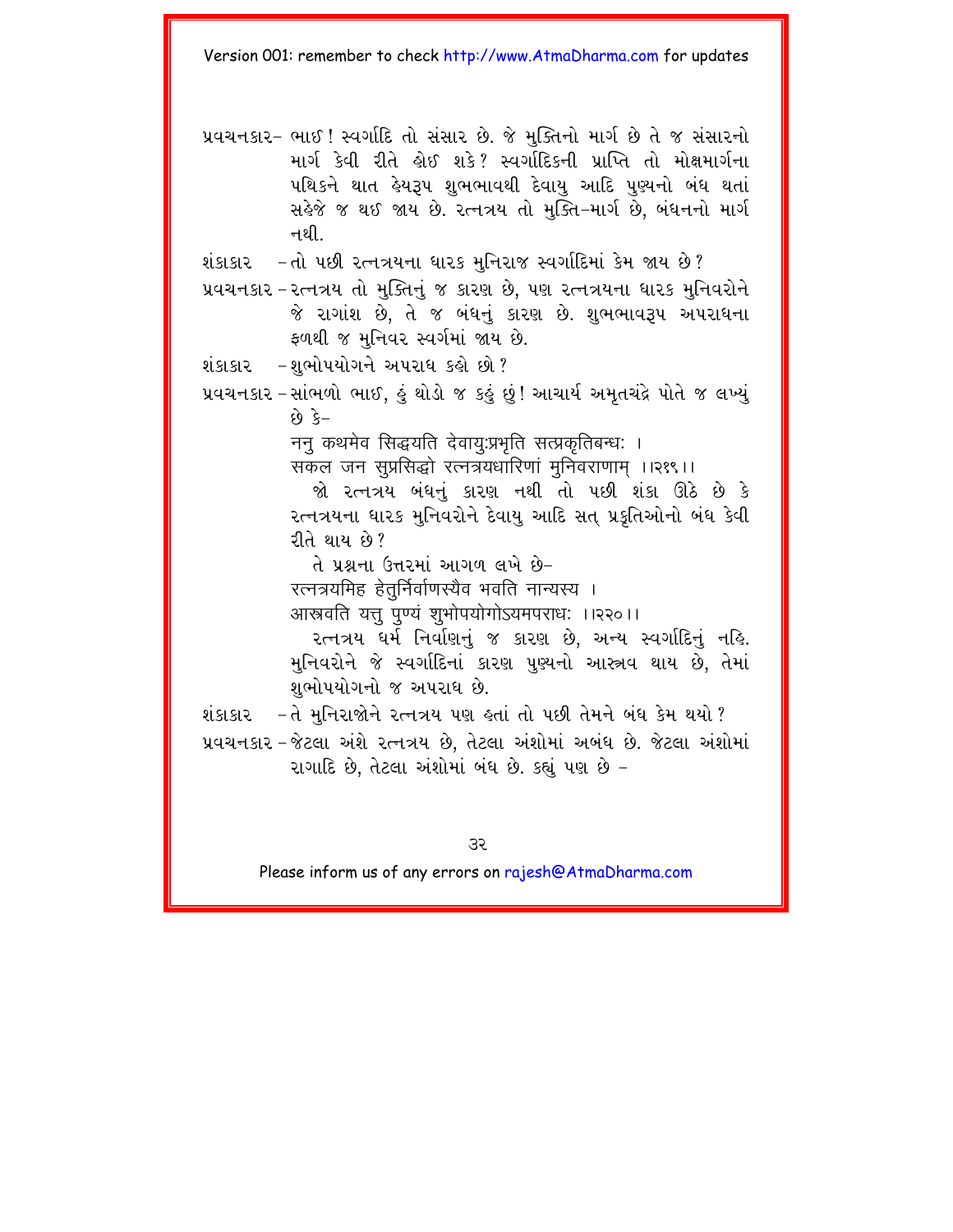येनांशेन सदृष्टिस्तेनांशेनास्य बंधनं नास्ति । येनांशेन त रागस्तेनांशेनास्य बंधनं भवति ।।२१२।। .<br>येनांशेन ज्ञानं तेनांशेनास्य बंधनं नास्ति । येनांशेन तु रागस्तेनांशेनास्य बंधनं भवति ।।२९३।। येनांशेन चरित्रं तेनांशेनास्य बंधनं नास्ति । येनांशेन तू रागस्तेनांशेनास्य बंधनं भवति ।।२९४।।

આ આત્માને જેટલા અંશે સમ્યગ્દર્શન છે. તે અંશથી (પર્યાયથી) બંધ નથી અને જેટલા અંશે રાગ છે, તે અંશથી બંધ થાય છે. અને જેટલા અંશે જ્ઞાન છે, તે અંશથી બંધ નથી અને જેટલા અંશે રાગ છે. તે અંશથી બંધ થાય છે. અને જેટલા અંશે ચારિત્ર છે. તે અંશથી બંધ નથી અને જે અંશથી રાગ છે. તે અંશથી બંધ થાય છે.

તેથી જો આપણે બંધનો અભાવ કરવો હોય અર્થાત દુઃખ મટાડવું હોય તો રત્નત્રયરૂપ પરિણમન કરવું જોઈએ. એ જ એકમાત્ર સાંસારિક દુઃખોથી છૂટવાનો સાચો મોક્ષનો માર્ગ છે.

#### $9.8 -$

- 9. મોક્ષ શું છે અને મોક્ષમાર્ગ કોને કહે છે?
- ૨. નિશ્ચય સમ્યગ્દર્શન, નિશ્ચય સમ્યગ્જ્ઞાન અને નિશ્ચય સમ્યકચારિત્રની વ્યાખ્યા આપો
- ૩. સમ્યગ્દર્શન પ્રાપ્ત કરવાનો ઉપાય શું છે?
- ૪. સંશય, વિપર્યય અને અનધ્યવસાયની વ્યાખ્યા લખો.
- ૫. રત્નત્રય સ્વર્ગાદિનું કારણ કેમ નથી ? તર્કસંગત ઉત્તર આપો.

 $33$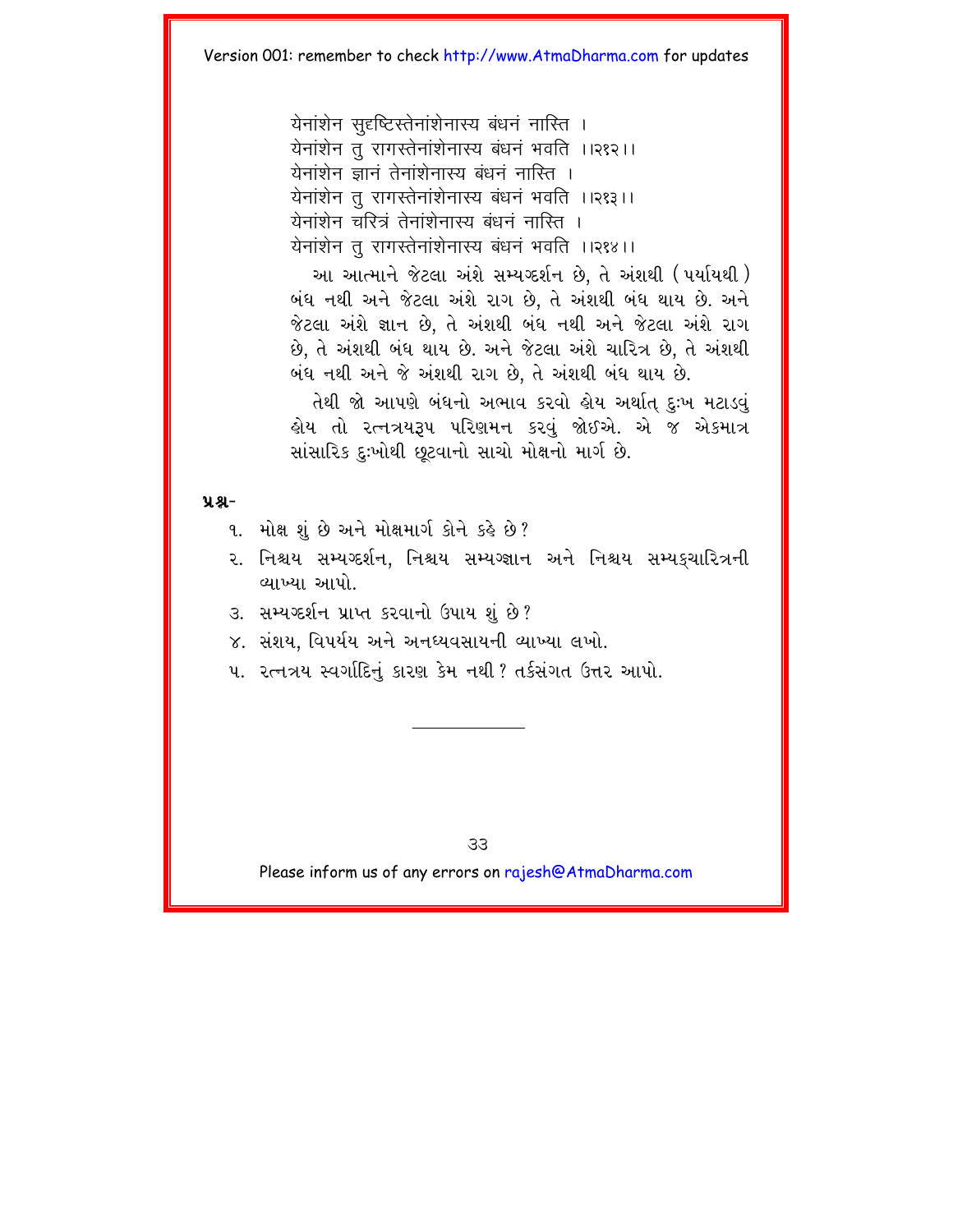<span id="page-38-0"></span> $416<sup>2</sup>$ 

# નિશ્ચય અને<br>વ્યવહાર

### આચાર્યકલ્પ પં. ટોડરમલજી

(व्यक्तित्व अने sर्तत्व)

આચાર્યકલ્પ પં. ટોડરમલજી વિ. સં. ૧૭૯૭ લગભગ જયપુરમાં જન્મ્યા હતા. તેમના પિતાશ્રી જોગીદાસજી ખંડેલવાલ દિ. જૈન ગોદીકા ગોત્રના હતા. તેમની માતાનું નામ રંભાબાઈ હતું. તેઓ તેમનાં મા-બાપના એકમાત્ર પુત્ર હતા. તેમના મોટા પુત્રનું નામ હરિશ્ચન્દ્ર અને નાનાનું નામ ગુમાનીરામ હતું. ગુમાનીરામ મહાન પ્રતિભાશાળી અને ક્રાન્તિકારી હતા

બાળક ટોડરમલની પ્રતિભા જોઈને એમને ભણાવવા માટે બનારસથી વિદ્વાન બોલાવવામાં આવ્યા હતા. એમની સ્મરણશક્તિ વિલક્ષણ હતી. તેમણે ૧૦-૧૧ વર્ષની ઉમરમાં જ ન્યાય, વ્યાકરણ અને ગણિત જેવા અઘરા વિષયોનું ગંભીર જ્ઞાન મેળવી લીધું હતું.

તેમની બહુજ્ઞતા અદ્વિતીય હતી. તેઓ પોતે મોક્ષમાર્ગ-પ્રકાશકમાં લખે છે :-

"ટીકા સહિત સમયસાર, પંચાસ્તિકાય, પ્રવચનસાર, નિયમસાર, ગોમ્મટસાર, લબ્ધિસાર, ત્રિલોકસાર, તત્ત્વાર્થસૂત્ર ઈત્યાદિ શાસ્ત્ર અને ક્ષપણાસાર, પુરુષાર્થસિદ્ધયુપાય, અષ્ટપાહુડ, આત્માનુશાસન આદિ શાસ્ત્ર અને શ્રાવક-મુનિના આચારનું નિરૂપણ કરનારાં અનેક શાસ્ત્રો તથા સુષ્ઠુ કથા સહિત પુરાણાદિ શાસ્ત્ર ઈત્યાદિ અનેક શાસ્ત્ર છે. તેમાં અમારી બદ્ધિ અનસાર અભ્યાસ પ્રવર્તે છે."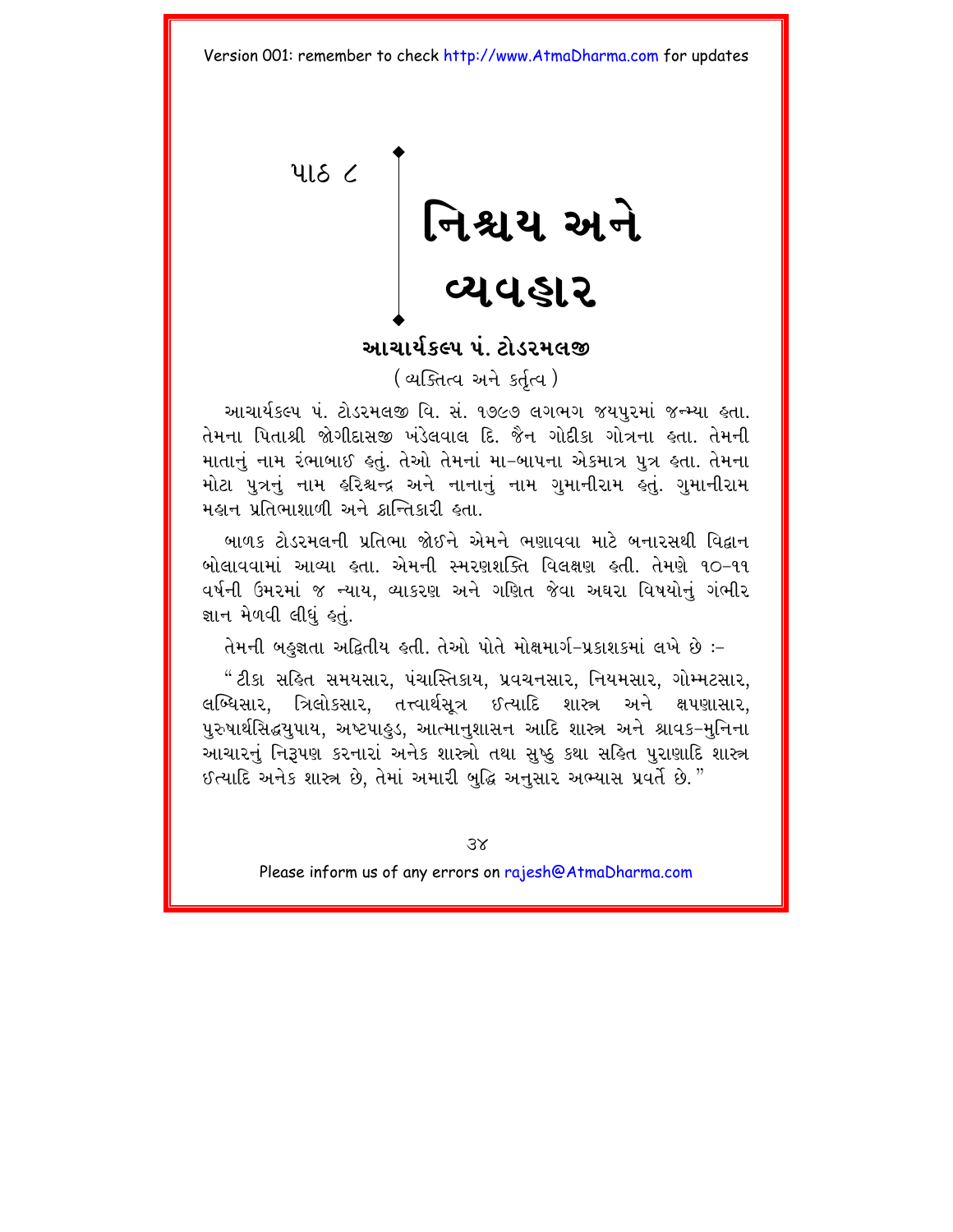તેમનું મૃત્યુ ૨૭–૨૮ વર્ષની નાની ઉમરમાં સામાજિક વિદ્વેષને કારણે થયું.

તેમના વિષયમાં સં. ૧૮૨૧માં પં. રાજમલજી લખે છે– "આવી મહાન બદ્ધિના ધારક પરષ આ કાળે હોવા દર્લભ છે. તેથી તેમને મળવાથી સર્વ સંદેહ દર થાય  $k_0$  "

તેમની કુલ દસ રચનાઓ પ્રાપ્ત છે. જેમાં ગઘ અને પદ્ય બન્ને પ્રકારની છે. ગદ્યમાં કેટલીક તો ટીકાઓ અને કેટલીક સ્વતંત્ર રચનાઓ છે.

- (૧) ગોમ્મટસાર જીવકાંડ ટીકા
- $(z)$  ગોમ્મટસાર કર્મકાંડ .,
- $(3)$  dબ્ધિસાર-ક્ષપણાસાર,
- $(x)$  ત્રિલોકસાર ,,
- $(\; \mathfrak{q} \; )$  આત્માનુશાસન ,,
- $(5)$  uzureladayuru,
- (૭) અર્થ સંદષ્ટિ વિચાર (મૌલિક)
- $(2)$  મોક્ષમાર્ગપ્રકાશક (મૌલિક)
- (૯) રહસ્યપર્ણ ચિક્રી (મૌલિક)
- (૧૦) ગોમ્મટસાર પજા સંસ્કત (મૌલિક)

તેમની ગઘ શૈલી પરિમાર્જિત, પ્રાઢ અને સહજ બોધગમ્ય છે. ભાષા ઉપર તેમનો અસાધારણ કાબુ હતો. તેઓ હિન્દીની સાથો-સાથ પ્રાકૃત અને સંસ્કૃતના પણ મહાન વિદ્વાન હતા.

પ્રસ્તુત ભાગ મોક્ષમાર્ગ પ્રકાશકનાં સાતમા અઘ્યાયના આધારે લખવામાં આવ્યો છે.

 $34$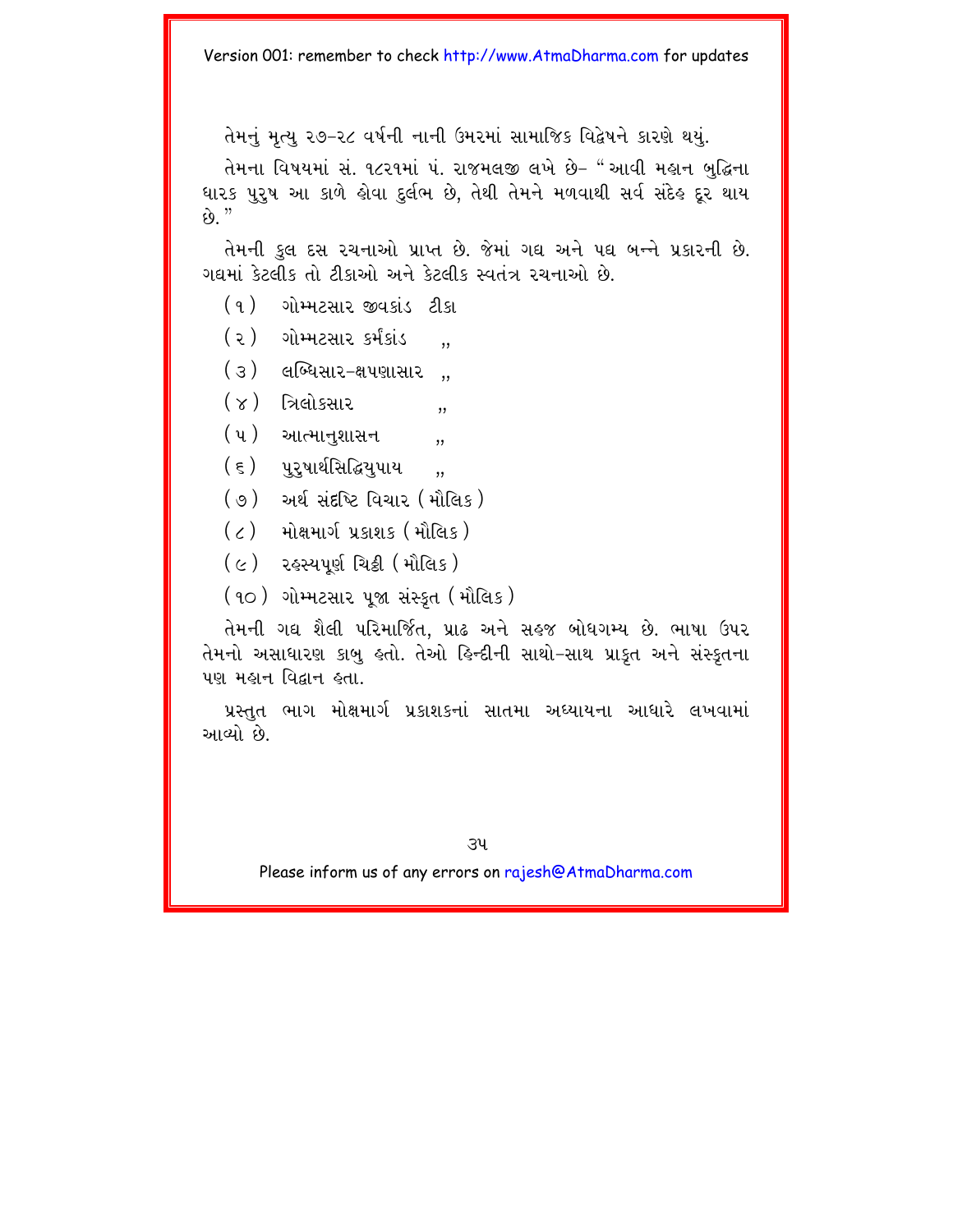### નિશ્ચય અને વ્યવહાર

- ગમાનીરામ – પિતાજી, કાલે આપે કહ્યું હતું કે રત્નત્રય જ દઃખથી છુટવાનો માર્ગ (મોક્ષમાર્ગ) છે. મોક્ષમાર્ગતો બે છે ને ? નિશ્ચય મોક્ષમાર્ગ અને વ્યવહાર મોક્ષમાર્ગ
- પં. ટોડરમલજી ના બેટા, મોક્ષમાર્ગ બે નથી, મોક્ષમાર્ગનું કથન (વર્ણન) બે પ્રકારે છે. જ્યાં સાચા મોક્ષમાર્ગને મોક્ષમાર્ગ કહેવામાં આવે તે નિશ્ચય મોક્ષમાર્ગ છે અને જે મોક્ષમાર્ગ તો છે નહિ, પરંતુ મોક્ષમાર્ગનું નિમિત્ત અને સહચારી છે. તેને ઉપચારથી મોક્ષમાર્ગ કહેવામાં આવે, તે વ્યવહાર મોક્ષમાર્ગ છે. કેમકે નિશ્ચય અને વ્યવહારનું સર્વત્ર એ જ લક્ષણ છે :-

" સાચા નિરૂપણને નિશ્ચય કહે છે અને ઉપચરિત નિરૂપણને ୟାଧାର  $"$ 

સમયસારમાં કહ્યું છે કે- વ્યવહાર અભુતાર્થ (અસત્યાર્થ) છે, કેમકે તે સત્ય સ્વરૂપનું નિરૂપણ કરતો નથી. નિશ્ચય ભુતાર્થ (સત્યાર્થ) છે, કેમ કે તે વસ્તુસ્વરૂપનું સાચું નિરૂપણ કરે છે.

- ગુમાનીરામ –હું તો એમ જાણું છું કે સિદ્ધ સમાન શુદ્ધ આત્માનો અનુભવ કરવો તે નિશ્ચય છે અને વ્રત-શીલ-સંયમાદિ પ્રવૃત્તિ તે વ્યવહાર  $\hat{g}$
- પં. ટોડરમલજી એ બરાબર નથી. કેમકે "કોઈ દ્રવ્યભાવનં નામ નિશ્ચય અને કોઈનું નામ વ્યવહાર" એમ નથી, પણ "એક જ દ્રવ્યના ભાવને તે જ સ્વરૂપે વર્ણવવો તે નિશ્ચયનય છે અને તે દ્રવ્યના ભાવને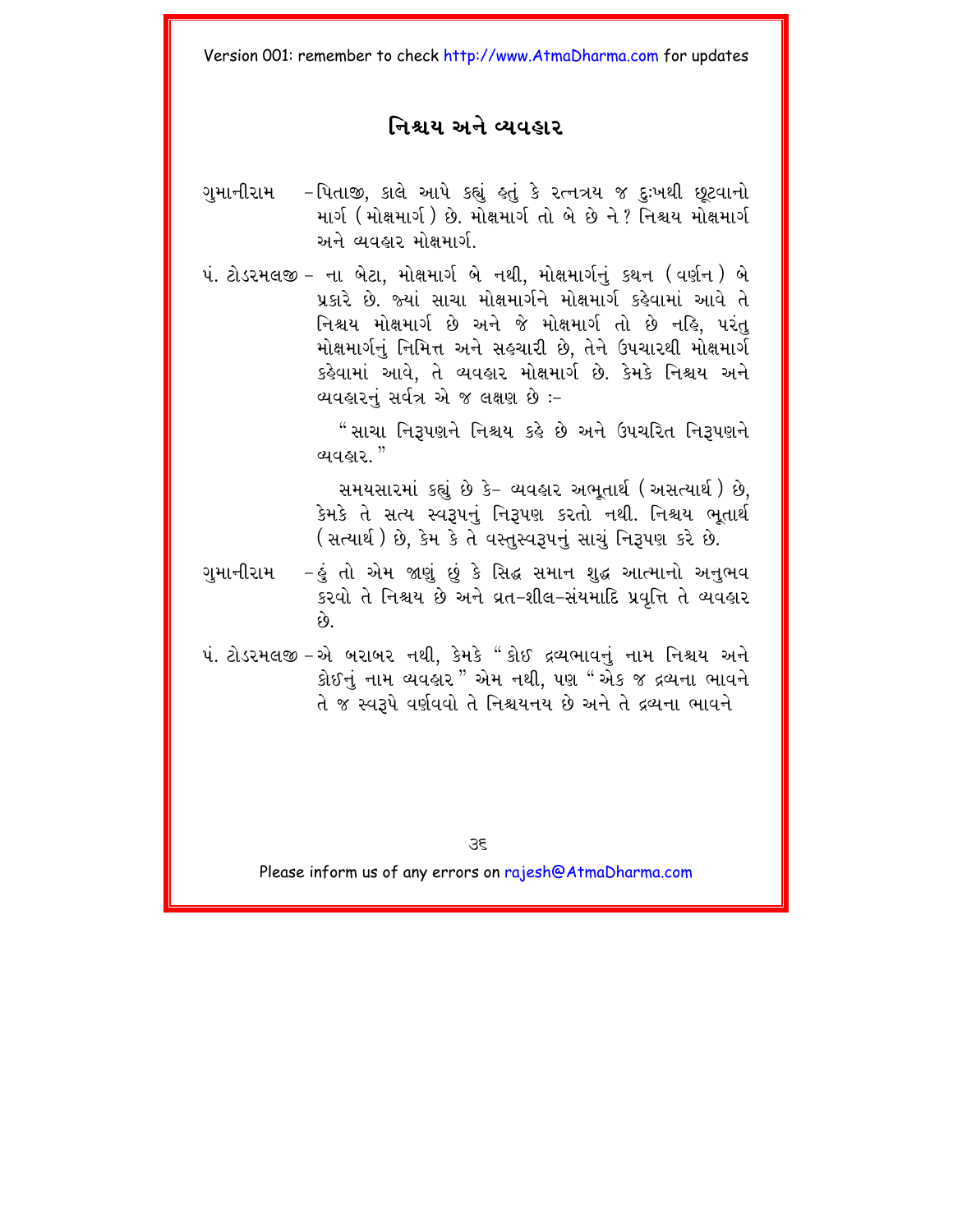ઉપચારથી અન્ય દ્રવ્યના ભાવસ્વરૂપ વર્ણવવો તે વ્યવહાર છે." જેમ-માટીના ઘડાને માટીનો કહેવો તે નિશ્ચય અને ઘીનો સંયોગ श्रेशने शियाग्थी तेने धीनो घड़ो इठेवो ते व्यवठार छो

ગુમાનીરામ -સમયસારમાં તો શુદ્ધાત્માના અનુભવને નિશ્ચય અને વ્રત, શીલ, સંયમાદિને વ્યવહાર કહેલ છે.

પં. ટોડરમલજી –શુદ્ધાત્માનો અનુભવ સાચો મોક્ષમાર્ગ છે, તેથી તેને નિશ્ચય મોક્ષમાર્ગ કહ્યો છે; તથા વ્રત તપ આદિ મોક્ષમાર્ગ નથી, તેને નિમિત્તાદિની અપેક્ષાએ ઉપચારથી મોક્ષમાર્ગ કહ્યો છે; તેથી તેને વ્યવહાર મોક્ષમાર્ગ કહે છે

> માટે નિશ્ચયનયથી જે નિરૂપણ કર્યું હોય તેને સાચું (સત્યાર્થ) માની તેનું શ્રદ્ધાન કરવું અને વ્યવહારનયથી જે નિરૂપણ કર્યું હોય તેને અસત્ય (અસત્યાર્થ) માની તેનું શ્રદ્ધાન છોડવું.

ગુમાનીરામ -શ્રદ્ધાન તો નિશ્ચયનું રાખીએ અને પ્રવૃત્તિ વ્યવહારરૂપ.

પં. ટોડરમલજી - ના બેટા. નિશ્ચયનં નિશ્ચયરૂપ અને વ્યવહારનં વ્યવહારરૂપ શ્રદ્ધાન રાખવં જોઈએ. અને પ્રવત્તિમાં તો નયનં પ્રયોજન જ નથી. પ્રવૃત્તિ તો દ્રવ્યની પરિણતિ છે. જે દ્રવ્યની જે પરિણતિ હોય તેને તેની જ કહેનાર નિશ્ચયનય છે અને તેને જ અન્ય દ્રવ્યની કહેનાર વ્યવહારનય છે. માટે એમ શ્રદ્ધાન કરવં કે નિશ્ચયનયનં કથન સત્યાર્થ છે અને વ્યવહારનયનં કથન ઉપચરિત હોવાથી અમત્યાર્થ છે

ગુમાનીરામ –આપે એમ કેમ કહ્યું કે નિશ્ચયનયનું શ્રદ્ધાન કરવું અને વ્યવહારનયનું શ્રદ્ધાન છોડવું?

પં. ટોડરમલજી – સાંભળો, વ્યવહારનય સ્વદ્રવ્ય–પરદ્રવ્યને તથા તેના ભાવોને અને કારણ-કાર્યાદિને કોઈને કોઈમાં મેળવીને નિરૂપણ કરે છે, આ જાતના શ્રદ્ધાનથી મિથ્યાત્વ થાય છે. માટે વ્યવહારનય ત્યાગ કરવા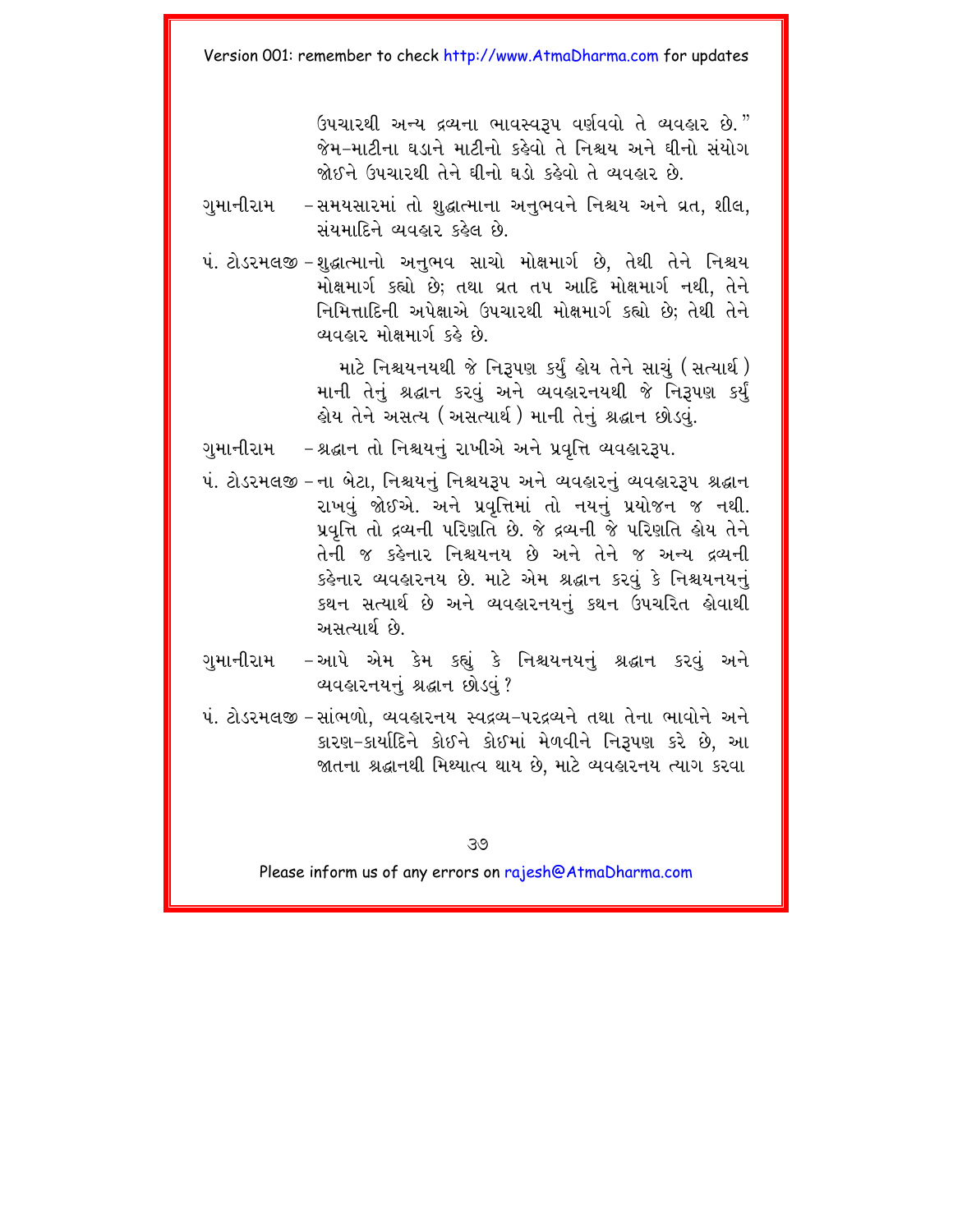યોગ્ય છે. વળી નિશ્ચયનય તેમને જ યથાવત નિરૂપણ કરે છે. કોઈને કોઈમાં મેળવતો નથી. એવા શ્રદ્ધાનથી સમ્યક્ત્વ થાય છે. तेथी तेनं श्रद्धान s२ .

- ગુમાનીરામ – તો પછી જૈન શાસ્ત્રોમાં બન્ને નયોનું ગ્રહણ કરવાનું કેમ કહ્યું  $69.7$
- પં. ટોડરમલજી જ્યાં નિશ્ચયનયનું કથન હોય તેને તો "સત્યાર્થ એમ જ છે" એમ માનવું અને જ્યાં વ્યવહારની મુખ્યતાથી કથન હોય, તેને " એમ નથી, નિમિત્તાદિની અપેક્ષાએ ઉપચારથી કથન કર્યું છે," એમ માનવં તે જ બન્ને નયોનં ગ્રહણ છે.
- ગમાનીરામ -જો વ્યવહારને હેય કહેશો તો લોકો વ્રત, શીલ, સંયમાદિ છોડી દે ગે
- પં. ટોડરમલજી કાંઈ વ્રત, શીલ, સંયમાદિનું નામ તો વ્યવહાર નથી, એને મોક્ષમાર્ગ માનવો તે વ્યવહાર છે. એને સાચો મોક્ષમાર્ગ માનવાનું તો છોડવું જ જોઈએ. અને જો વ્રતાદિ છોડશો તો શું કિંસાદિરૂપ પ્રવર્તશો, તો તો એથી પણ વધારે બૂરૂં થશે. માટે વ્રતાદિને છોડવા એ પણ બરાબર નથી અને તેમને સાચો મોક્ષમાર્ગ માનવો એ પણ બરાબર નથી.
- ગમાનીરામ -જો એમ છે તો પછી જિનવાણીમાં વ્યવહારનં કથન જ શા માટે કર્ય ?
- પં. ટોડરમલજી જેવી રીતે મ્લેચ્છને મ્લેચ્છ ભાષા વિના સમજાવી ન શકાય તેમ વ્યવહાર વિના પરમાર્થનો ઉપદેશ આપી શકાતો નથી. તેથી જિનવાણીમાં વ્યવહારનું કથન આવ્યું છે. જેમ મ્લેચ્છને સમજાવવા માટે ભલે મ્લેચ્છ ભાષાનો આશ્રય લેવો પડે. પણ મ્લેચ્છ થઈ જવું તો સારૂં નથી, તેવી જ રીતે પરમાર્થનો પ્રતિપાદક હોવાથી ભલે તેનું કથન થાય પણ તે અનુસરવા યોગ્ય નથી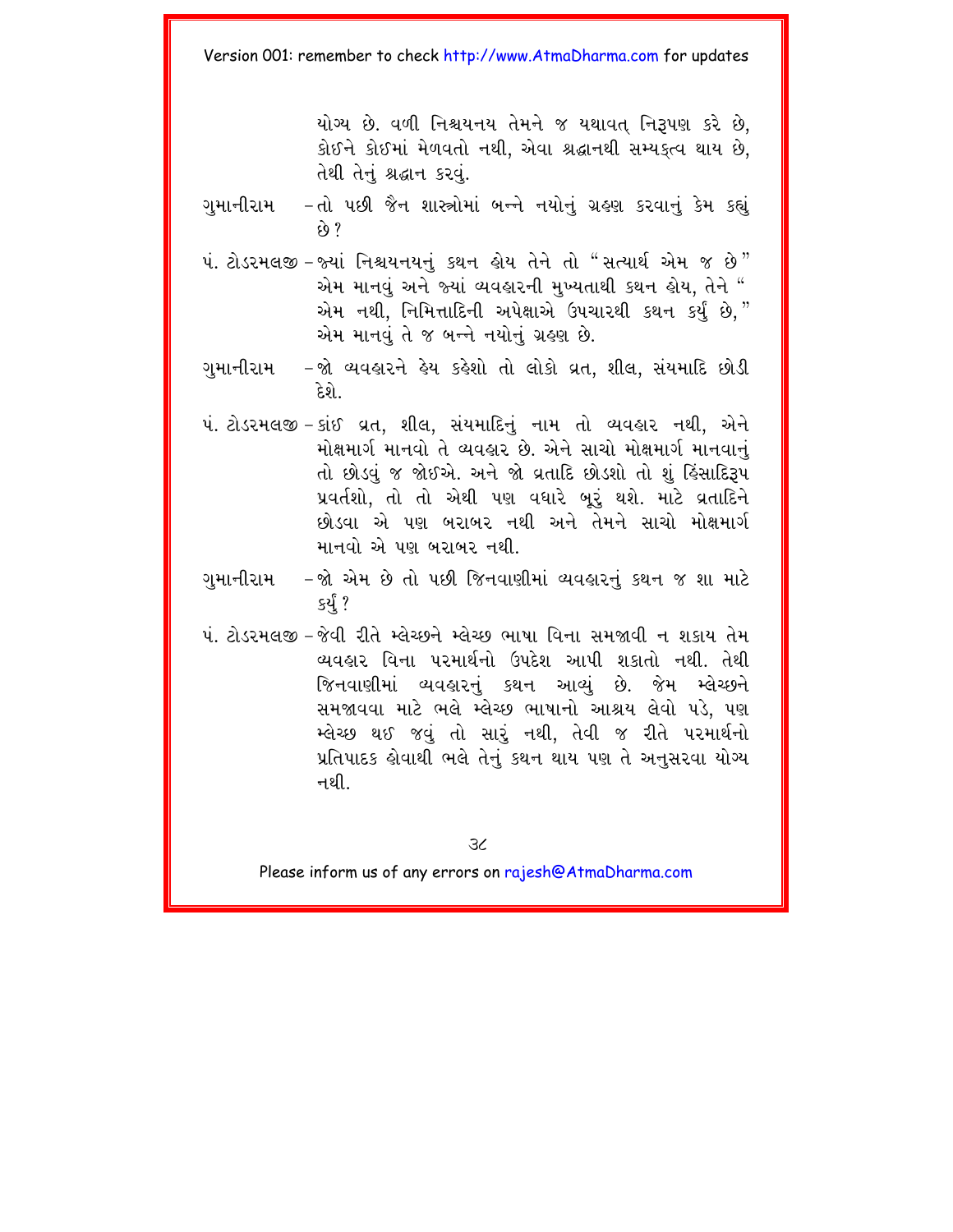ગમાનીરામ – વ્યવહાર નિશ્ચયનો પ્રતિપાદક કેવી રીતે છે?

પં ટોડરમલજી – જેમ હિમાલય પર્વતમાંથી નીકળીને બંગાળની ખાડીમાં મળનારી સેંકડો માઈલ લાંબી ગંગાની લંબાઈ તો શં. પહોળાઈ પણ આંખથી જોઈ શકાતી નથી. તેથી તેની લંબાઈ, પહોળાઈ અને વહેણના વળાંકો જાણવા માટે આપણે નકશાની મદદ લેવી પડે છે. પણ જે ગંગા નકશામાં છે તે સાચી નથી. તેનાથી તો માત્ર ગંગાને સમજી શકાય છે. તેનાથી કોઈ મસાફર તરસ છિપાવી શકતો નથી. તરસ છિપાવવા માટે સાચી ગંગાને કિનારે જ જવં પડશે. તેવી જ રીતે વ્યવહાર દ્વારા કથિત વચન નકશાની ગંગા જેવાં છે. તેનાથી સમજી શકાય છે પણ તેના આશ્રયથી આત્માનભવ પ્રાપ્ત કરી શકાતો નથી. આત્માનભવ પ્રાપ્ત કરવા માટે તો નિશ્ચયનયના વિષયભત શહાત્માનો જ આશ્રય લેવો આવશ્યક છે. માટે વ્યવહારનય તો માત્ર જાણવા (સમજવા) માટે જ પયોજનવાન છે

 $9.8 -$ 

- ૧. મુક્તિનો માર્ગ શું છે? શું તે બે પ્રકારનો છે? સ્પષ્ટ કરો.
- ૨. નિશ્ચય મોક્ષમાર્ગ અને વ્યવહાર મોક્ષમાર્ગમાં શું તફાવત છે? સ્પષ્ટ કરો.
- ૩. નિશ્ચય અને વ્યવહારની વ્યાખ્યા આપો.
- ૪. નીચેના કથનમાં શું દોષ છે? સમજાવો. "સિદ્ધ સમાન શુદ્ધાત્માનો અનુભવ કરવો તે નિશ્ચય અને વ્રત, શીલ, સંયમાદિની પ્રવૃત્તિ તે વ્યવહાર છે."
- <u>4 જિનવાણીમાં વ્યવહારનો ઉપદેશ આપ્યો જ કેમ ?</u>
- ૬. બન્ને નયોનું ગ્રહણ કરવું એનું તાત્પર્ય શું છે?

 $3<sub>6</sub>$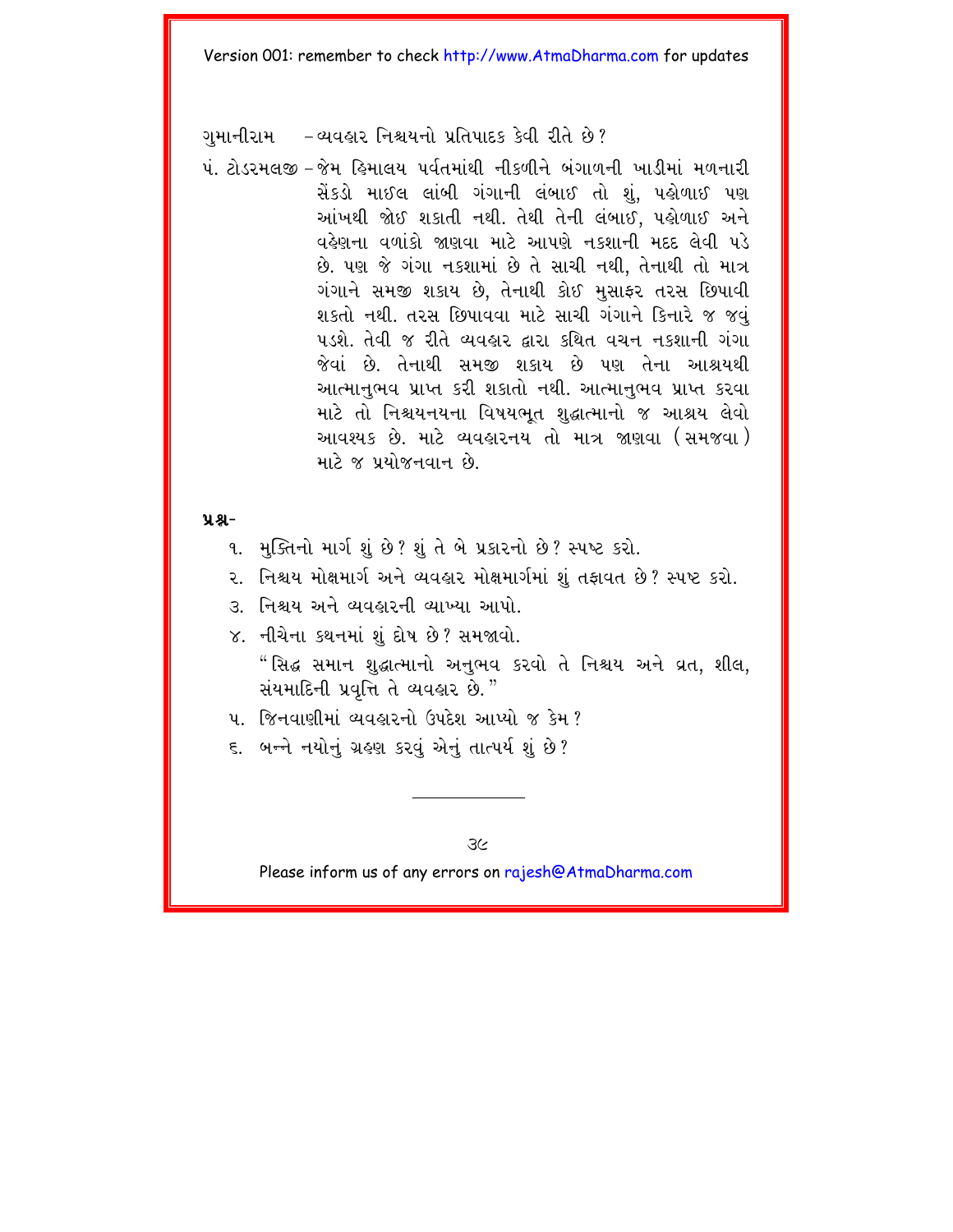<span id="page-44-0"></span> $416<sup>°</sup>$ 

# **dxlÙ`**  <u>મહાપર્વ</u>

- જિનેશ કેમ ભાઈ વિનોદ, મંદિર આવો છો?
- વિનોદ –ના ભાઈ, આજે તો સિનેમામાં જવાનો વિચાર છે.
- જિનેશ કેમ ?
- વિનોદ કેમકે આજે મનમાં શાંતિ નથી. કાંઈક મનોરંજનની જરૂર છે.
- જિનેશ –વાઙ ભાઈ, સિનેમામાં શાંતિ ગોતવા નીકળ્યા છો ? સિનેમા તો રાગ– દ્વેષ (અશાંતિ) ને જ વધારનાર છે. અને હવે તો દશલક્ષણ મહાપર્વ શરૂ થઈ ગયાં છે. આ દિવસો તો ધર્મની આરાધનાનાં છે. આ દિવસોમાં બધા માણસો આત્મચિંતન, પૂજા-પાઠ, વ્રત-ઉપવાસ વગેરે કરે છે અને આખો દિવસ સ્વાધ્યાય. તત્ત્વચર્ચા વગેરેમાં પસાર કરે છે.
- વિનોદ –આ દશલક્ષણ ધર્મશાં છે?
- જિનેશ –આત્મસ્વભાવની પ્રતીતિપર્વક ચારિત્ર (ઘર્મ) ની દશ પ્રકારે આરાધના કરવી તે જ દશલક્ષણ ધર્મ છે. આચાર્ય ઉમાસ્વામીએ તત્ત્વાર્થસૂત્રમાં લખ્યું છે–

 $XQ$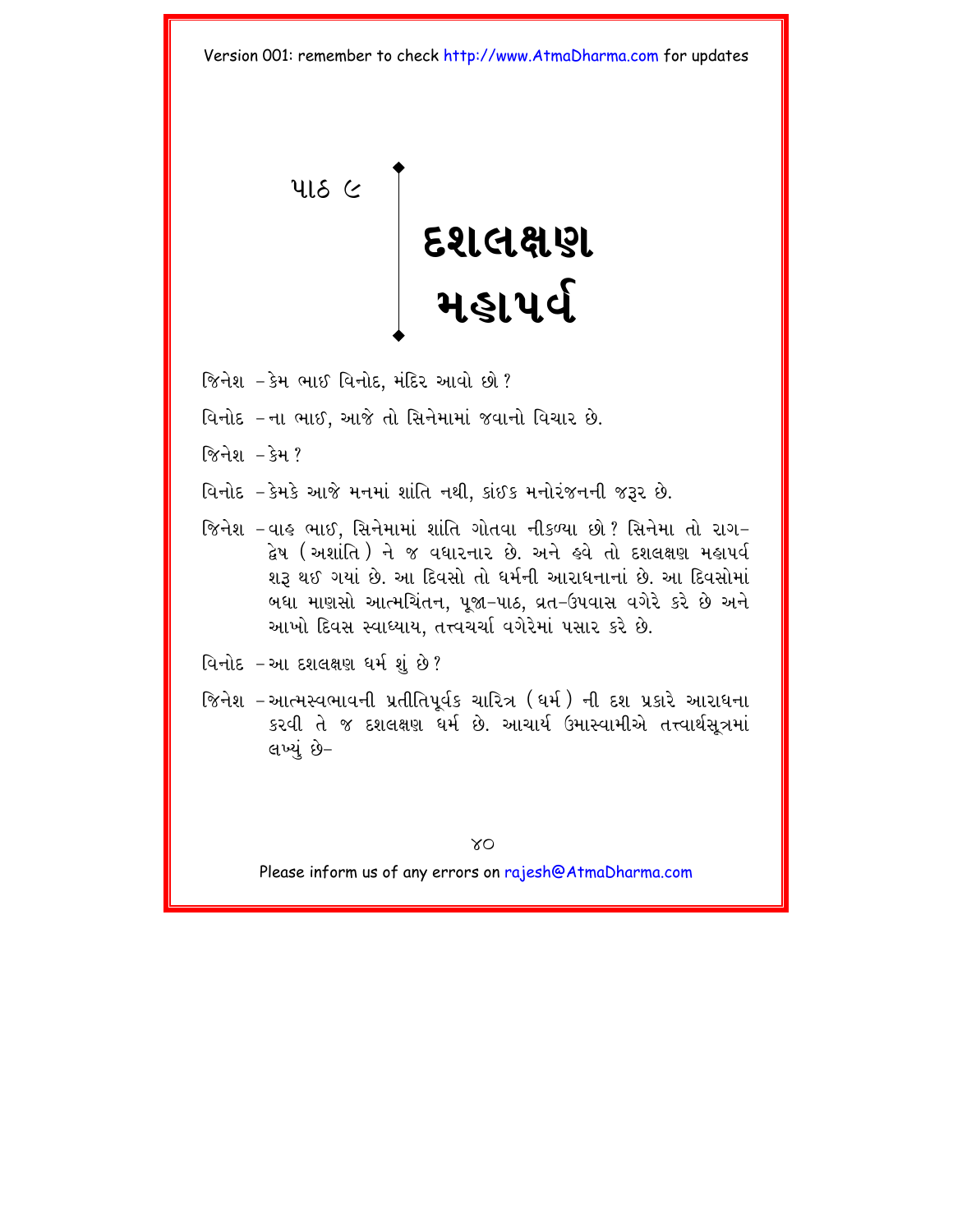" त्त्तनक्षमामार्दवार्जवशौचसत्यसंयमतपस्त्यागाकिंचन्यब्रह्मचर्याणि धर्म:  $|| \cdot || \cdot ||$  ह $|| \cdot$ "

અર્થાત ઉત્તમ ક્ષમા, ઉત્તમ માર્દવ, ઉત્તમ આર્જવ, ઉત્તમ શૌચ, ઉત્તમ સત્ય. ઉત્તમ સંયમ. ઉત્તમ તપ. ઉત્તમ ત્યાગ. ઉત્તમ આર્કિચન્ય અને ઉત્તમ બ્રહ્મચર્યરમે ધર્મના દશ પ્રકાર છે.

વિનોદ –આ દશ ધર્મોની થોડી સ્પષ્ટતા કરીને સમજાવી શકશો?

જિનેશ – કેમ નહિ ? સાંભળો

અનંતાનબંધી આદિ ત્રણ કપાયના અભાવમાં જ્ઞાની મનિવરોને જે વિશિષ્ટ ચારિત્રની શદ્ધ પરિણતિ થાય છે. નિશ્ચયથી તેને ઉત્તમ ક્ષમા. માર્દવ વગેરે દશ ધર્મ કહે છે. અને તે ભમિકામાં મનિવરોને સહજરૂપે જે ક્ષમાદિરૂપ શુભભાવ હોય છે તેને વ્યવહારથી ઉત્તમ ક્ષમાદિ દશ ધર્મ કહે છે જે પુણ્યરૂપ છે. 'ઉત્તમ' શબ્દ 'નિશ્ચય-સમ્યગ્દર્શનપૂર્વક 'નાં અર્થમાં વપરાય છે

નિશ્ચયથી તો ત્રિકાળી ક્ષમાસ્વભાવી આત્માના આશ્રયે અનંતાનુબંધી આદિ ત્રણ પ્રકારના ક્રોધના ત્યાગરૂપ શુદ્ધિ તે જ ઉત્તમ ક્ષમા છે. નિશ્ચય ક્ષમાની સાથે રહેનારી, નિંદા અને શરીરઘાત આદિ અનેક પ્રતિકળ સંયોગો આવી પડવા છતાં પણ ક્રોધરૂપ અશુભભાવ ન થતાં શુભભાવરૂપ ક્ષમા થવી તે વ્યવહારથી ઉત્તમ ક્ષમા છે.

એવી જ રીતે નિશ્ચયથી તો ત્રિકાળી માર્દવસ્વભાવી આત્માના આશ્રયે અનંતાનબંધી આદિ ત્રણ પ્રકારના માનના ત્યાગરૂપ શુદ્ધિ તે ઉત્તમ માર્દવ ધર્મ છે તથા નિશ્ચયમાર્દવની સાથે રહેનાર. જાતિ આદિના લક્ષે ઉત્પન્ન આઠ મદરૂપ અશુભભાવ ન થતાં નિરભિમાનરૂપ શુભભાવ થવો તે વ્યવહારથી ઉત્તમ માર્દવ ધર્મ છે.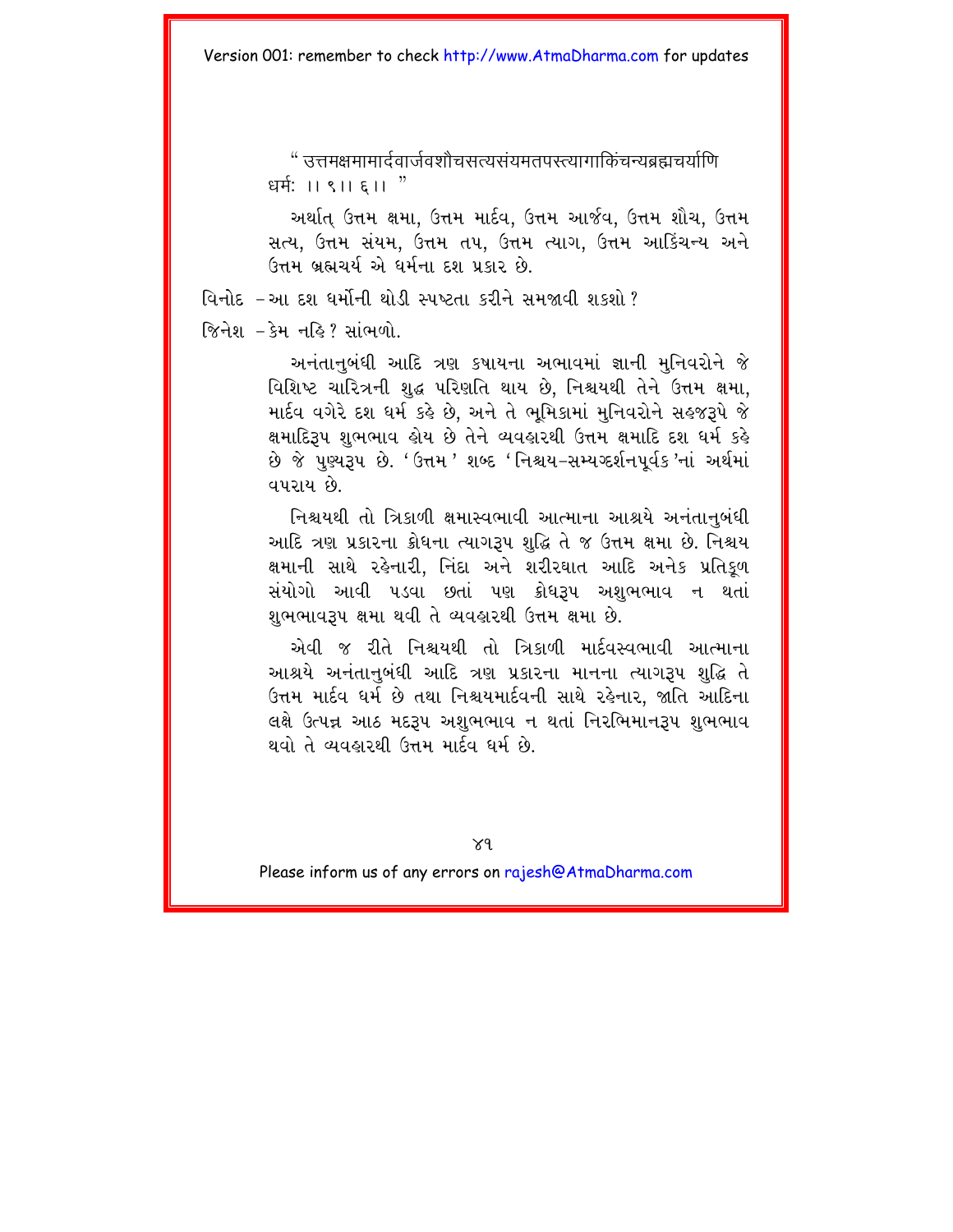- વિનોદ $-$ અને આર્જવ $?$
- જિનેશ –નિશ્ચયથી ત્રિકાળી આર્જવ સ્વભાવી આત્માના આશ્રયે ત્રણ પ્રકારની માયાના ત્યાગરૂપ શહિનું થવું તે ઉત્તમ આર્જવ ધર્મ છે અને નિશ્ચય આર્જવની સાથે જ કપટરૂપ અશભભાવ ન થતાં શુભભાવરૂપ સરળતા  $q$ યવી તે વ્યવહારે ઉત્તમ આર્જવ ધર્મ છે.

એવી જ રીતે ત્રિકાળી શૌચસ્વભાવી આત્માના આશ્રયે ત્રણ પ્રકારના લોભના ત્યાગરૂપ શદ્ધિ તે નિશ્ચયથી ઉત્તમ શૌચ ધર્મ છે અને નિશ્ચય શૌચની સાથે લોભરૂપ અશુભ ભાવ ન થતાં શુભભાવરૂપ નિર્લોભતાનું થવું તે વ્યવહારે ઉત્તમ શૌચ ધર્મ છે.

- વિનોદ –અને સત્ય બોલવું એ તો સત્ય ધર્મ છે જ?
- જિનેશ –અરે ભાઈ, વાણી તો પુદગલની પર્યાય છે, તેમાં ધર્મ કેવો? ત્રિકાળી જ્ઞાનસ્વભાવી આત્માના આશ્રયે જે ત્રણ કપાયના અભાવરૂપ શુદ્ધ  $u$ રિણતિ છે તે જ નિશ્ચયથી ઉત્તમ સત્ય ધર્મ છે, અને નિશ્ચય સત્યધર્મની સાથે રહેનાર, સત્ય વચન બોલવારૂપ શુભભાવ તે વ્યવહારે  $(3\pi)$ મ સત્ય ધર્મ છે.

એવી જ રીતે ત્રિકાળી સંયમસ્વભાવી આત્માના આશ્રયે થતી ત્રણ કપાયના અભાવરૂપ શદ્ધ પરિણતિ તે નિશ્ચયથી ઉત્તમ સંયમ ધર્મ છે અને નિશ્ચય સંયમની સાથે રહેનારી, મુનિની ભુમિકાનુસાર હિંસાદિથી પૂર્ણ વિરતિ અને ઈન્દ્રિયનિગ્રહ તે વ્યવહારે ઉત્તમ સંયમ ધર્મ છે.

- વિનોદ –ભાઈ, તમે તો ઘણું સારં સમજાવો છો, સમય લોય તો થોડું વિસ્તારથી  $s_{6}$  $\partial$   $\partial$  ?
- જિનેશ –અત્યારે સમય ઓછો છે. પ્રવચનનો સમય થઈ ગયો છે. દરરોજ સાંજે આ જ દશ ધર્મો ઉપર પ્રવચન થાય છે. માટે વિસ્તારથી ત્યાં સાંભળજો. કજી બાકી રહેલા તપ, ત્યાગ વગેરે વિષે પણ સંક્ષેપમાં બતાવવાનું છે. ત્રિકાળી જ્ઞાનસ્વભાવી આત્માના આશ્રયે ત્રણ કપાયના અભાવરૂપ શદ્ધ નિશ્ચયથી ઉત્તમ તપ ધર્મ છે તથા તેની સાથે રહેનાર અનશનાદિ સંબંધી  $u$ ભભાવ તે વ્યવહારે ઉત્તમ તપ ધર્મ છે.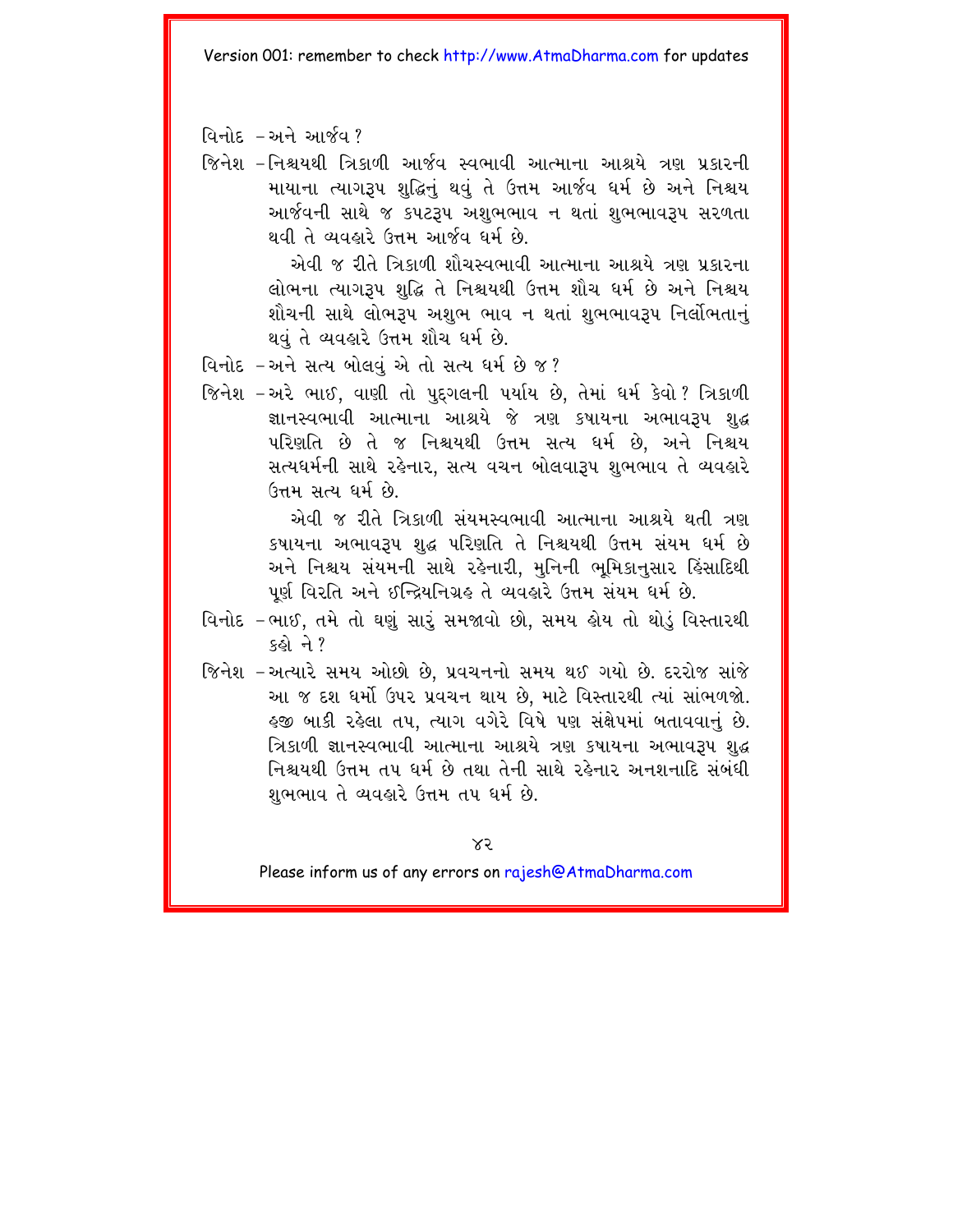ત્રિકાળી જ્ઞાનસ્વભાવી આત્માના આશ્રયે ત્રણ કષાયના અભાવરૂપ શદ્ધ નિશ્ચયથી ઉત્તમ ત્યાગ ધર્મ છે અને તેની સાથે રહેનાર. યોગ્ય પાત્રોને દાનાદિ આપવાના શભભાવ તે વ્યવહારે ઉત્તમ ત્યાગ ધર્મ છે.

એવી જ રીતે ત્રિકાળી જ્ઞાનસ્વભાવી આત્માના આશ્રયે ત્રણ કષાયના અભાવરૂપ શુદ્ધ નિશ્ચયથી ઉત્તમ આકિંચન ધર્મ છે અને તેની સાથે રહેનાર. પરિગ્રહના ત્યાગ3૫ શભભાવ તે વ્યવહારે ઉત્તમ આર્કિંચન ધર્મ છે.

આનંદસ્વભાવી પરમ બ્રહ્મ ત્રિકાળી આત્મામાં ચરવું – રમવું અર્થાત લીન થવા રૂપ શુદ્ધિ તે નિશ્ચયથી ઉત્તમ બ્રશ્ચચર્ય ધર્મ છે અને તેની સાથે રહેનાર, સ્ત્રીસંગમાદિના ત્યાગરૂપ શુભભાવ તે વ્યવહારે ઉત્તમ બ્રહ્મચર્ય ધર્મ છે.

- વિનોદ નિશ્ચય અને વ્યવહાર ધર્મમાં શું તજ્ઞવત છે?
- જિનેશ –જે ઉત્તમ ક્ષમાદિ શુદ્ધ ભાવરૂપ નિશ્ચય ધર્મ છે, તે સંવર નિર્જરારૂપ કોવાથી મુક્તિનું કારણ છે અને જે ક્ષમાદિરૂપ શુભભાવ વ્યવહારધર્મ છે, તે પુણ્યબંધનું કારણ છે.
- વિનોદ –તે નિશ્ચય-વ્યવહારરૂપ ઉત્તમ ક્ષમાદિ દશ ધર્મ તો મુનિવરોને માટે છે, પણ આપણા માટે  $^2$
- જિનેશ –ભાઈ. ધર્મ તો બધાને માટે એક જ છે. એ વાત જાદી છે કે મનિરાજ પોતાના ઉગ્ર પરપાર્થથી અનંતાનબંધી આદિ ત્રણ કપાયના અભાવ $3$ પ વિશેષ શુદ્ધિ પ્રાપ્ત કરી લે છે અને ગુરુસ્થ પોતાની ભુમિકાનુસાર બે અથવા એક કષાયના અભાવરૂપ અલ્પ શહિ પ્રાપ્ત કરી શકે છે.

### **ÝÆ-**

- ૧. દશલક્ષણધર્મશં છે? તે કેટલા પ્રકારના છે? નામ સહિત ગણાવો.
- ૨. નિશ્ચય અને વ્યવહાર ધર્મમાં શં તજ્ઞવત છે? સ્પષ્ટતા કરો.
- 3. નીચેનામાંથી કોઈપણ ધર્મો વિષે નિશ્ચય-વ્યવહારની સંધિપર્વક સ્પષ્ટતા કરોઃ-ઉત્તમ ક્ષમા. ઉત્તમ સત્ય. ઉત્તમ તપ. ઉત્તમ આંકિચન અને ઉત્તમ બ્રહ્મચર્ય.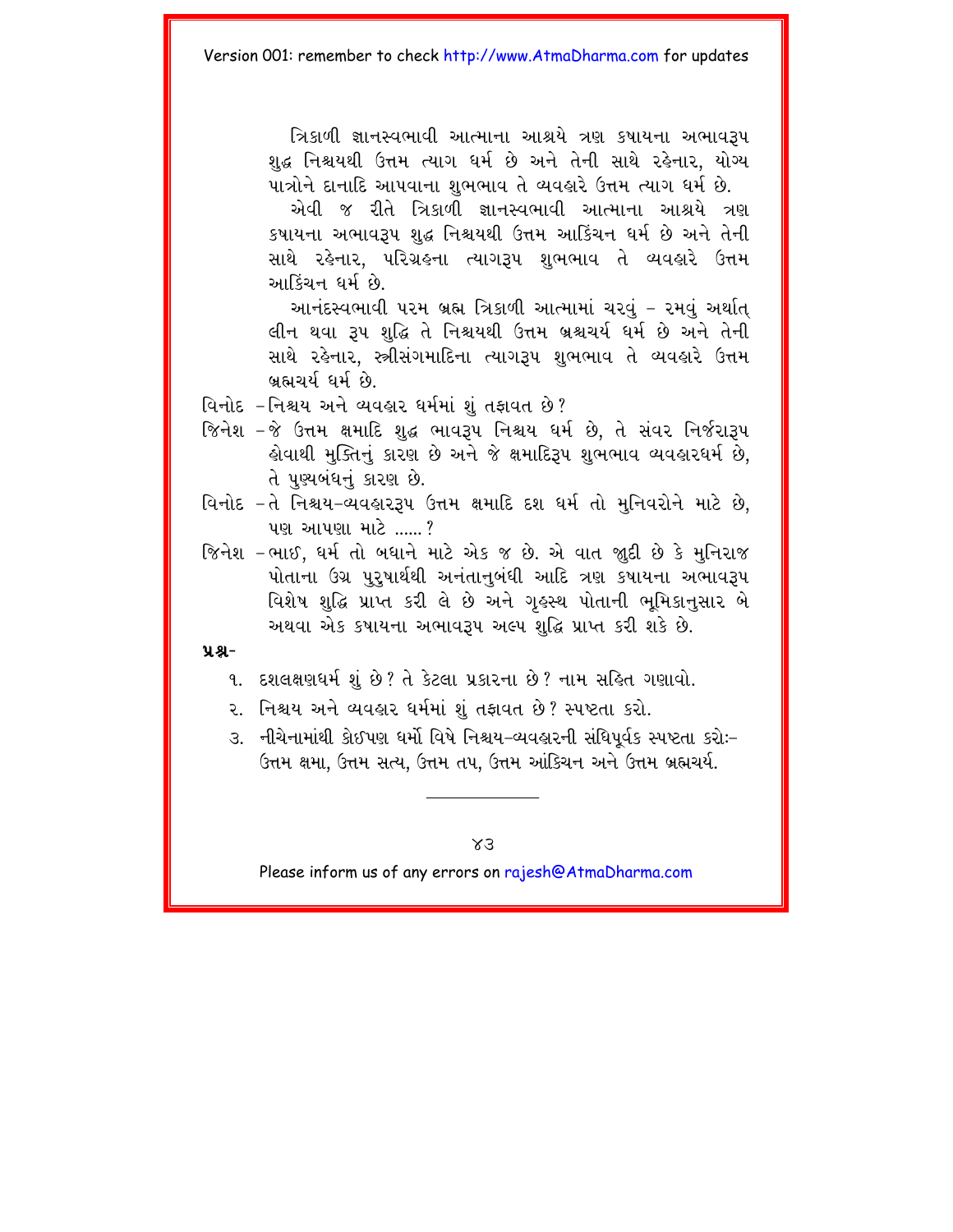<span id="page-48-0"></span>

વિદ્યાર્થી – શુંરામ અને હનુમાન ભગવાન નથી ?

શિક્ષક - કોણ કહે છે કે તે ભગવાન નથી? તેમણે માંગીતુંગી સિદ્ધક્ષેત્ર ઉપરથી મક્તિ પદ પ્રાપ્ત કર્ય છે અને સિદ્ધ-ભગવાનપણે શાશ્વત બિરાજમાન .<br>છે. આપણે નિર્વાણકાંડ ભાષામાં બોલીએ છીએ :–

> રામ લ્ણુ સુગ્રીવ સુડીલ, ગવગવાખ્ય નીલ મહાનીલ;

કોડિ નિન્યાણવ મુક્તિ પયાન,  $di$ ગીગિરિ વંદો ધરિ ધ્યાન.

- વિદ્યાર્થી –તો શું સુગ્રીવ વગેરે વાનર અને નલ નીલ વગેરે રીંછ પણ મોક્ષે ગયા  $\hat{\kappa}$  ?  $\hat{\kappa}$  ye Golden as an extra  $\hat{\kappa}$  ?
- શિક્ષક હનુમાન, સુગ્રીવ વાનર નહોતા તેમજ નલ નીલ રીછ નહોતા. તેઓ તો સર્વાગ સન્દર મહાપુરૂષ હતા, જેમણે પોતાના જીવનમાં આત્મસાધના કરીને વીતરાગતા અને સર્વજ્ઞતા પ્રાપ્ત કરી હતી.
- વિદ્યાર્થી તો પછી તેમને વાનરાદિ કેમ કહેવામાં આવે છે?
- શિક્ષક –તેમના વંશનું નામ વાનરાદિ વંશ કર્તુ. એવી જ રીતે રાવણ કોઈ રાક્ષસ  $20.3$   $\alpha$  sd. ? d d avarial buis and sd.
- વિદ્યાર્થી –લોકો કહે છે–તેને દશ મુખ હતા. શું એ વાત સાચી છે?
- શિક્ષક –શું દશ મુખવાળો પણ કોઈ માણસ હોય છે? તેનું નામ દશમુખ જરૂર ક્ત. તેનું કારણ એ ક્તું કે જ્યારે તે બાળક કરતો અને પારણામાં સતો

 $XX$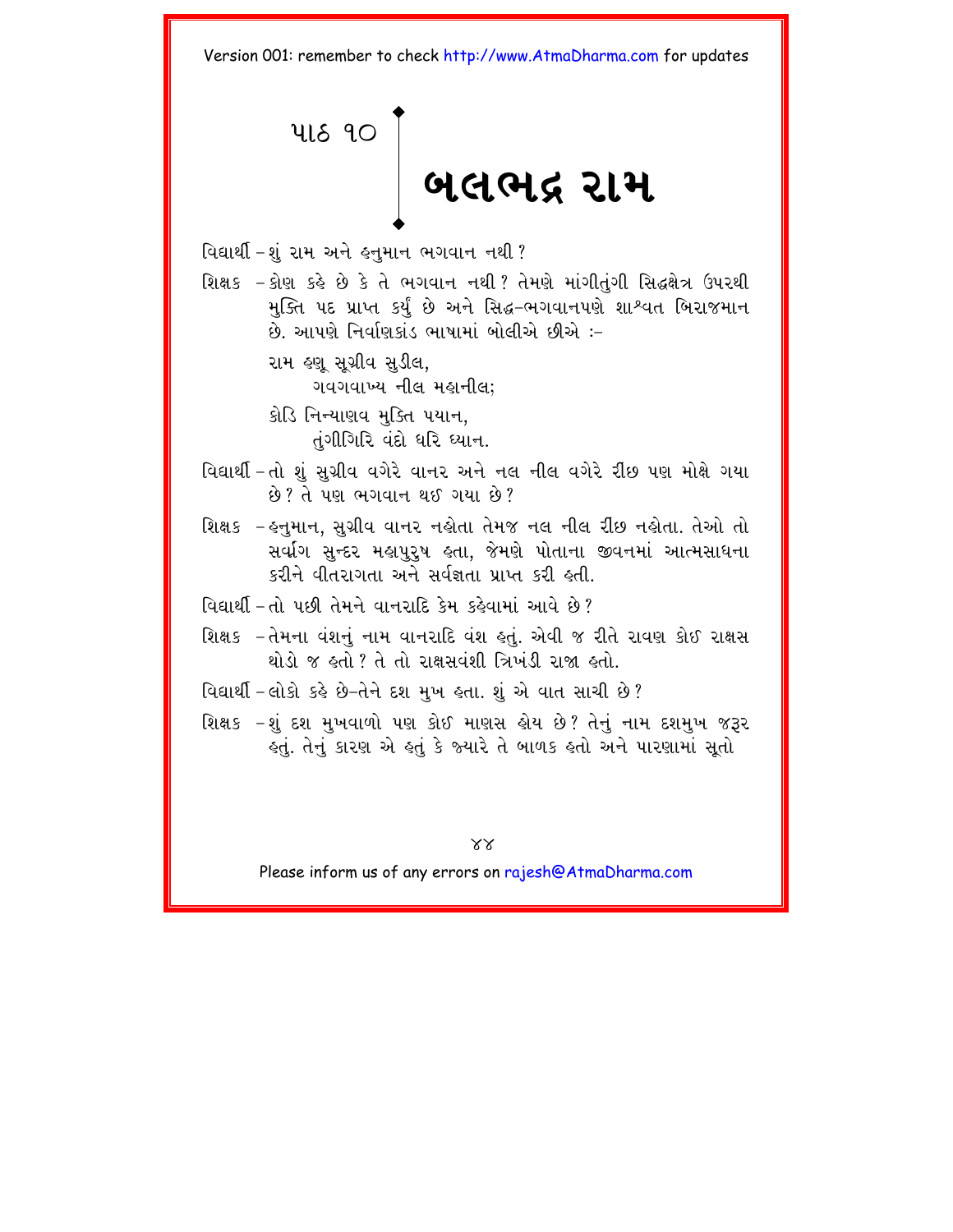કુતો. ત્યારે તેના ગળામાં એક નવમણિનો ક્રાર કુતો. તેમાં તેનં પ્રતિબિંબ ૫ડી રહ્યં કતું. તેથી દશ મખ દેખાતા કતા. એ કારણે લોકો તેને દશ મખ કહેવા લાગ્યા.

વિદ્યાર્થી - તો રામનો જન્મ કર્યા થયો હતો?

શિક્ષક -બાળક રામનો જન્મ અયોધ્યાના રાજા દશરથની રાણી કૌશલ્યાના ગર્ભથી થયો હતો. તે જ બાળક રામ આગળ વધી આત્મસાધના દ્વારા ભગવાન રામ બન્યા.

> રાજા દશરથને ચાર સ્ત્રીઓ હતી. તેમાં કૌશલ્યાથી રામનો, સુમિત્રાથી લક્ષ્મણનો, કૈકેયીથી ભરતને અને સુપ્રભાથી શત્રુક્ષનો જન્મ થયો

વિદ્યાર્થી - ઠીક. તો રામ વગેરે ચાર ભાઈ હતા. અને...?

શિક્ષક -રામનાં લગ્ન રાજા જનકની પુત્રી સીતા સાથે થયાં હતાં. એકવાર દશરથે વિચાર્યું કે મારો મોટો પુત્ર રામ રાજ્યભાર સંભાળવાને યોગ્ય થઈ ગયો છે, તેથી તેને રાજ્યભાર સોંપીને કું આત્મસાધનામાં લીન થઈ જઉ તેથી તેમણે રામના રાજ્યાભિષેકની ઘોષણા કરાવી. પણ-

વિદ્યાર્થી - પણ શું ?

શિક્ષક -રાણી કૈકેયી ચાહતી હતી કે મારો પુત્ર ભરત રાજા બને તેથી તેણે રાજા પાસે બે વરદાન માગ્યાં કે રામને ચૌદ વરસનો વનવાસ મળે અને ભરતને રાજ્ય મળે, રાજાને તે વાત સાંભળીને દુઃખ તો થયું, પણ તેઓ વચનથી બંધાયેલા હતા અને રામને વનમાં જવું પડયું. સાથે ભાઈ લક્ષ્મણ અને સીતા પણ ગયાં

વિદ્યાર્થી – પછી ભરત રાજા બની ગયા ?

શિક્ષક -શું બને ? તેઓ તો રાજ્ય ચાહતા જ નહોતા.

- વિદ્યાર્થી-વનવાસમાં તો ઘણી મુશ્કેલીઓ સહન કરવી પડી હશે?
- શિક્ષક –નાની–મોટી મુશ્કેલીઓની દરકાર તો રામ લક્ષ્મણ જેવા વીર પુરૃષ શાનાં કરે? પણ "સીતાહરણ" જેવા બનાવે તો તેમને પણ એક વાર વિચલિત કરી મુકયા હતા.
- વિદ્યાર્થી કોણે સીતાનું હરણ કર્યું હતું?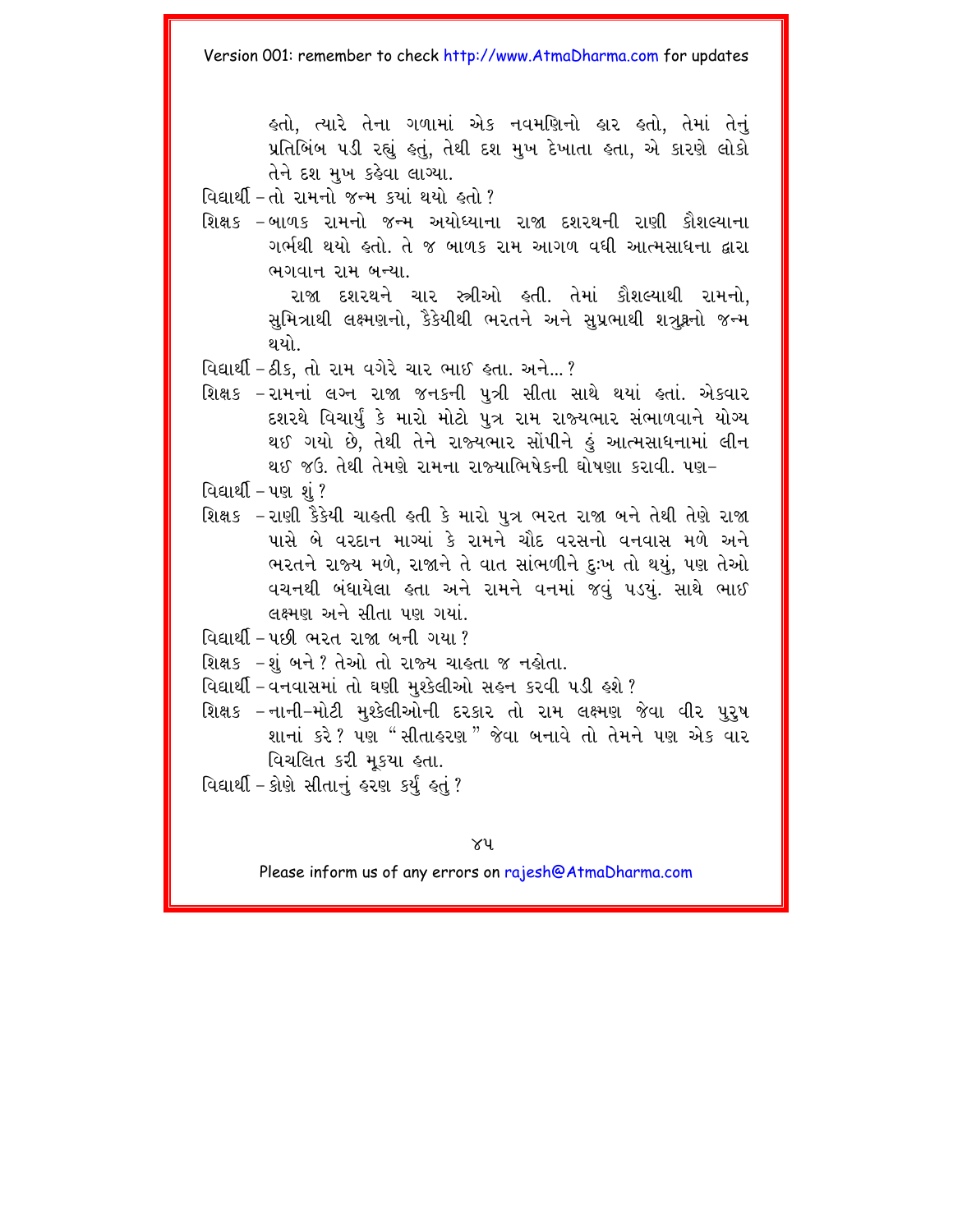- શિક્ષક -લંકાના રાજા રાવણે તે, તે વખતનો અર્ધચક્રી રાજા હતો. હનુમાન, સગ્રીવ વગેરે તેની નીચેના મંડલેશ્વર રાજા હતા. પણ તેના આ અધમ કુકૃત્યથી તેમનું મન તેના તરફથી ખસી ગયું. એટલે સુધી કે તેના નાનાભાઈ વિભીષણ સદ્ધાંયે તેને બહુ સમજાવ્યો પણ તેનું તો ભાવિ જ બુરૂં કર્તુ. તેથી તેણે કોઈનું ય સાંભળ્યું નહિ. આખરે વિભીષણને પણ તેનો દરબાર છોડવો જ પડયો.
- વિદ્યાર્થી પછી શું થયું ?
- શિક્ષક -રામ અને લક્ષ્મણે લંકા પર ચડાઈ કરી. વિભીષણ, સુગ્રીવ, નલ, નીલ, ઙ્નમાન વગેરે મંડલેશ્વર રાજાઓએ રામ લક્ષ્મણને સાથ આપ્યો અન<mark>ે</mark> દરાચારી રાવણની જે ગતિ થવાની હતી તે થઈ. અર્થાત રાવણ માર્યો ગયો અને રામ લક્ષ્મણનો વિજય થયો. સીતા રામને પાછાં મળ્યાં. ચૌદ વર્ષ પુરાં થયાં અને રામ લક્ષ્મણ અયોધ્યા પાછા આવીને રાજ્ય કરવા લાગ્યા.
- વિદ્યાર્થી ચાલો, ઠીક થયું, સંકટ ટળી ગયું. પછી તો સીતા, રામ વગેરે આનંદથી ભોગોપભોગ ભોગવતા રહ્યા હશે?
- શિક્ષક -ભોગોમાં પણ શું આનંદ ક્રોય છે? તેઓ તો સદાય વિપત્તિનાં ઘર કહેવામાં આવ્યા છે. જ્યાં સધી આત્મામાં મોહ–રાગ–દ્વેષ છે ત્યાં સધી સંકટ જ છે. સીતા અને રામ થોડા દિવસો પણ શાંતિથી રહ્યા નહિ હોય કે લોકાપવાદને કારણે ગર્ભવતી સીતાને રામે દેશનિકાલ કરી દીધા ભયંકર જંગલમાં જો પુંડરીકપુરનો રાજા વજ્જંઘ તેને ધર્મની બહેન બનાવીને આશ્રય ન આપત તો...

 $G$ ยายโ $-$ นะขึ่

શિક્ષક -પુંડરીકપુરમાં જ સીતાએ લવ અને કુશ બન્ને જોડિયા ભાઈઓને જન્મ આપ્યો. તે બન્ને ભાઈ રામ લક્ષ્મણ જેવા જ વીર. ધીર અને પ્રતાપી હતા. તેમનું રામ અને લક્ષ્મણ સાથે પણ યદ્ધ થયું હતું.

<u>વિદ્યાર્થી – કોણ જીત્યં?</u>

શિક્ષક –બન્નેય ૫ક્ષ અજેય રહ્યા. હાર જીતનો અંતિમ નિર્ણય થયા પહેલાં જ તેમને અંદરોઅંદર ખબર ૫ડી ગઈ કે એ યુદ્ધ તો પિતા પુત્રનું છે, તેથી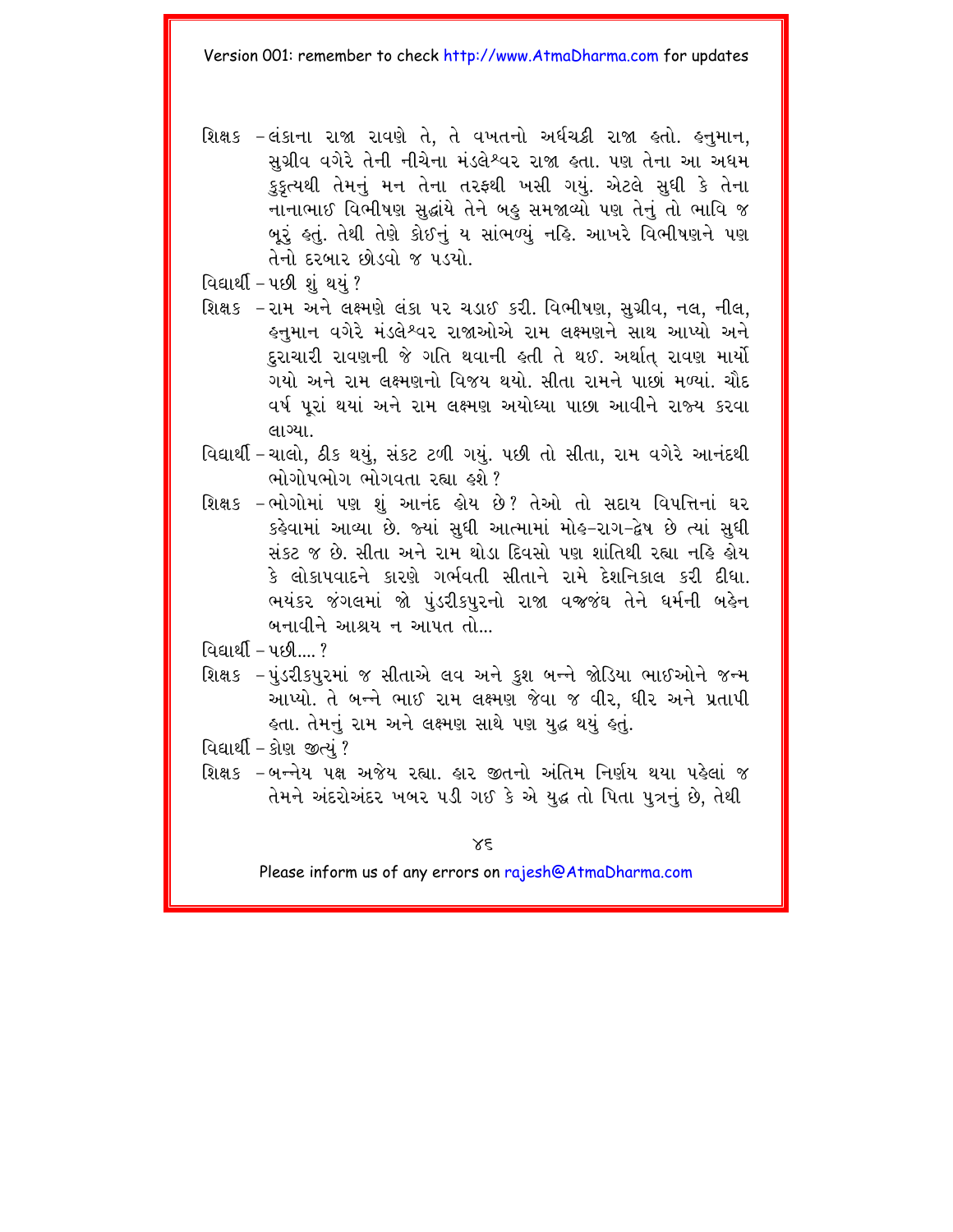યદ્ધનં સ્થળ સ્નેહ સંમેલનમાં બદલાઈ ગયં.

વિદ્યાર્થી – ચાલો, હવે તો સીતાનાં દુઃખોનો અંત આવ્યો ને ?

શિક્ષક -રાગની ભમિકામાં દઃખોનો અંત આવી જ નથી શકતો. દુઃખના નાશનો ઉપાય તો એકમાત્ર વીતરાગતા જ છે.

વિદ્યાર્થી - પછી શું થયું ?

શિક્ષક -રામે અગ્રિ-પરીક્ષા વિના સીતાનો સ્વીકાર કરવાનો ઈન્કાર કર્યો.

 $Q = \sqrt{2}$ 

શિક્ષક -મહાસતી સીતાએ અગ્રિ-પ્રવેશ કરીને પોતાની પવિત્રતા પ્રગટ કરી દીધી. ભયંકર અગ્નિની જ્વાળા પણ શીતળ. શાંત જળરૂપ થઈ ગઈ. શીલના મહિમાથી દેવો દ્વારા આ ચમત્કાર કરવામાં આવ્યો.

 $\Omega$ आर्थी-पछी तो गर्भ सीतानो स्वीक्षर करी लीधो छशे?

શિક્ષક –હા, રામ તો સીતાને સ્વીકારવાને તૈયાર થઈ ગયા હતા પણ સીતાએ ગુલ્સ્થીની આગમાં પ્રવેશવાનું ન સ્વીકાર્યું. કેમકે તેમણે સારી રીતે જાણી લીધું હતું કે ભોગોમાં સુખ નથી, સુખપ્રાપ્તિનો ઉપાય તો માત્ર વીતરાગ માર્ગ જ છે: તેથી તેઓ અર્જિકાનાં વ્રત લઈને આત્મસાધનામાં રત થઈ ગયાં.

 $\alpha$  and  $\alpha$  -  $\alpha$  -  $\alpha$  -  $\alpha$ 

શિક્ષક - રામ પણ થોડા વખત પછી સંસારની અસારતા જોઈને વીતરાગી સાધ થઈ ગયા અને આત્મસાધનાની ચરમ સીમાએ પહોંચીને રાગ-દેષનો નાશ કરી પર્ણ જ્ઞાની (સર્વજ્ઞ) બની ગયા.

### $9.8 -$

- ૧ શ્રી રામની કથા તમારા શબ્દોમાં લખો
- ૨. ઙનમાનાદિને વાનર અને રાવણાદિને રાક્ષસ શા માટે કહેવામાં આવે છે?
- 3. ભગવાન કોને કહે છે? રામ અને હનમાન ભગવાન છે કે નહિ? જો હા. તો કારણ આપો

 $X_{\mathcal{O}}$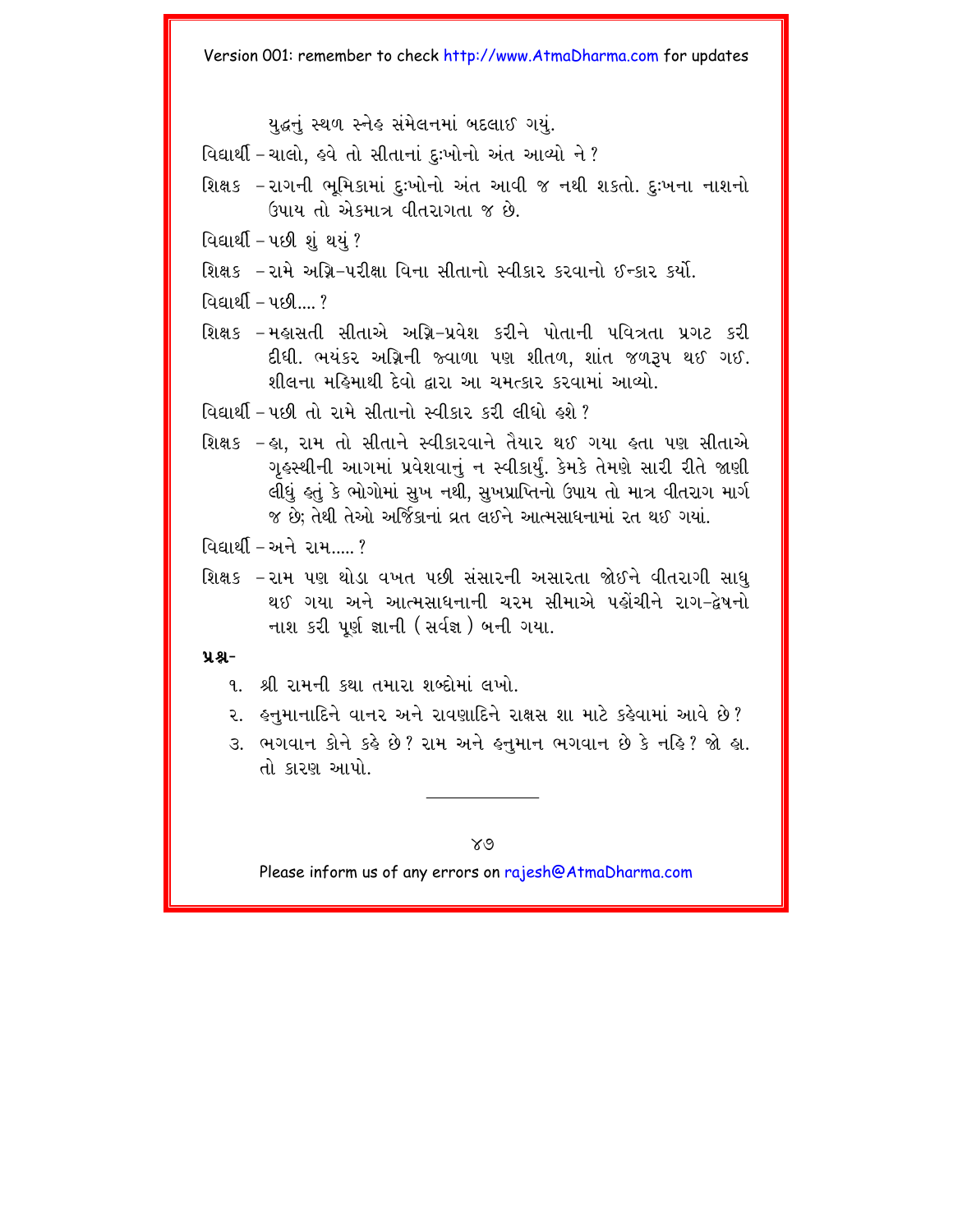<span id="page-52-0"></span>

### ( ફરિગીત <sup>)</sup>

સંસારી જીવનાં ભાવમરણો ટાળવા કરણા કરી. સરિતા વહાતી સધા તણી પ્રભ વીર ! તેં સંજીવની; શોષાતી દેખી સરિતને કરણાંભીના હૃદયે કરી. મુનિકુન્દ સંજીવની સમયપ્રાભૃત તણે ભાજન ભરી. ( અનષ્ટર્પ )

કુન્દકુન્દ ૨ચ્યું શાસ્ત્ર, સાથિયા અમૃતે પર્યા; ગ્રન્થાધિરાજ ! તારામાં ભાવો બ્રહ્માંડના ભર્યા. <u>( શિખરિણી )</u>

અલ્રો! વાણી તારી પ્રશમરસ-ભાવે નીતરતી મુમક્ષને પાતી અમૃતરસ અંજલિ ભરી ભરી! અનાદિની મછી વિષ તણી ત્વરાથી ઊતરતી. વિભાવેથી થંભી સ્વરૂપી ભણી દોડે પરિણતિ.

### (શાર્દલ વિક્રીડિત)

તું છે નિશ્ચયગ્રંથ, ભંગ સઘળા વ્યવહારના ભેદવા, તું પ્રજ્ઞાછીણી જ્ઞાન ને ઉદયની સંધિ સહુ છેદવા! સાથી સાધકનો, તું ભાનુ જગનો, સંદેશ મહાવીરનો, વિસામો ભવકલાંતના દૃદયનો, તુ પંથ મુક્તિ તણો.

### ( વસંતતિલકા )

સુચ્યે તને રસનિબંધ શિથિલ થાય. જાણ્યે તને હૃદય જ્ઞાની તણાં જણાય; તું રૂચતાં જગતની રૂચિ આળસે સૌ, તું રીઝતાં સકલજ્ઞાયકદેવ રીઝે.

### ( અનુષ્ટપ )

બનાવં ૫ત્ર કન્દનનાં. રત્નોના અક્ષરો લખી; તથાપિ કુન્દસત્રોનાં અંકાયે મલ્ય ના કદી.

 $X<sub>1</sub>$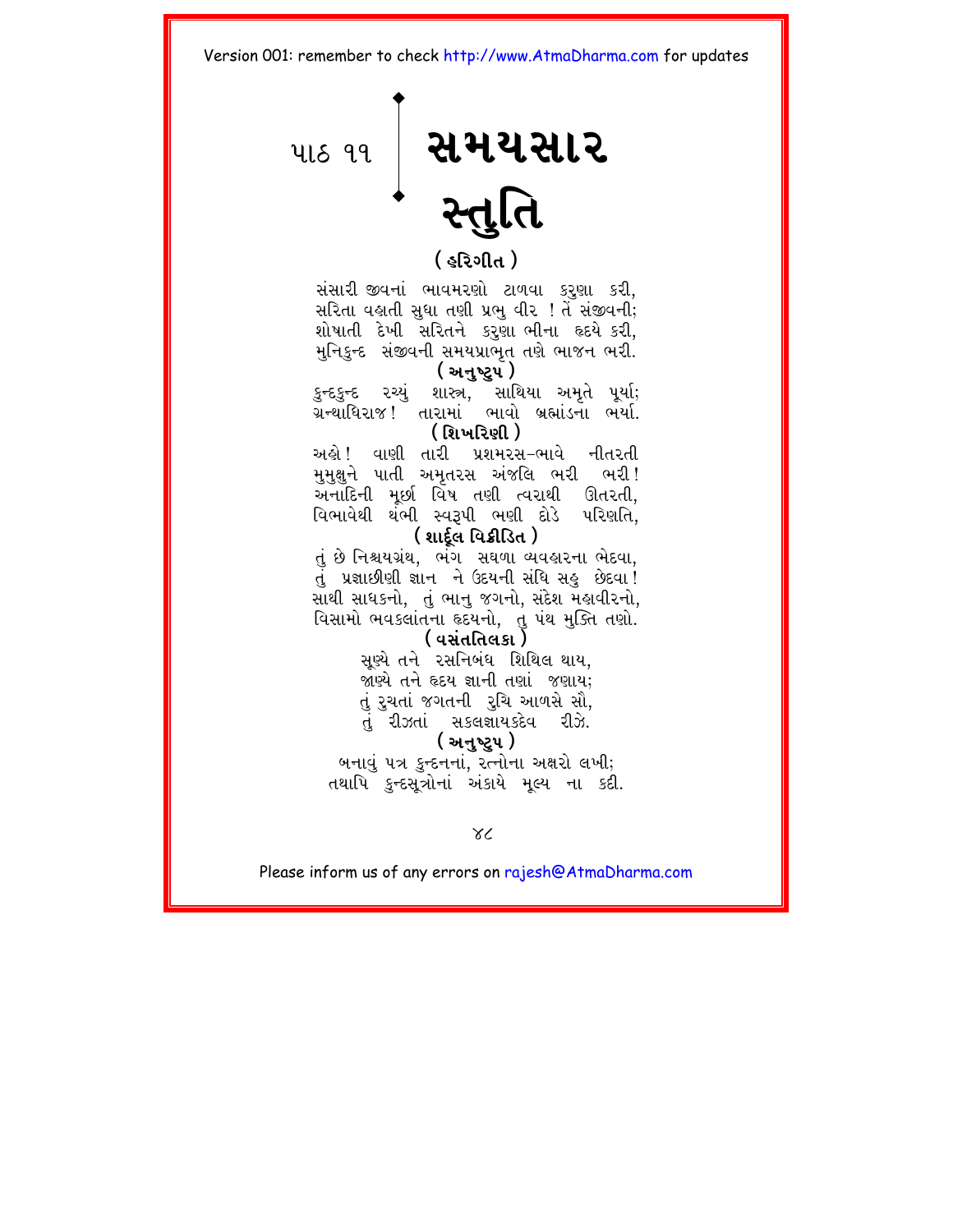### સમયસાર સ્તુતિનો ભાવાર્થ

હે મહાવીર! આપે સંસારી જીવોના ભાવમરણ (રાગ−દ્વેષરૂપ પરિણમન) ટાળવાને માટે કરણા કરીને સાચં જીવન આપનાર, તત્ત્વજ્ઞાન સમજાવનાર, દિવ્યધ્વનિરૂપી અમતની નદી વહેવડાવી હતી. તે અમતવાણીરૂપ નદીને સકાતી જોઈને કૃપા કરીને ભાવલિંગી સંત મુનિરાજ કુન્દકુન્દાચાર્યે સમયસાર નામના મહાશાસ્ત્રરૂપી પાત્રમાં તે જીવન આપનાર અમૃતવાણીરૂપ જળ ભરી લીધું.

પુજય કુન્દકુન્દાચાર્યદેવે સમયસાર શાસ્ત્ર બનાવ્યું અને અમૃતચંદ્રાચાર્યે તેના ઉપર આત્મખ્યાતિ ટીકા અને કળશ લખીને તેના ઉપર માંગલિક સાથિયા કર્યા હૈ મહાન ગ્રંથ સમયસાર! તારામાં આખા વિશ્વના ભાવો ભર્યા છે.

કે કન્દકન્દાચાર્યદેવ ! સમયસાર નામના મ<mark>લાશાસ્ત્રમાં પ્રગટ થયેલી આપની</mark> વાણી શાન્તરસથી ભરપૂર છે અને મુમુક્ષુ જીવોને ખોબે ખોબે અમૃતરસ પીવડાવે છે. જેવી રીતે વિષ-પાનથી ઉત્પન્ન થયેલી મૂર્છા અમૃત-પાનથી દૂર થઈ જાય છે, તેવી જ રીતે અનાદિકાળના મિથ્યાત્વ-વિષથી ઉત્પન્ન મછાં તારી અમતવાણીના પાનથી તરત જ દૂર થઈ જાય છે અને વિભાવભાવોમાં રમી રહેલી પરિણતિ <u>સ્વભાવ તરફ દોડવા લાગે છે.</u>

હે સમયસાર! તું નિશ્ચયનયનો ગ્રન્થ છે. તેથી વ્યવહારના બધા ભંગોન<mark>ે</mark> ભેદનાર છે અને તું જ જ્ઞાનભાવ અને કર્મોદયજન્ય ઔપાધિક ભાવોની સંધિને ભેદનાર પ્રજ્ઞારૂપી છીણી છે. મોક્ષમાર્ગના સાધકોનો તું સાચો સાથી છે, જગતનો સૂર્ય છે અને તું જ મહાવીરનો સાચો સંદેશ છે. સંસારનાં દુઃખથી દુઃખી હૃદયોને વિશ્રામ આપનાર ગ્રન્થરાજ! જાણે તું મક્તિનો માર્ગ જ છો.

 $X($